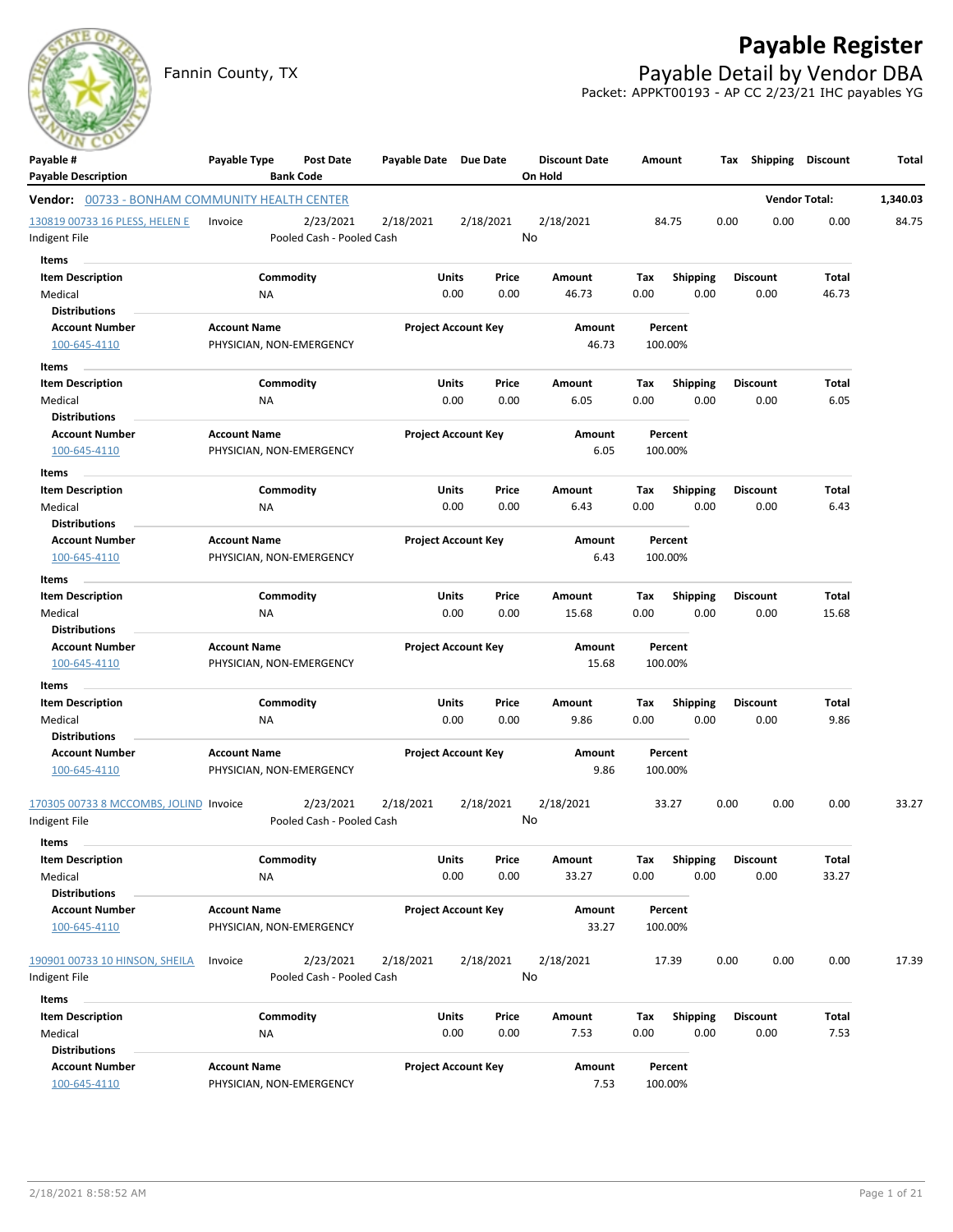| Payable #<br><b>Payable Description</b><br>Items | Payable Type        | <b>Post Date</b><br><b>Bank Code</b>   | Payable Date Due Date |                                | <b>Discount Date</b><br>On Hold | Amount             |                         | Shipping<br>Tax         | <b>Discount</b> | Total |
|--------------------------------------------------|---------------------|----------------------------------------|-----------------------|--------------------------------|---------------------------------|--------------------|-------------------------|-------------------------|-----------------|-------|
| <b>Item Description</b>                          |                     | Commodity                              |                       | Units<br>Price                 | Amount                          | Tax                | Shipping                | <b>Discount</b>         | Total           |       |
| Medical                                          | <b>NA</b>           |                                        |                       | 0.00<br>0.00                   | 9.86                            | 0.00               | 0.00                    | 0.00                    | 9.86            |       |
| <b>Distributions</b>                             |                     |                                        |                       |                                |                                 |                    |                         |                         |                 |       |
| <b>Account Number</b>                            | <b>Account Name</b> |                                        |                       | <b>Project Account Key</b>     | Amount                          | Percent            |                         |                         |                 |       |
| 100-645-4110                                     |                     | PHYSICIAN, NON-EMERGENCY               |                       |                                | 9.86                            | 100.00%            |                         |                         |                 |       |
| 190901 00733 11 HINSON, SHEILA<br>Indigent File  | Invoice             | 2/23/2021<br>Pooled Cash - Pooled Cash | 2/18/2021             | 2/18/2021                      | 2/18/2021<br>No                 | 33.27              |                         | 0.00<br>0.00            | 0.00            | 33.27 |
| Items                                            |                     |                                        |                       |                                |                                 |                    |                         |                         |                 |       |
| <b>Item Description</b>                          |                     | Commodity                              |                       | Units<br>Price                 | Amount                          | Tax                | <b>Shipping</b>         | <b>Discount</b>         | Total           |       |
| Medical                                          | ΝA                  |                                        |                       | 0.00<br>0.00                   | 33.27                           | 0.00               | 0.00                    | 0.00                    | 33.27           |       |
| <b>Distributions</b>                             |                     |                                        |                       |                                |                                 |                    |                         |                         |                 |       |
| <b>Account Number</b><br>100-645-4110            | <b>Account Name</b> | PHYSICIAN, NON-EMERGENCY               |                       | <b>Project Account Key</b>     | Amount<br>33.27                 | Percent<br>100.00% |                         |                         |                 |       |
| 190901 00733 12 HINSON, SHEILA<br>Indigent File  | Invoice             | 2/23/2021<br>Pooled Cash - Pooled Cash | 2/18/2021             | 2/18/2021                      | 2/18/2021<br>No                 | 33.53              |                         | 0.00<br>0.00            | 0.00            | 33.53 |
|                                                  |                     |                                        |                       |                                |                                 |                    |                         |                         |                 |       |
| Items<br><b>Item Description</b>                 |                     | Commodity                              |                       | Units<br>Price                 | Amount                          | Tax                |                         | <b>Discount</b>         | Total           |       |
| Medical                                          | ΝA                  |                                        |                       | 0.00<br>0.00                   | 13.22                           | 0.00               | <b>Shipping</b><br>0.00 | 0.00                    | 13.22           |       |
| <b>Distributions</b>                             |                     |                                        |                       |                                |                                 |                    |                         |                         |                 |       |
| <b>Account Number</b>                            | <b>Account Name</b> |                                        |                       | <b>Project Account Key</b>     | Amount                          | Percent            |                         |                         |                 |       |
| 100-645-4110                                     |                     | PHYSICIAN, NON-EMERGENCY               |                       |                                | 13.22                           | 100.00%            |                         |                         |                 |       |
|                                                  |                     |                                        |                       |                                |                                 |                    |                         |                         |                 |       |
| Items                                            |                     |                                        |                       |                                |                                 |                    |                         |                         |                 |       |
| <b>Item Description</b><br>Medical               | <b>NA</b>           | Commodity                              |                       | Units<br>Price<br>0.00<br>0.00 | Amount<br>9.86                  | Tax<br>0.00        | Shipping<br>0.00        | <b>Discount</b><br>0.00 | Total<br>9.86   |       |
| <b>Distributions</b>                             |                     |                                        |                       |                                |                                 |                    |                         |                         |                 |       |
| <b>Account Number</b><br>100-645-4110            | <b>Account Name</b> | PHYSICIAN, NON-EMERGENCY               |                       | <b>Project Account Key</b>     | Amount<br>9.86                  | Percent<br>100.00% |                         |                         |                 |       |
| Items                                            |                     |                                        |                       |                                |                                 |                    |                         |                         |                 |       |
| <b>Item Description</b>                          |                     | Commodity                              |                       | Units<br>Price                 | Amount                          | Tax                | <b>Shipping</b>         | <b>Discount</b>         | Total           |       |
| Medical                                          | <b>NA</b>           |                                        |                       | 0.00<br>0.00                   | 7.53                            | 0.00               | 0.00                    | 0.00                    | 7.53            |       |
| <b>Distributions</b>                             |                     |                                        |                       |                                |                                 |                    |                         |                         |                 |       |
| <b>Account Number</b>                            | <b>Account Name</b> |                                        |                       | <b>Project Account Key</b>     | Amount                          | Percent            |                         |                         |                 |       |
| 100-645-4110                                     |                     | PHYSICIAN, NON-EMERGENCY               |                       |                                | 7.53                            | 100.00%            |                         |                         |                 |       |
| Items                                            |                     |                                        |                       |                                |                                 |                    |                         |                         |                 |       |
| <b>Item Description</b><br>Medical               | ΝA                  | Commodity                              |                       | Units<br>Price<br>0.00<br>0.00 | Amount<br>2.92                  | Tax<br>0.00        | Shipping<br>0.00        | Discount<br>0.00        | Total<br>2.92   |       |
| <b>Distributions</b><br><b>Account Number</b>    | <b>Account Name</b> |                                        |                       | <b>Project Account Key</b>     | Amount                          | Percent            |                         |                         |                 |       |
| 100-645-4110                                     |                     | PHYSICIAN, NON-EMERGENCY               |                       |                                | 2.92                            | 100.00%            |                         |                         |                 |       |
| 191204 00733 19 SPURLOCK, STEP<br>Indigent File  | Invoice             | 2/23/2021<br>Pooled Cash - Pooled Cash | 2/18/2021             | 2/18/2021                      | 2/18/2021<br>No                 | 33.27              |                         | 0.00<br>0.00            | 0.00            | 33.27 |
| Items                                            |                     |                                        |                       |                                |                                 |                    |                         |                         |                 |       |
| <b>Item Description</b>                          |                     | Commodity                              |                       | Units<br>Price                 | Amount                          | Tax                | <b>Shipping</b>         | <b>Discount</b>         | Total           |       |
| Medical                                          | ΝA                  |                                        |                       | 0.00<br>0.00                   | 33.27                           | 0.00               | 0.00                    | 0.00                    | 33.27           |       |
| <b>Distributions</b>                             |                     |                                        |                       |                                |                                 |                    |                         |                         |                 |       |
| <b>Account Number</b><br>100-645-4110            | <b>Account Name</b> | PHYSICIAN, NON-EMERGENCY               |                       | <b>Project Account Key</b>     | Amount<br>33.27                 | Percent<br>100.00% |                         |                         |                 |       |
| <u>200608 00733 3 JONES, LYNNETTE</u>            | Invoice             | 2/23/2021                              | 2/18/2021             | 2/18/2021                      | 2/18/2021                       | 13.22              |                         | 0.00<br>0.00            | 0.00            | 13.22 |
| Indigent File                                    |                     | Pooled Cash - Pooled Cash              |                       |                                | No                              |                    |                         |                         |                 |       |
|                                                  |                     |                                        |                       |                                |                                 |                    |                         |                         |                 |       |
| Items                                            |                     |                                        |                       |                                |                                 |                    |                         |                         |                 |       |
| <b>Item Description</b>                          |                     | Commodity                              |                       | Units<br>Price                 | Amount                          | Tax                | <b>Shipping</b>         | <b>Discount</b>         | Total           |       |
| Medical                                          | NA                  |                                        |                       | 0.00<br>0.00                   | 13.22                           | 0.00               | 0.00                    | 0.00                    | 13.22           |       |
| <b>Distributions</b>                             |                     |                                        |                       |                                |                                 |                    |                         |                         |                 |       |
| <b>Account Number</b><br>100-645-4110            | <b>Account Name</b> | PHYSICIAN, NON-EMERGENCY               |                       | <b>Project Account Key</b>     | Amount<br>13.22                 | Percent<br>100.00% |                         |                         |                 |       |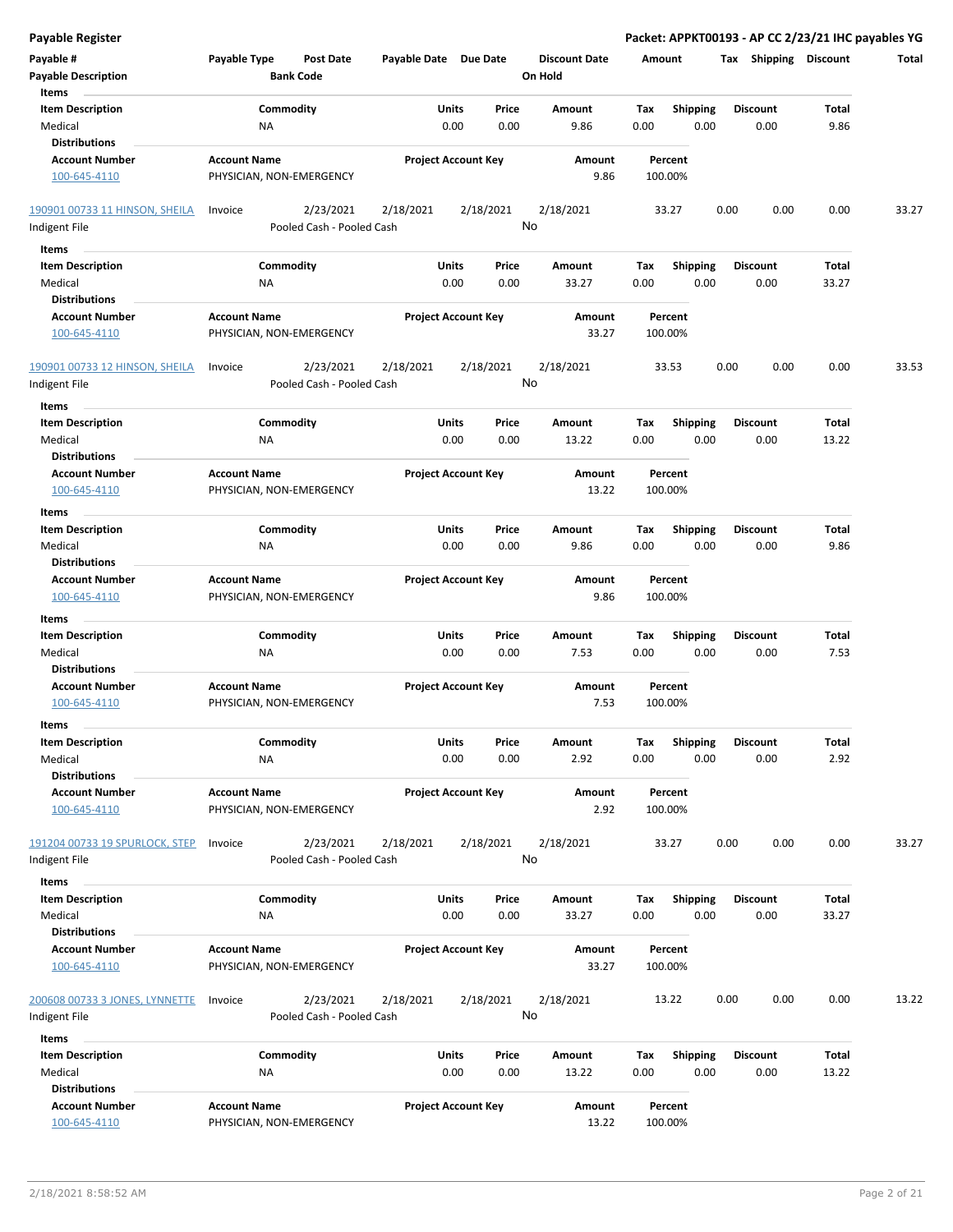| Payable Register                                |                                                 |                        |                                        |                            |               |               |                                 |                        |             |                         |      |                         |                | Packet: APPKT00193 - AP CC 2/23/21 IHC payables YG |
|-------------------------------------------------|-------------------------------------------------|------------------------|----------------------------------------|----------------------------|---------------|---------------|---------------------------------|------------------------|-------------|-------------------------|------|-------------------------|----------------|----------------------------------------------------|
| Payable #<br><b>Payable Description</b>         | Payable Type                                    | <b>Bank Code</b>       | <b>Post Date</b>                       | Payable Date Due Date      |               |               | <b>Discount Date</b><br>On Hold |                        | Amount      |                         |      | Tax Shipping Discount   |                | Total                                              |
| 200608 00733 4 JONES, LYNNETTE<br>Indigent File | Invoice                                         |                        | 2/23/2021<br>Pooled Cash - Pooled Cash | 2/18/2021                  |               | 2/18/2021     | 2/18/2021<br>No                 |                        |             | 73.26                   | 0.00 | 0.00                    | 0.00           | 73.26                                              |
| Items                                           |                                                 |                        |                                        |                            |               |               |                                 |                        |             |                         |      |                         |                |                                                    |
| <b>Item Description</b>                         |                                                 | Commodity              |                                        |                            | Units         | Price         | Amount                          |                        | Tax         | <b>Shipping</b>         |      | <b>Discount</b>         | Total          |                                                    |
| Medical                                         |                                                 | ΝA                     |                                        |                            | 0.00          | 0.00          |                                 | 15.68                  | 0.00        | 0.00                    |      | 0.00                    | 15.68          |                                                    |
| <b>Distributions</b>                            |                                                 |                        |                                        |                            |               |               |                                 |                        |             |                         |      |                         |                |                                                    |
| <b>Account Number</b>                           | <b>Account Name</b>                             |                        |                                        | <b>Project Account Key</b> |               |               |                                 | <b>Amount</b><br>15.68 |             | Percent                 |      |                         |                |                                                    |
| 100-645-4110                                    | PHYSICIAN, NON-EMERGENCY                        |                        |                                        |                            |               |               |                                 |                        |             | 100.00%                 |      |                         |                |                                                    |
| Items                                           |                                                 |                        |                                        |                            |               |               |                                 |                        |             |                         |      |                         |                |                                                    |
| <b>Item Description</b><br>Medical              |                                                 | Commodity<br>NA        |                                        |                            | Units<br>0.00 | Price<br>0.00 | Amount                          | 9.86                   | Тах<br>0.00 | <b>Shipping</b><br>0.00 |      | <b>Discount</b><br>0.00 | Total<br>9.86  |                                                    |
| <b>Distributions</b>                            |                                                 |                        |                                        |                            |               |               |                                 |                        |             |                         |      |                         |                |                                                    |
| <b>Account Number</b>                           | <b>Account Name</b>                             |                        |                                        | <b>Project Account Key</b> |               |               |                                 | Amount                 |             | Percent                 |      |                         |                |                                                    |
| 100-645-4110                                    | PHYSICIAN, NON-EMERGENCY                        |                        |                                        |                            |               |               |                                 | 9.86                   |             | 100.00%                 |      |                         |                |                                                    |
| Items                                           |                                                 |                        |                                        |                            |               |               |                                 |                        |             |                         |      |                         |                |                                                    |
| <b>Item Description</b>                         |                                                 | Commodity              |                                        |                            | Units         | Price         | Amount                          |                        | Tax         | <b>Shipping</b>         |      | <b>Discount</b>         | Total          |                                                    |
| Medical<br><b>Distributions</b>                 |                                                 | ΝA                     |                                        |                            | 0.00          | 0.00          |                                 | 10.00                  | 0.00        | 0.00                    |      | 0.00                    | 10.00          |                                                    |
| <b>Account Number</b><br>100-645-4110           | <b>Account Name</b><br>PHYSICIAN, NON-EMERGENCY |                        |                                        | <b>Project Account Key</b> |               |               |                                 | Amount<br>10.00        |             | Percent<br>100.00%      |      |                         |                |                                                    |
| Items                                           |                                                 |                        |                                        |                            |               |               |                                 |                        |             |                         |      |                         |                |                                                    |
| <b>Item Description</b><br>Medical              |                                                 | Commodity<br><b>NA</b> |                                        |                            | Units<br>0.00 | Price<br>0.00 | Amount                          | 9.06                   | Tax<br>0.00 | <b>Shipping</b><br>0.00 |      | <b>Discount</b><br>0.00 | Total<br>9.06  |                                                    |
| <b>Distributions</b><br><b>Account Number</b>   | <b>Account Name</b>                             |                        |                                        | <b>Project Account Key</b> |               |               |                                 | Amount                 |             | Percent                 |      |                         |                |                                                    |
| 100-645-4110                                    | PHYSICIAN, NON-EMERGENCY                        |                        |                                        |                            |               |               |                                 | 9.06                   |             | 100.00%                 |      |                         |                |                                                    |
| Items                                           |                                                 |                        |                                        |                            |               |               |                                 |                        |             |                         |      |                         |                |                                                    |
| <b>Item Description</b><br>Medical              |                                                 | Commodity<br>NA        |                                        |                            | Units<br>0.00 | Price<br>0.00 | Amount                          | 20.24                  | Tax<br>0.00 | <b>Shipping</b><br>0.00 |      | <b>Discount</b><br>0.00 | Total<br>20.24 |                                                    |
| Distributions                                   |                                                 |                        |                                        |                            |               |               |                                 |                        |             |                         |      |                         |                |                                                    |
| <b>Account Number</b><br>100-645-4110           | <b>Account Name</b><br>PHYSICIAN, NON-EMERGENCY |                        |                                        | <b>Project Account Key</b> |               |               |                                 | Amount<br>20.24        |             | Percent<br>100.00%      |      |                         |                |                                                    |
| Items                                           |                                                 |                        |                                        |                            |               |               |                                 |                        |             |                         |      |                         |                |                                                    |
| <b>Item Description</b>                         |                                                 | Commodity              |                                        |                            | Units         | Price         | Amount                          |                        | Tax         | <b>Shipping</b>         |      | <b>Discount</b>         | Total          |                                                    |
| Medical<br><b>Distributions</b>                 |                                                 | ΝA                     |                                        |                            | 0.00          | 0.00          |                                 | 8.42                   | 0.00        | 0.00                    |      | 0.00                    | 8.42           |                                                    |
| Account Number<br>100-645-4110                  | <b>Account Name</b><br>PHYSICIAN, NON-EMERGENCY |                        |                                        | <b>Project Account Key</b> |               |               |                                 | Amount<br>8.42         |             | Percent<br>100.00%      |      |                         |                |                                                    |
| 200710 00733 2 LOYA, JERRY CIS<br>ndigent File  | Invoice                                         |                        | 2/23/2021<br>Pooled Cash - Pooled Cash | 2/18/2021                  |               | 2/18/2021     | 2/18/2021<br>No                 |                        |             | 33.27                   | 0.00 | 0.00                    | 0.00           | 33.27                                              |
| Items                                           |                                                 |                        |                                        |                            |               |               |                                 |                        |             |                         |      |                         |                |                                                    |
| <b>Item Description</b><br>Medical              |                                                 | Commodity<br>ΝA        |                                        |                            | Units<br>0.00 | Price<br>0.00 | Amount                          | 33.27                  | Tax<br>0.00 | Shipping<br>0.00        |      | <b>Discount</b><br>0.00 | Total<br>33.27 |                                                    |
| <b>Distributions</b>                            |                                                 |                        |                                        |                            |               |               |                                 |                        |             |                         |      |                         |                |                                                    |
| <b>Account Number</b><br>100-645-4110           | <b>Account Name</b><br>PHYSICIAN, NON-EMERGENCY |                        |                                        | <b>Project Account Key</b> |               |               |                                 | Amount<br>33.27        |             | Percent<br>100.00%      |      |                         |                |                                                    |
| 201205 00733 10 LOYA, SHANNON<br>Indigent File  | Invoice                                         |                        | 2/23/2021<br>Pooled Cash - Pooled Cash | 2/18/2021                  |               | 2/18/2021     | 2/18/2021<br>No                 |                        |             | 91.69                   | 0.00 | 0.00                    | 0.00           | 91.69                                              |
| Items                                           |                                                 |                        |                                        |                            |               |               |                                 |                        |             |                         |      |                         |                |                                                    |
| <b>Item Description</b>                         |                                                 | Commodity              |                                        |                            | Units         | Price         | Amount                          |                        | Tax         | <b>Shipping</b>         |      | <b>Discount</b>         | Total          |                                                    |
| Medical<br><b>Distributions</b>                 |                                                 | ΝA                     |                                        |                            | 0.00          | 0.00          |                                 | 46.73                  | 0.00        | 0.00                    |      | 0.00                    | 46.73          |                                                    |
| <b>Account Number</b><br>100-645-4110           | <b>Account Name</b><br>PHYSICIAN, NON-EMERGENCY |                        |                                        | <b>Project Account Key</b> |               |               |                                 | Amount<br>46.73        |             | Percent<br>100.00%      |      |                         |                |                                                    |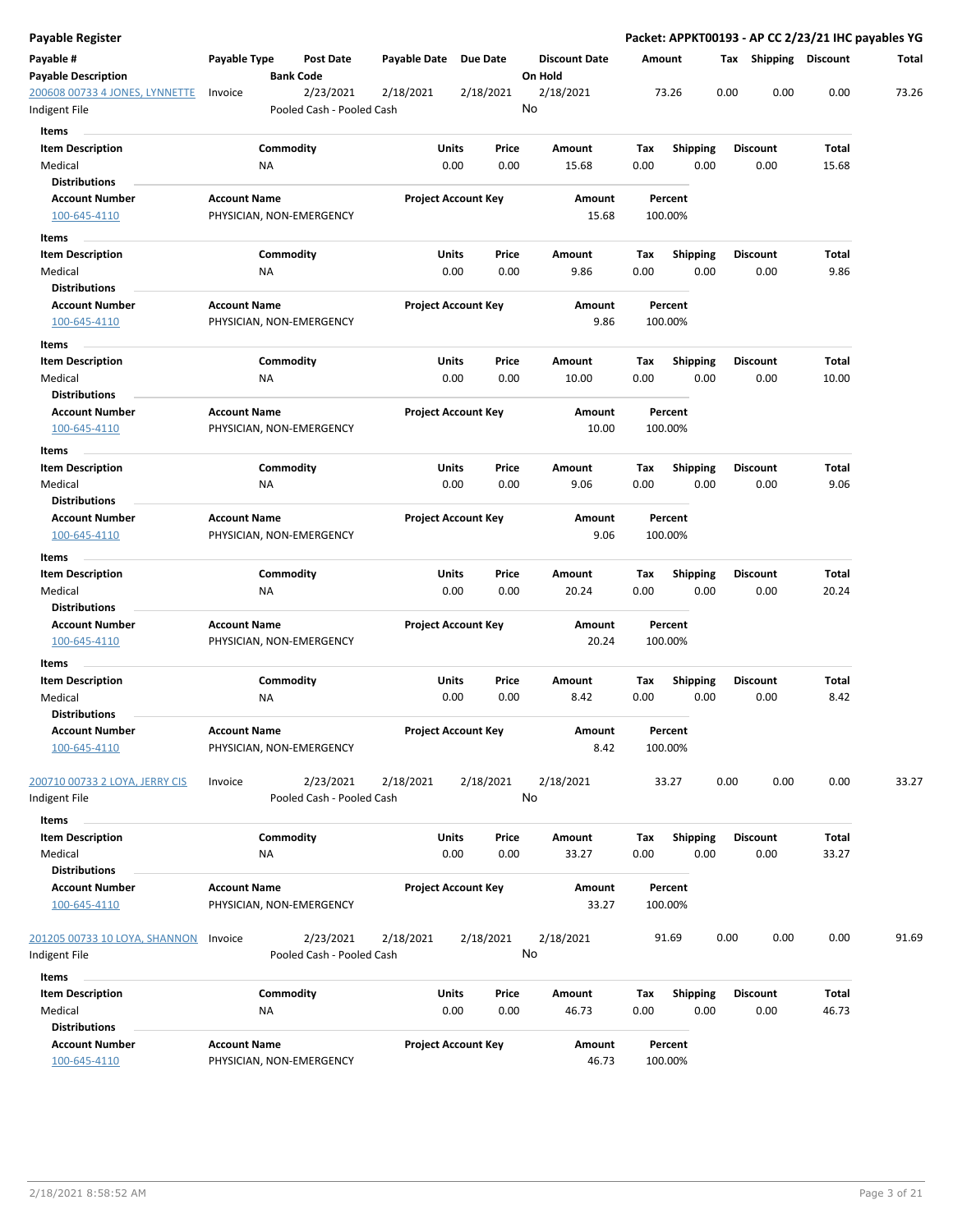| Payable #                                     | Payable Type<br><b>Post Date</b> | Payable Date Due Date      | <b>Discount Date</b>            | Amount                          | Shipping<br>Tax         | <b>Discount</b> | Total  |
|-----------------------------------------------|----------------------------------|----------------------------|---------------------------------|---------------------------------|-------------------------|-----------------|--------|
| <b>Payable Description</b>                    | <b>Bank Code</b>                 |                            | On Hold                         |                                 |                         |                 |        |
| Items                                         |                                  |                            |                                 |                                 |                         |                 |        |
| <b>Item Description</b><br>Medical            | Commodity<br>ΝA                  | <b>Units</b><br>0.00       | Price<br>Amount<br>0.00<br>9.06 | Shipping<br>Tax<br>0.00<br>0.00 | <b>Discount</b><br>0.00 | Total<br>9.06   |        |
| <b>Distributions</b>                          |                                  |                            |                                 |                                 |                         |                 |        |
| <b>Account Number</b>                         | <b>Account Name</b>              | <b>Project Account Key</b> | Amount                          | Percent                         |                         |                 |        |
| 100-645-4110                                  | PHYSICIAN, NON-EMERGENCY         |                            | 9.06                            | 100.00%                         |                         |                 |        |
| Items                                         |                                  |                            |                                 |                                 |                         |                 |        |
| <b>Item Description</b>                       | Commodity                        | Units                      | Price<br>Amount                 | Tax<br><b>Shipping</b>          | <b>Discount</b>         | Total           |        |
| Medical                                       | <b>NA</b>                        | 0.00                       | 0.00<br>15.68                   | 0.00<br>0.00                    | 0.00                    | 15.68           |        |
| <b>Distributions</b>                          |                                  |                            |                                 |                                 |                         |                 |        |
| <b>Account Number</b>                         | <b>Account Name</b>              | <b>Project Account Key</b> | Amount                          | Percent                         |                         |                 |        |
| 100-645-4110                                  | PHYSICIAN, NON-EMERGENCY         |                            | 15.68                           | 100.00%                         |                         |                 |        |
| Items                                         |                                  |                            |                                 |                                 |                         |                 |        |
| <b>Item Description</b>                       | Commodity                        | Units                      | Price<br>Amount                 | Tax<br><b>Shipping</b>          | Discount                | Total           |        |
| Medical                                       | NA                               | 0.00                       | 0.00<br>5.39                    | 0.00<br>0.00                    | 0.00                    | 5.39            |        |
| <b>Distributions</b>                          |                                  |                            |                                 |                                 |                         |                 |        |
| <b>Account Number</b>                         | <b>Account Name</b>              | <b>Project Account Key</b> | Amount                          | Percent                         |                         |                 |        |
| 100-645-4110                                  | PHYSICIAN, NON-EMERGENCY         |                            | 5.39                            | 100.00%                         |                         |                 |        |
| Items                                         |                                  |                            |                                 |                                 |                         |                 |        |
| <b>Item Description</b>                       | Commodity                        | Units                      | Price<br>Amount                 | Tax<br><b>Shipping</b>          | <b>Discount</b>         | Total           |        |
| Medical                                       | ΝA                               | 0.00                       | 0.00<br>4.83                    | 0.00<br>0.00                    | 0.00                    | 4.83            |        |
| <b>Distributions</b><br><b>Account Number</b> | <b>Account Name</b>              | <b>Project Account Key</b> | Amount                          | Percent                         |                         |                 |        |
| 100-645-4110                                  | PHYSICIAN, NON-EMERGENCY         |                            | 4.83                            | 100.00%                         |                         |                 |        |
|                                               |                                  |                            |                                 |                                 |                         |                 |        |
| Items<br><b>Item Description</b>              | Commodity                        | Units                      | Price<br>Amount                 | <b>Shipping</b><br>Тах          | <b>Discount</b>         | Total           |        |
| Medical                                       | NA                               | 0.00                       | 0.00<br>10.00                   | 0.00<br>0.00                    | 0.00                    | 10.00           |        |
| <b>Distributions</b>                          |                                  |                            |                                 |                                 |                         |                 |        |
| <b>Account Number</b>                         | <b>Account Name</b>              | <b>Project Account Key</b> | Amount                          | Percent                         |                         |                 |        |
| 100-645-4110                                  | PHYSICIAN, NON-EMERGENCY         |                            | 10.00                           | 100.00%                         |                         |                 |        |
|                                               |                                  |                            |                                 |                                 |                         |                 |        |
| 201205 00733 8 LOYA, SHANNON D Invoice        | 2/23/2021                        | 2/18/2021<br>2/18/2021     | 2/18/2021                       | 84.60                           | 0.00<br>0.00            | 0.00            | 84.60  |
| Indigent File                                 | Pooled Cash - Pooled Cash        |                            | No                              |                                 |                         |                 |        |
| Items                                         |                                  |                            |                                 |                                 |                         |                 |        |
| <b>Item Description</b>                       | Commodity                        | Units                      | Price<br>Amount                 | Tax<br><b>Shipping</b>          | <b>Discount</b>         | Total           |        |
| Medical<br><b>Distributions</b>               | <b>NA</b>                        | 0.00                       | 0.00<br>33.27                   | 0.00<br>0.00                    | 0.00                    | 33.27           |        |
| <b>Account Number</b>                         | <b>Account Name</b>              | <b>Project Account Key</b> | Amount                          | Percent                         |                         |                 |        |
| 100-645-4110                                  | PHYSICIAN, NON-EMERGENCY         |                            | 33.27                           | 100.00%                         |                         |                 |        |
| Items                                         |                                  |                            |                                 |                                 |                         |                 |        |
| <b>Item Description</b>                       | Commodity                        | Units                      | Price<br>Amount                 | Tax<br>Shipping                 | <b>Discount</b>         | Total           |        |
| Medical                                       | <b>NA</b>                        | 0.00                       | 0.00<br>51.33                   | 0.00<br>0.00                    | 0.00                    | 51.33           |        |
| <b>Distributions</b>                          |                                  |                            |                                 |                                 |                         |                 |        |
| <b>Account Number</b>                         | <b>Account Name</b>              | <b>Project Account Key</b> | Amount                          | Percent                         |                         |                 |        |
| 100-645-4110                                  | PHYSICIAN, NON-EMERGENCY         |                            | 51.33                           | 100.00%                         |                         |                 |        |
|                                               |                                  |                            |                                 |                                 |                         |                 |        |
| 201205 00733 9 LOYA, SHANNON D Invoice        | 2/23/2021                        | 2/18/2021<br>2/18/2021     | 2/18/2021<br>No                 | 186.33                          | 0.00<br>0.00            | 0.00            | 186.33 |
| Indigent File                                 | Pooled Cash - Pooled Cash        |                            |                                 |                                 |                         |                 |        |
| Items                                         |                                  |                            |                                 |                                 |                         |                 |        |
| <b>Item Description</b>                       | Commodity                        | Units                      | Price<br>Amount                 | <b>Shipping</b><br>Tax          | <b>Discount</b>         | Total           |        |
| Medical<br><b>Distributions</b>               | NA                               | 0.00                       | 0.00<br>9.86                    | 0.00<br>0.00                    | 0.00                    | 9.86            |        |
| <b>Account Number</b>                         | <b>Account Name</b>              | <b>Project Account Key</b> | Amount                          | Percent                         |                         |                 |        |
| 100-645-4110                                  | PHYSICIAN, NON-EMERGENCY         |                            | 9.86                            | 100.00%                         |                         |                 |        |
|                                               |                                  |                            |                                 |                                 |                         |                 |        |
| Items<br><b>Item Description</b>              | Commodity                        | Units                      | Price<br>Amount                 | Shipping<br>Tax                 | <b>Discount</b>         | Total           |        |
| Medical                                       | <b>NA</b>                        | 0.00                       | 0.00<br>17.93                   | 0.00<br>0.00                    | 0.00                    | 17.93           |        |
| <b>Distributions</b>                          |                                  |                            |                                 |                                 |                         |                 |        |
| <b>Account Number</b>                         | <b>Account Name</b>              | <b>Project Account Key</b> | Amount                          | Percent                         |                         |                 |        |
| 100-645-4110                                  | PHYSICIAN, NON-EMERGENCY         |                            | 17.93                           | 100.00%                         |                         |                 |        |
|                                               |                                  |                            |                                 |                                 |                         |                 |        |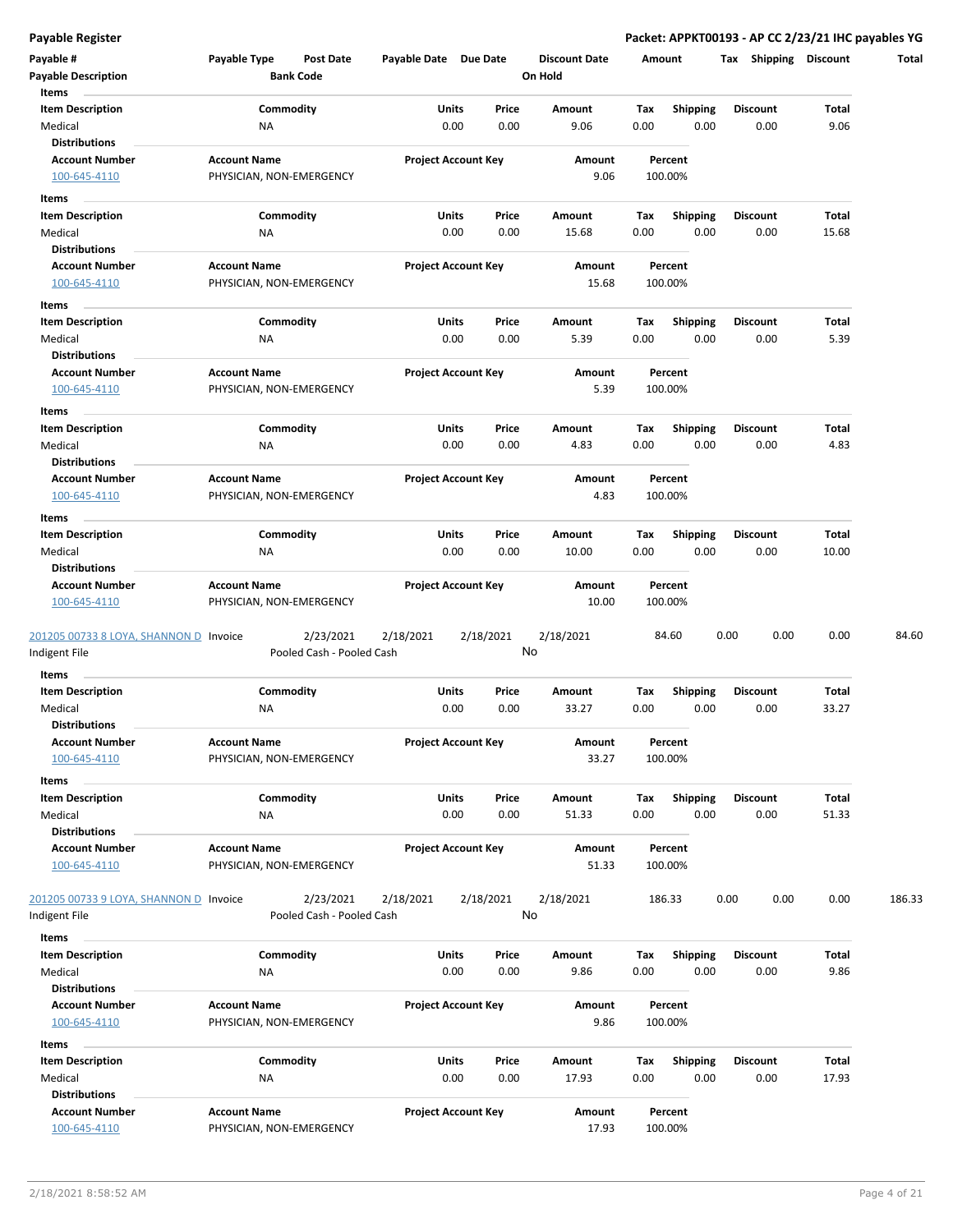| <b>Payable Register</b>                                 |                                                 |                            |           |                      |         |                    |                 | Packet: APPKT00193 - AP CC 2/23/21 IHC payables YG |        |
|---------------------------------------------------------|-------------------------------------------------|----------------------------|-----------|----------------------|---------|--------------------|-----------------|----------------------------------------------------|--------|
| Payable #                                               | Payable Type<br><b>Post Date</b>                | Payable Date Due Date      |           | <b>Discount Date</b> | Amount  |                    |                 | Tax Shipping Discount                              | Total  |
| <b>Payable Description</b>                              | <b>Bank Code</b>                                |                            |           | On Hold              |         |                    |                 |                                                    |        |
| Items                                                   |                                                 |                            |           |                      |         |                    |                 |                                                    |        |
| <b>Item Description</b>                                 | Commodity                                       | Units                      | Price     | Amount               | Tax     | <b>Shipping</b>    | <b>Discount</b> | <b>Total</b>                                       |        |
| Medical<br><b>Distributions</b>                         | <b>NA</b>                                       | 0.00                       | 0.00      | 154.87               | 0.00    | 0.00               | 0.00            | 154.87                                             |        |
| <b>Account Number</b>                                   | <b>Account Name</b>                             | <b>Project Account Key</b> |           | Amount               |         | Percent            |                 |                                                    |        |
| 100-645-4110                                            | PHYSICIAN, NON-EMERGENCY                        |                            |           | 154.87               | 100.00% |                    |                 |                                                    |        |
| Items                                                   |                                                 |                            |           |                      |         |                    |                 |                                                    |        |
| <b>Item Description</b>                                 | Commodity                                       | Units                      | Price     | Amount               | Tax     | <b>Shipping</b>    | <b>Discount</b> | Total                                              |        |
| Medical                                                 | ΝA                                              | 0.00                       | 0.00      | 3.67                 | 0.00    | 0.00               | 0.00            | 3.67                                               |        |
| <b>Distributions</b>                                    |                                                 |                            |           |                      |         |                    |                 |                                                    |        |
| <b>Account Number</b>                                   | <b>Account Name</b>                             | <b>Project Account Key</b> |           | Amount               |         | Percent            |                 |                                                    |        |
| 100-645-4110                                            | PHYSICIAN, NON-EMERGENCY                        |                            |           | 3.67                 | 100.00% |                    |                 |                                                    |        |
| 210118 00733 1 YOUNG, GLENN ED Invoice                  | 2/23/2021                                       | 2/18/2021                  | 2/18/2021 | 2/18/2021            | 171.67  |                    | 0.00            | 0.00<br>0.00                                       | 171.67 |
| Indigent File                                           | Pooled Cash - Pooled Cash                       |                            |           | No                   |         |                    |                 |                                                    |        |
| Items                                                   |                                                 |                            |           |                      |         |                    |                 |                                                    |        |
| <b>Item Description</b>                                 | Commodity                                       | Units                      | Price     | Amount               | Tax     | <b>Shipping</b>    | <b>Discount</b> | <b>Total</b>                                       |        |
| Medical                                                 | ΝA                                              | 0.00                       | 0.00      | 16.80                | 0.00    | 0.00               | 0.00            | 16.80                                              |        |
| <b>Distributions</b>                                    |                                                 |                            |           |                      |         |                    |                 |                                                    |        |
| <b>Account Number</b>                                   | <b>Account Name</b>                             | <b>Project Account Key</b> |           | Amount               |         | Percent            |                 |                                                    |        |
| 100-645-4110                                            | PHYSICIAN, NON-EMERGENCY                        |                            |           | 16.80                | 100.00% |                    |                 |                                                    |        |
| Items                                                   |                                                 |                            |           |                      |         |                    |                 |                                                    |        |
| <b>Item Description</b>                                 | Commodity                                       | Units                      | Price     | Amount               | Tax     | <b>Shipping</b>    | <b>Discount</b> | Total                                              |        |
| Medical                                                 | <b>NA</b>                                       | 0.00                       | 0.00      | 154.87               | 0.00    | 0.00               | 0.00            | 154.87                                             |        |
| <b>Distributions</b>                                    |                                                 |                            |           |                      |         |                    |                 |                                                    |        |
| <b>Account Number</b><br>100-645-4110                   | <b>Account Name</b><br>PHYSICIAN, NON-EMERGENCY | <b>Project Account Key</b> |           | Amount<br>154.87     | 100.00% | Percent            |                 |                                                    |        |
| 210118 00733 2 YOUNG, GLENN ED Invoice<br>Indigent File | 2/23/2021<br>Pooled Cash - Pooled Cash          | 2/18/2021                  | 2/18/2021 | 2/18/2021<br>No      | 107.43  |                    | 0.00            | 0.00<br>0.00                                       | 107.43 |
| Items                                                   |                                                 |                            |           |                      |         |                    |                 |                                                    |        |
| <b>Item Description</b>                                 | Commodity                                       | Units                      | Price     | Amount               | Tax     | <b>Shipping</b>    | <b>Discount</b> | Total                                              |        |
| Medical                                                 | <b>NA</b>                                       | 0.00                       | 0.00      | 54.41                | 0.00    | 0.00               | 0.00            | 54.41                                              |        |
| <b>Distributions</b>                                    |                                                 |                            |           |                      |         |                    |                 |                                                    |        |
| <b>Account Number</b>                                   | <b>Account Name</b>                             | <b>Project Account Key</b> |           | Amount               |         | Percent            |                 |                                                    |        |
| 100-645-4110                                            | PHYSICIAN, NON-EMERGENCY                        |                            |           | 54.41                | 100.00% |                    |                 |                                                    |        |
| ltems                                                   |                                                 |                            |           |                      |         |                    |                 |                                                    |        |
| <b>Item Description</b>                                 | Commodity                                       | Units                      | Price     | Amount               | Tax     | <b>Shipping</b>    | <b>Discount</b> | Total                                              |        |
| Medical<br><b>Distributions</b>                         | ΝA                                              | 0.00                       | 0.00      | 9.06                 | 0.00    | 0.00               | 0.00            | 9.06                                               |        |
| <b>Account Number</b>                                   | <b>Account Name</b>                             | <b>Project Account Key</b> |           | Amount               |         | Percent            |                 |                                                    |        |
| 100-645-4110                                            | PHYSICIAN, NON-EMERGENCY                        |                            |           | 9.06                 | 100.00% |                    |                 |                                                    |        |
| Items                                                   |                                                 |                            |           |                      |         |                    |                 |                                                    |        |
| <b>Item Description</b>                                 | Commodity                                       | Units                      | Price     | Amount               | Tax     | <b>Shipping</b>    | <b>Discount</b> | Total                                              |        |
| Medical                                                 | ΝA                                              | 0.00                       | 0.00      | 10.00                | 0.00    | 0.00               | 0.00            | 10.00                                              |        |
| <b>Distributions</b>                                    |                                                 |                            |           |                      |         |                    |                 |                                                    |        |
| <b>Account Number</b>                                   | <b>Account Name</b>                             | <b>Project Account Key</b> |           | Amount               |         | Percent            |                 |                                                    |        |
| 100-645-4110                                            | PHYSICIAN, NON-EMERGENCY                        |                            |           | 10.00                | 100.00% |                    |                 |                                                    |        |
| Items                                                   |                                                 |                            |           |                      |         |                    |                 |                                                    |        |
| <b>Item Description</b>                                 | Commodity                                       | Units                      | Price     | Amount               | Tax     | <b>Shipping</b>    | <b>Discount</b> | Total                                              |        |
| Medical<br><b>Distributions</b>                         | NA                                              | 0.00                       | 0.00      | 8.42                 | 0.00    | 0.00               | 0.00            | 8.42                                               |        |
| <b>Account Number</b>                                   | <b>Account Name</b>                             | <b>Project Account Key</b> |           | Amount               |         | Percent            |                 |                                                    |        |
| 100-645-4110                                            | PHYSICIAN, NON-EMERGENCY                        |                            |           | 8.42                 | 100.00% |                    |                 |                                                    |        |
| Items                                                   |                                                 |                            |           |                      |         |                    |                 |                                                    |        |
| <b>Item Description</b>                                 | Commodity                                       | Units                      | Price     | Amount               | Тах     | <b>Shipping</b>    | <b>Discount</b> | Total                                              |        |
| Medical                                                 | NA                                              | 0.00                       | 0.00      | 15.68                | 0.00    | 0.00               | 0.00            | 15.68                                              |        |
| <b>Distributions</b>                                    |                                                 |                            |           |                      |         |                    |                 |                                                    |        |
| <b>Account Number</b><br>100-645-4110                   | <b>Account Name</b><br>PHYSICIAN, NON-EMERGENCY | <b>Project Account Key</b> |           | Amount<br>15.68      |         | Percent<br>100.00% |                 |                                                    |        |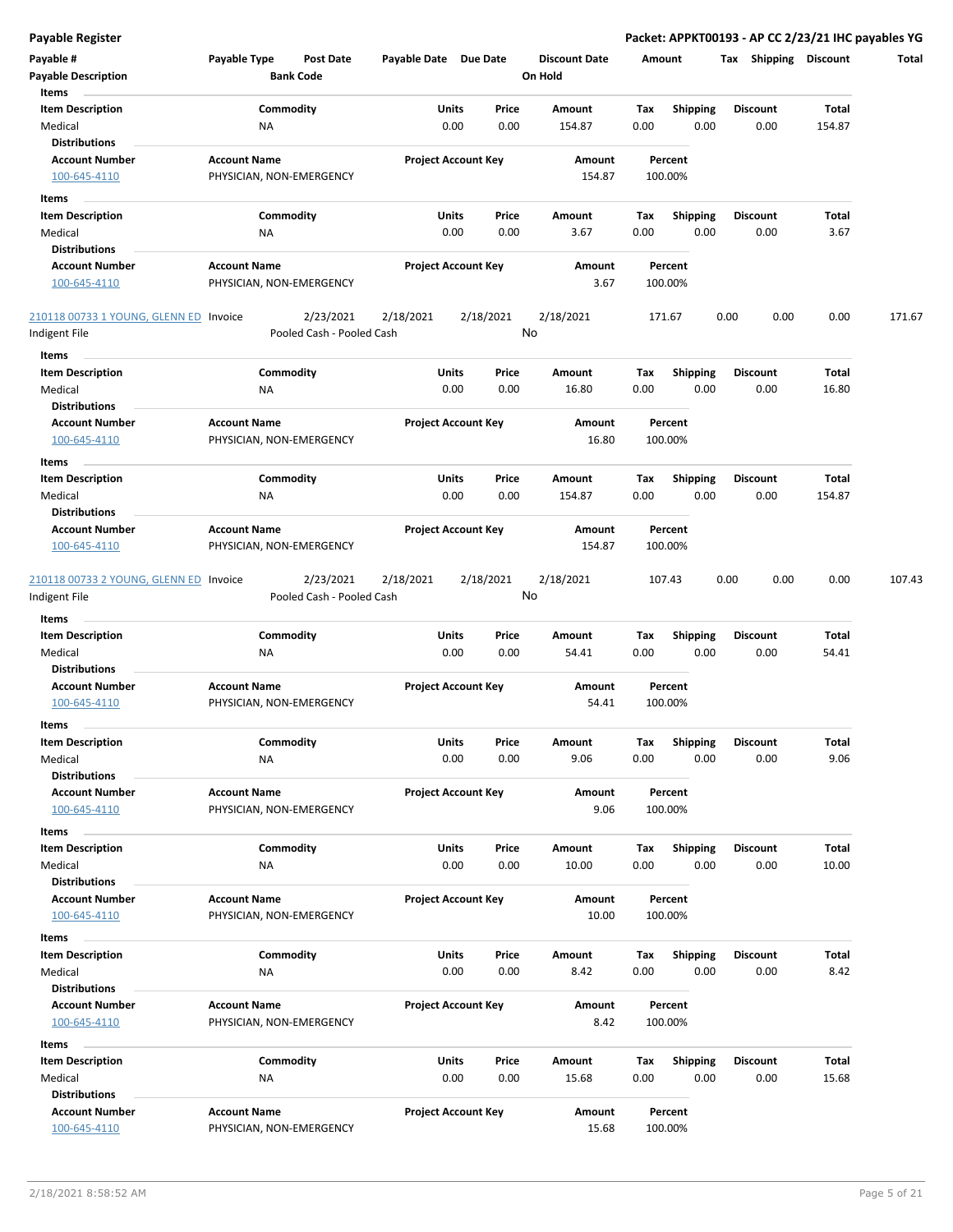| <b>Payable Register</b>                |                                  |                       |                            |                      | Packet: APPKT00193 - AP CC 2/23/21 IHC payables YG |                         |                         |                |       |
|----------------------------------------|----------------------------------|-----------------------|----------------------------|----------------------|----------------------------------------------------|-------------------------|-------------------------|----------------|-------|
| Payable #                              | Payable Type<br><b>Post Date</b> | Payable Date Due Date |                            | <b>Discount Date</b> | Amount                                             |                         | Tax Shipping Discount   |                | Total |
| <b>Payable Description</b>             | <b>Bank Code</b>                 |                       |                            | On Hold              |                                                    |                         |                         |                |       |
| Items                                  |                                  |                       |                            |                      |                                                    |                         |                         |                |       |
| <b>Item Description</b>                | Commodity                        | Units                 | Price                      | <b>Amount</b>        | Tax                                                | <b>Shipping</b>         | <b>Discount</b>         | Total          |       |
| Medical                                | ΝA                               |                       | 0.00<br>0.00               | 9.86                 | 0.00                                               | 0.00                    | 0.00                    | 9.86           |       |
| <b>Distributions</b>                   |                                  |                       |                            |                      |                                                    |                         |                         |                |       |
| <b>Account Number</b>                  | <b>Account Name</b>              |                       | <b>Project Account Key</b> | Amount               | Percent                                            |                         |                         |                |       |
| 100-645-4110                           | PHYSICIAN, NON-EMERGENCY         |                       |                            | 9.86                 | 100.00%                                            |                         |                         |                |       |
| 210118 00733 3 YOUNG, GLENN ED Invoice | 2/23/2021                        | 2/18/2021             | 2/18/2021                  | 2/18/2021            | 63.13                                              | 0.00                    | 0.00                    | 0.00           | 63.13 |
| Indigent File                          | Pooled Cash - Pooled Cash        |                       |                            | No                   |                                                    |                         |                         |                |       |
| Items                                  |                                  |                       |                            |                      |                                                    |                         |                         |                |       |
| <b>Item Description</b>                | Commodity                        | Units                 | Price                      | Amount               | Tax                                                | <b>Shipping</b>         | <b>Discount</b>         | Total          |       |
| Medical                                | ΝA                               |                       | 0.00<br>0.00               | 10.02                | 0.00                                               | 0.00                    | 0.00                    | 10.02          |       |
| <b>Distributions</b>                   |                                  |                       |                            |                      |                                                    |                         |                         |                |       |
| <b>Account Number</b>                  | <b>Account Name</b>              |                       | <b>Project Account Key</b> | Amount               | Percent                                            |                         |                         |                |       |
| 100-645-4110                           | PHYSICIAN, NON-EMERGENCY         |                       |                            | 10.02                | 100.00%                                            |                         |                         |                |       |
| Items                                  |                                  |                       |                            |                      |                                                    |                         |                         |                |       |
| <b>Item Description</b>                | Commodity                        | Units                 | Price                      | Amount               | Tax                                                | <b>Shipping</b>         | <b>Discount</b>         | Total          |       |
| Medical                                | ΝA                               |                       | 0.00<br>0.00               | 11.56                | 0.00                                               | 0.00                    | 0.00                    | 11.56          |       |
| <b>Distributions</b>                   |                                  |                       |                            |                      |                                                    |                         |                         |                |       |
| <b>Account Number</b>                  | <b>Account Name</b>              |                       | <b>Project Account Key</b> | Amount               | Percent                                            |                         |                         |                |       |
| 100-645-4110                           | PHYSICIAN, NON-EMERGENCY         |                       |                            | 11.56                | 100.00%                                            |                         |                         |                |       |
| Items                                  |                                  |                       |                            |                      |                                                    |                         |                         |                |       |
| <b>Item Description</b>                | Commodity                        | Units                 | Price                      | Amount               | Tax                                                | <b>Shipping</b>         | <b>Discount</b>         | Total          |       |
| Medical                                | ΝA                               |                       | 0.00<br>0.00               | 13.31                | 0.00                                               | 0.00                    | 0.00                    | 13.31          |       |
| <b>Distributions</b>                   |                                  |                       |                            |                      |                                                    |                         |                         |                |       |
| <b>Account Number</b>                  | <b>Account Name</b>              |                       | <b>Project Account Key</b> | Amount               | Percent                                            |                         |                         |                |       |
| 100-645-4110                           | PHYSICIAN, NON-EMERGENCY         |                       |                            | 13.31                | 100.00%                                            |                         |                         |                |       |
| Items                                  |                                  |                       |                            |                      |                                                    |                         |                         |                |       |
| <b>Item Description</b>                | Commodity                        | Units                 | Price                      | Amount               | Tax                                                | <b>Shipping</b>         | <b>Discount</b>         | Total          |       |
| Medical                                | ΝA                               |                       | 0.00<br>0.00               | 9.64                 | 0.00                                               | 0.00                    | 0.00                    | 9.64           |       |
| <b>Distributions</b>                   |                                  |                       |                            |                      |                                                    |                         |                         |                |       |
| <b>Account Number</b>                  | <b>Account Name</b>              |                       | <b>Project Account Key</b> | Amount               | Percent                                            |                         |                         |                |       |
| 100-645-4110                           | PHYSICIAN, NON-EMERGENCY         |                       |                            | 9.64                 | 100.00%                                            |                         |                         |                |       |
| Items                                  |                                  |                       |                            |                      |                                                    |                         |                         |                |       |
| <b>Item Description</b>                | Commodity                        | Units                 | Price                      | Amount               | Tax                                                | <b>Shipping</b>         | <b>Discount</b>         | Total          |       |
| Medical                                | ΝA                               |                       | 0.00<br>0.00               | 2.92                 | 0.00                                               | 0.00                    | 0.00                    | 2.92           |       |
| <b>Distributions</b>                   |                                  |                       |                            |                      |                                                    |                         |                         |                |       |
| <b>Account Number</b>                  | <b>Account Name</b>              |                       | <b>Project Account Key</b> | Amount               | Percent                                            |                         |                         |                |       |
| 100-645-4110                           | PHYSICIAN, NON-EMERGENCY         |                       |                            | 2.92                 | 100.00%                                            |                         |                         |                |       |
|                                        |                                  |                       |                            |                      |                                                    |                         |                         |                |       |
| Items                                  |                                  |                       |                            |                      |                                                    |                         |                         |                |       |
| <b>Item Description</b><br>Medical     | Commodity<br>NA                  | Units                 | Price<br>0.00<br>0.00      | Amount<br>15.68      | Tax<br>0.00                                        | <b>Shipping</b><br>0.00 | <b>Discount</b><br>0.00 | Total<br>15.68 |       |
| <b>Distributions</b>                   |                                  |                       |                            |                      |                                                    |                         |                         |                |       |
| <b>Account Number</b>                  | <b>Account Name</b>              |                       | <b>Project Account Key</b> | Amount               | Percent                                            |                         |                         |                |       |
| 100-645-4110                           | PHYSICIAN, NON-EMERGENCY         |                       |                            | 15.68                | 100.00%                                            |                         |                         |                |       |
|                                        |                                  |                       |                            |                      |                                                    |                         |                         |                |       |
| 211009 00733 2 EICHMAN JR, WIL         | 2/23/2021<br>Invoice             | 2/18/2021             | 2/18/2021                  | 2/18/2021            | 33.27                                              | 0.00                    | 0.00                    | 0.00           | 33.27 |
| Indigent File                          | Pooled Cash - Pooled Cash        |                       |                            | No                   |                                                    |                         |                         |                |       |
|                                        |                                  |                       |                            |                      |                                                    |                         |                         |                |       |
| Items<br><b>Item Description</b>       | Commodity                        | Units                 | Price                      | Amount               | Tax                                                | <b>Shipping</b>         | <b>Discount</b>         | Total          |       |
|                                        |                                  |                       |                            |                      |                                                    |                         |                         |                |       |
| Medical<br><b>Distributions</b>        | NA                               |                       | 0.00<br>0.00               | 33.27                | 0.00                                               | 0.00                    | 0.00                    | 33.27          |       |
| <b>Account Number</b>                  | <b>Account Name</b>              |                       | <b>Project Account Key</b> | Amount               | Percent                                            |                         |                         |                |       |
| 100-645-4110                           | PHYSICIAN, NON-EMERGENCY         |                       |                            | 33.27                | 100.00%                                            |                         |                         |                |       |
|                                        |                                  |                       |                            |                      |                                                    |                         |                         |                |       |
| 211114 00733 5 SCOTT, MARK BRI         | 2/23/2021<br>Invoice             | 2/18/2021             | 2/18/2021                  | 2/18/2021            | 22.14                                              | 0.00                    | 0.00                    | 0.00           | 22.14 |
| Indigent File                          | Pooled Cash - Pooled Cash        |                       |                            | No                   |                                                    |                         |                         |                |       |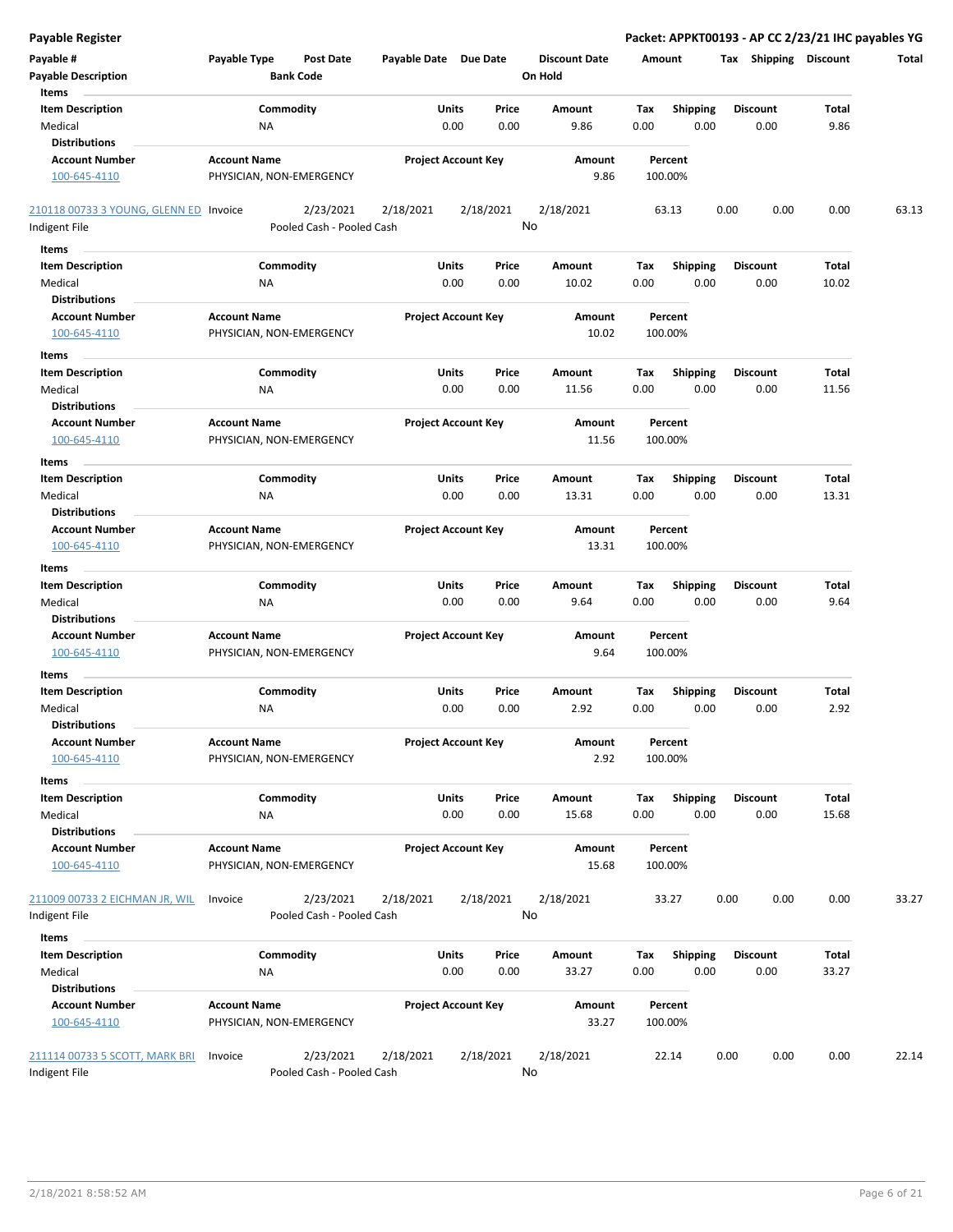| Payable #<br><b>Payable Description</b><br>Items                    | Payable Type<br>Post Date<br><b>Bank Code</b>     | Payable Date Due Date      |                            | <b>Discount Date</b><br>On Hold | Amount             |                         | <b>Shipping Discount</b><br>Tax |                | Total |
|---------------------------------------------------------------------|---------------------------------------------------|----------------------------|----------------------------|---------------------------------|--------------------|-------------------------|---------------------------------|----------------|-------|
| <b>Item Description</b><br>Medical                                  | Commodity<br>ΝA                                   | Units<br>0.00              | Price<br>0.00              | Amount<br>22.14                 | Tax<br>0.00        | <b>Shipping</b><br>0.00 | <b>Discount</b><br>0.00         | Total<br>22.14 |       |
| <b>Distributions</b><br><b>Account Number</b><br>100-645-4110       | <b>Account Name</b><br>PHYSICIAN, NON-EMERGENCY   |                            | <b>Project Account Key</b> | Amount<br>22.14                 | Percent<br>100.00% |                         |                                 |                |       |
| 211217 00733 1 BOWEN, RONALD L Invoice<br>Indigent File             | 2/23/2021<br>Pooled Cash - Pooled Cash            | 2/18/2021                  | 2/18/2021                  | 2/18/2021<br>No                 | 86.29              |                         | 0.00<br>0.00                    | 0.00           | 86.29 |
| Items                                                               |                                                   |                            |                            |                                 |                    |                         |                                 |                |       |
| <b>Item Description</b><br>Medical<br><b>Distributions</b>          | Commodity<br>ΝA                                   | Units<br>0.00              | Price<br>0.00              | Amount<br>33.27                 | Tax<br>0.00        | <b>Shipping</b><br>0.00 | <b>Discount</b><br>0.00         | Total<br>33.27 |       |
| <b>Account Number</b><br>100-645-4110                               | <b>Account Name</b><br>PHYSICIAN, NON-EMERGENCY   | <b>Project Account Key</b> |                            | Amount<br>33.27                 | Percent<br>100.00% |                         |                                 |                |       |
| Items<br><b>Item Description</b><br>Medical<br><b>Distributions</b> | Commodity<br><b>NA</b>                            | Units<br>0.00              | Price<br>0.00              | Amount<br>9.06                  | Tax<br>0.00        | <b>Shipping</b><br>0.00 | <b>Discount</b><br>0.00         | Total<br>9.06  |       |
| <b>Account Number</b><br>100-645-4110                               | <b>Account Name</b><br>PHYSICIAN, NON-EMERGENCY   |                            | <b>Project Account Key</b> | Amount<br>9.06                  | Percent<br>100.00% |                         |                                 |                |       |
| Items<br><b>Item Description</b><br>Medical                         | Commodity<br>ΝA                                   | Units<br>0.00              | Price<br>0.00              | Amount<br>8.42                  | Tax<br>0.00        | <b>Shipping</b><br>0.00 | <b>Discount</b><br>0.00         | Total<br>8.42  |       |
| <b>Distributions</b><br><b>Account Number</b><br>100-645-4110       | <b>Account Name</b><br>PHYSICIAN, NON-EMERGENCY   |                            | <b>Project Account Key</b> | Amount<br>8.42                  | Percent<br>100.00% |                         |                                 |                |       |
| Items<br><b>Item Description</b>                                    | Commodity                                         | Units                      | Price                      | Amount                          | Тах                | <b>Shipping</b>         | <b>Discount</b>                 | Total          |       |
| Medical<br><b>Distributions</b>                                     | <b>NA</b>                                         | 0.00                       | 0.00                       | 10.00                           | 0.00               | 0.00                    | 0.00                            | 10.00          |       |
| <b>Account Number</b><br>100-645-4110                               | <b>Account Name</b><br>PHYSICIAN, NON-EMERGENCY   |                            | <b>Project Account Key</b> | Amount<br>10.00                 | Percent<br>100.00% |                         |                                 |                |       |
| Items<br><b>Item Description</b><br>Medical<br><b>Distributions</b> | Commodity<br><b>NA</b>                            | Units<br>0.00              | Price<br>0.00              | Amount<br>15.68                 | Tax<br>0.00        | <b>Shipping</b><br>0.00 | <b>Discount</b><br>0.00         | Total<br>15.68 |       |
| Account Number<br>100-645-4110                                      | <b>Account Name</b><br>PHYSICIAN, NON-EMERGENCY   |                            | <b>Project Account Key</b> | Amount<br>15.68                 | Percent<br>100.00% |                         |                                 |                |       |
| Items<br><b>Item Description</b><br>Medical                         | Commodity<br>ΝA                                   | Units<br>0.00              | Price<br>0.00              | Amount<br>9.86                  | Tax<br>0.00        | <b>Shipping</b><br>0.00 | <b>Discount</b><br>0.00         | Total<br>9.86  |       |
| <b>Distributions</b><br><b>Account Number</b><br>100-645-4110       | <b>Account Name</b><br>PHYSICIAN, NON-EMERGENCY   |                            | <b>Project Account Key</b> | Amount<br>9.86                  | Percent<br>100.00% |                         |                                 |                |       |
| 930026 00733 53 ROBERTS, MELIS<br>Indigent File                     | 2/23/2021<br>Invoice<br>Pooled Cash - Pooled Cash | 2/18/2021                  | 2/18/2021                  | 2/18/2021<br>No                 | 51.20              |                         | 0.00<br>0.00                    | 0.00           | 51.20 |
| Items<br><b>Item Description</b>                                    | Commodity                                         | Units                      | Price                      | Amount                          | Tax                | <b>Shipping</b>         | <b>Discount</b>                 | Total          |       |
| Medical<br><b>Distributions</b>                                     | ΝA                                                | 0.00                       | 0.00                       | 13.22                           | 0.00               | 0.00                    | 0.00                            | 13.22          |       |
| <b>Account Number</b><br>100-645-4110                               | <b>Account Name</b><br>PHYSICIAN, NON-EMERGENCY   |                            | <b>Project Account Key</b> | Amount<br>13.22                 | Percent<br>100.00% |                         |                                 |                |       |
| Items                                                               |                                                   |                            |                            |                                 |                    |                         |                                 |                |       |
| <b>Item Description</b><br>Medical<br><b>Distributions</b>          | Commodity<br>NA                                   | Units<br>0.00              | Price<br>0.00              | Amount<br>3.67                  | Тах<br>0.00        | <b>Shipping</b><br>0.00 | <b>Discount</b><br>0.00         | Total<br>3.67  |       |
| <b>Account Number</b><br>100-645-4110                               | <b>Account Name</b><br>PHYSICIAN, NON-EMERGENCY   |                            | <b>Project Account Key</b> | Amount<br>3.67                  | Percent<br>100.00% |                         |                                 |                |       |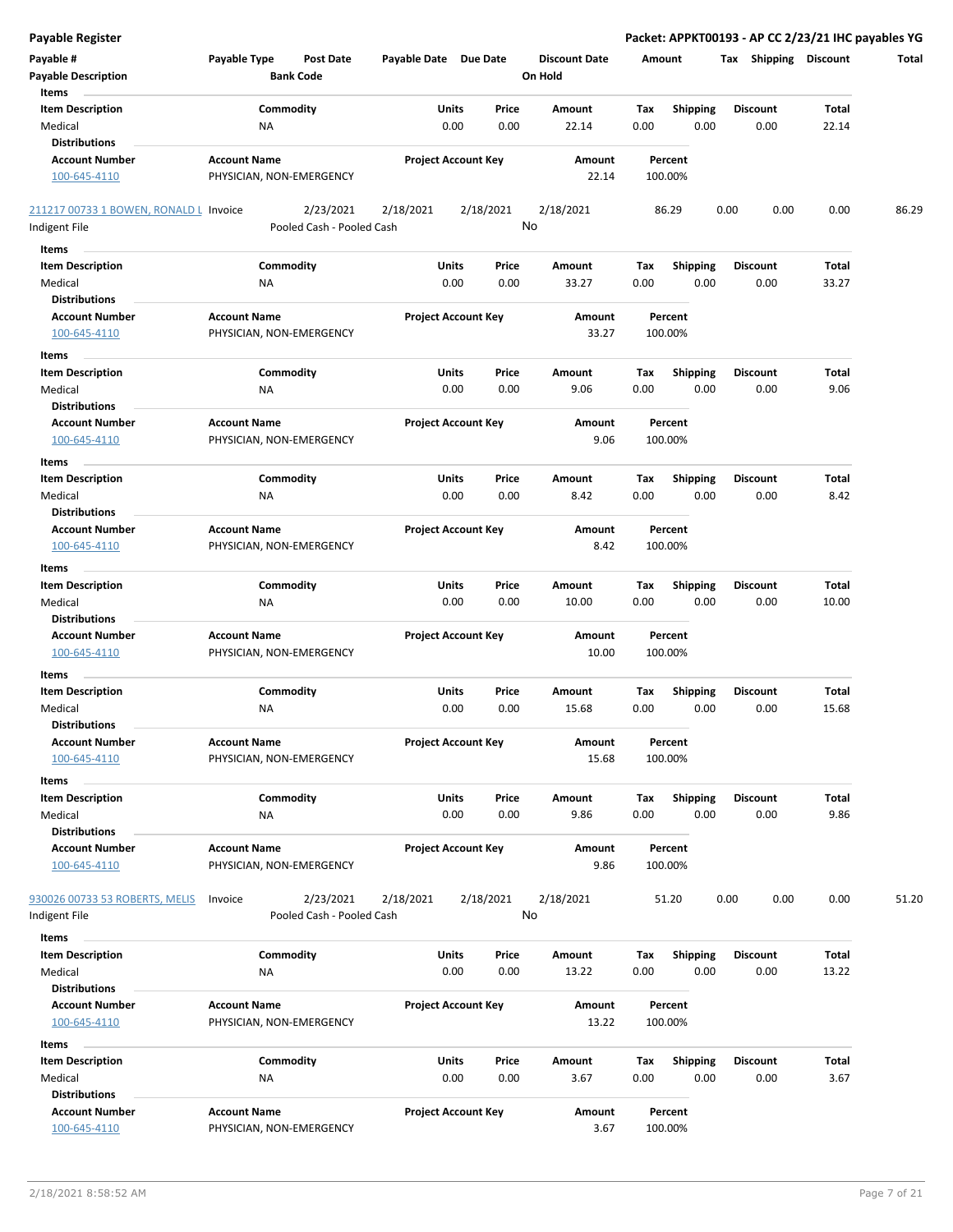| Payable #<br><b>Payable Description</b>                       | Payable Type                                    | <b>Post Date</b><br><b>Bank Code</b>   | Payable Date Due Date |                            | <b>Discount Date</b><br>On Hold | Amount      |                         | Tax Shipping Discount   |               | Total |
|---------------------------------------------------------------|-------------------------------------------------|----------------------------------------|-----------------------|----------------------------|---------------------------------|-------------|-------------------------|-------------------------|---------------|-------|
| Items<br><b>Item Description</b><br>Medical                   | Commodity<br>ΝA                                 |                                        | Units<br>0.00         | Price<br>0.00              | Amount<br>9.86                  | Tax<br>0.00 | <b>Shipping</b><br>0.00 | <b>Discount</b><br>0.00 | Total<br>9.86 |       |
| <b>Distributions</b><br><b>Account Number</b><br>100-645-4110 | <b>Account Name</b><br>PHYSICIAN, NON-EMERGENCY |                                        |                       | <b>Project Account Key</b> | Amount<br>9.86                  |             | Percent<br>100.00%      |                         |               |       |
| Items                                                         |                                                 |                                        |                       |                            |                                 |             |                         |                         |               |       |
| Item Description                                              | Commodity                                       |                                        | Units                 | Price                      | Amount                          | Tax         | <b>Shipping</b>         | <b>Discount</b>         | Total         |       |
| Medical                                                       | <b>NA</b>                                       |                                        | 0.00                  | 0.00                       | 9.06                            | 0.00        | 0.00                    | 0.00                    | 9.06          |       |
| <b>Distributions</b><br><b>Account Number</b>                 | <b>Account Name</b>                             |                                        |                       | <b>Project Account Key</b> | Amount                          |             | Percent                 |                         |               |       |
| 100-645-4110                                                  | PHYSICIAN, NON-EMERGENCY                        |                                        |                       |                            | 9.06                            |             | 100.00%                 |                         |               |       |
| Items                                                         |                                                 |                                        |                       |                            |                                 |             |                         |                         |               |       |
| <b>Item Description</b>                                       | Commodity                                       |                                        | Units                 | Price                      | Amount                          | Тах         | <b>Shipping</b>         | <b>Discount</b>         | Total         |       |
| Medical                                                       | ΝA                                              |                                        | 0.00                  | 0.00                       | 10.00                           | 0.00        | 0.00                    | 0.00                    | 10.00         |       |
| Distributions<br><b>Account Number</b><br>100-645-4110        | <b>Account Name</b><br>PHYSICIAN, NON-EMERGENCY |                                        |                       | <b>Project Account Key</b> | Amount<br>10.00                 |             | Percent<br>100.00%      |                         |               |       |
|                                                               |                                                 |                                        |                       |                            |                                 |             |                         |                         |               |       |
| Items<br><b>Item Description</b>                              | Commodity                                       |                                        | Units                 | Price                      | Amount                          | Tax         | <b>Shipping</b>         | <b>Discount</b>         | Total         |       |
| Medical                                                       | ΝA                                              |                                        |                       | 0.00<br>0.00               | 5.39                            | 0.00        | 0.00                    | 0.00                    | 5.39          |       |
| <b>Distributions</b>                                          |                                                 |                                        |                       |                            |                                 |             |                         |                         |               |       |
| <b>Account Number</b>                                         | <b>Account Name</b>                             |                                        |                       | <b>Project Account Key</b> | Amount                          |             | Percent                 |                         |               |       |
| 100-645-4110                                                  | PHYSICIAN, NON-EMERGENCY                        |                                        |                       |                            | 5.39                            |             | 100.00%                 |                         |               |       |
|                                                               |                                                 |                                        |                       |                            |                                 |             |                         |                         |               |       |
| 930026 00733 54 ROBERTS, MELIS<br>Indigent File               | Invoice                                         | 2/23/2021<br>Pooled Cash - Pooled Cash | 2/18/2021             | 2/18/2021                  | 2/18/2021<br>No                 |             | 20.51                   | 0.00<br>0.00            | 0.00          | 20.51 |
| Items                                                         |                                                 |                                        |                       |                            |                                 |             |                         |                         |               |       |
| <b>Item Description</b>                                       | Commodity                                       |                                        | Units                 | Price                      | Amount                          | Tax         | <b>Shipping</b>         | <b>Discount</b>         | Total         |       |
| Medical                                                       | ΝA                                              |                                        | 0.00                  | 0.00                       | 4.83                            | 0.00        | 0.00                    | 0.00                    | 4.83          |       |
| <b>Distributions</b>                                          |                                                 |                                        |                       |                            |                                 |             |                         |                         |               |       |
| <b>Account Number</b><br>100-645-4110                         | <b>Account Name</b><br>PHYSICIAN, NON-EMERGENCY |                                        |                       | <b>Project Account Key</b> | Amount<br>4.83                  |             | Percent<br>100.00%      |                         |               |       |
| Items                                                         |                                                 |                                        |                       |                            |                                 |             |                         |                         |               |       |
| Item Description                                              | Commodity                                       |                                        | Units                 | Price                      | Amount                          | Tax         | <b>Shipping</b>         | <b>Discount</b>         | Total         |       |
| Medical                                                       | <b>NA</b>                                       |                                        | 0.00                  | 0.00                       | 15.68                           | 0.00        | 0.00                    | 0.00                    | 15.68         |       |
| <b>Distributions</b><br>Account Number<br>100-645-4110        | <b>Account Name</b><br>PHYSICIAN, NON-EMERGENCY |                                        |                       | <b>Project Account Key</b> | Amount<br>15.68                 |             | Percent<br>100.00%      |                         |               |       |
| 930026 00733 55 ROBERTS, MELIS<br>Indigent File               | Invoice                                         | 2/23/2021<br>Pooled Cash - Pooled Cash | 2/18/2021             | 2/18/2021                  | 2/18/2021<br>No                 |             | 33.27                   | 0.00<br>0.00            | 0.00          | 33.27 |
| Items                                                         |                                                 |                                        |                       |                            |                                 |             |                         |                         |               |       |
| <b>Item Description</b>                                       | Commodity                                       |                                        | Units                 | Price                      | Amount                          | Tax         | <b>Shipping</b>         | <b>Discount</b>         | Total         |       |
| Medical                                                       | <b>NA</b>                                       |                                        |                       | 0.00<br>0.00               | 33.27                           | 0.00        | 0.00                    | 0.00                    | 33.27         |       |
| <b>Distributions</b>                                          |                                                 |                                        |                       |                            |                                 |             |                         |                         |               |       |
| <b>Account Number</b>                                         | <b>Account Name</b>                             |                                        |                       | <b>Project Account Key</b> | Amount                          |             | Percent                 |                         |               |       |
| 100-645-4110                                                  | PHYSICIAN, NON-EMERGENCY                        |                                        |                       |                            | 33.27                           |             | 100.00%                 |                         |               |       |
| 930026 00733 56 ROBERTS, MELIS                                | Invoice                                         | 2/23/2021                              | 2/18/2021             | 2/18/2021                  | 2/18/2021                       |             | 33.27                   | 0.00<br>0.00            | 0.00          | 33.27 |
| ndigent File                                                  |                                                 | Pooled Cash - Pooled Cash              |                       |                            | No                              |             |                         |                         |               |       |
| Items                                                         |                                                 |                                        |                       |                            |                                 |             |                         |                         |               |       |
| <b>Item Description</b>                                       | Commodity                                       |                                        | Units                 | Price                      | Amount                          | Тах         | <b>Shipping</b>         | <b>Discount</b>         | Total         |       |
|                                                               |                                                 |                                        |                       |                            |                                 |             |                         |                         |               |       |
|                                                               |                                                 |                                        |                       |                            |                                 |             |                         |                         |               |       |
| Medical<br><b>Distributions</b>                               | ΝA                                              |                                        |                       | 0.00<br>0.00               | 33.27                           | 0.00        | 0.00                    | 0.00                    | 33.27         |       |

**Vendor:** 01205 - CONCORD NORTH TEXAS **Vendor Total: 488.38**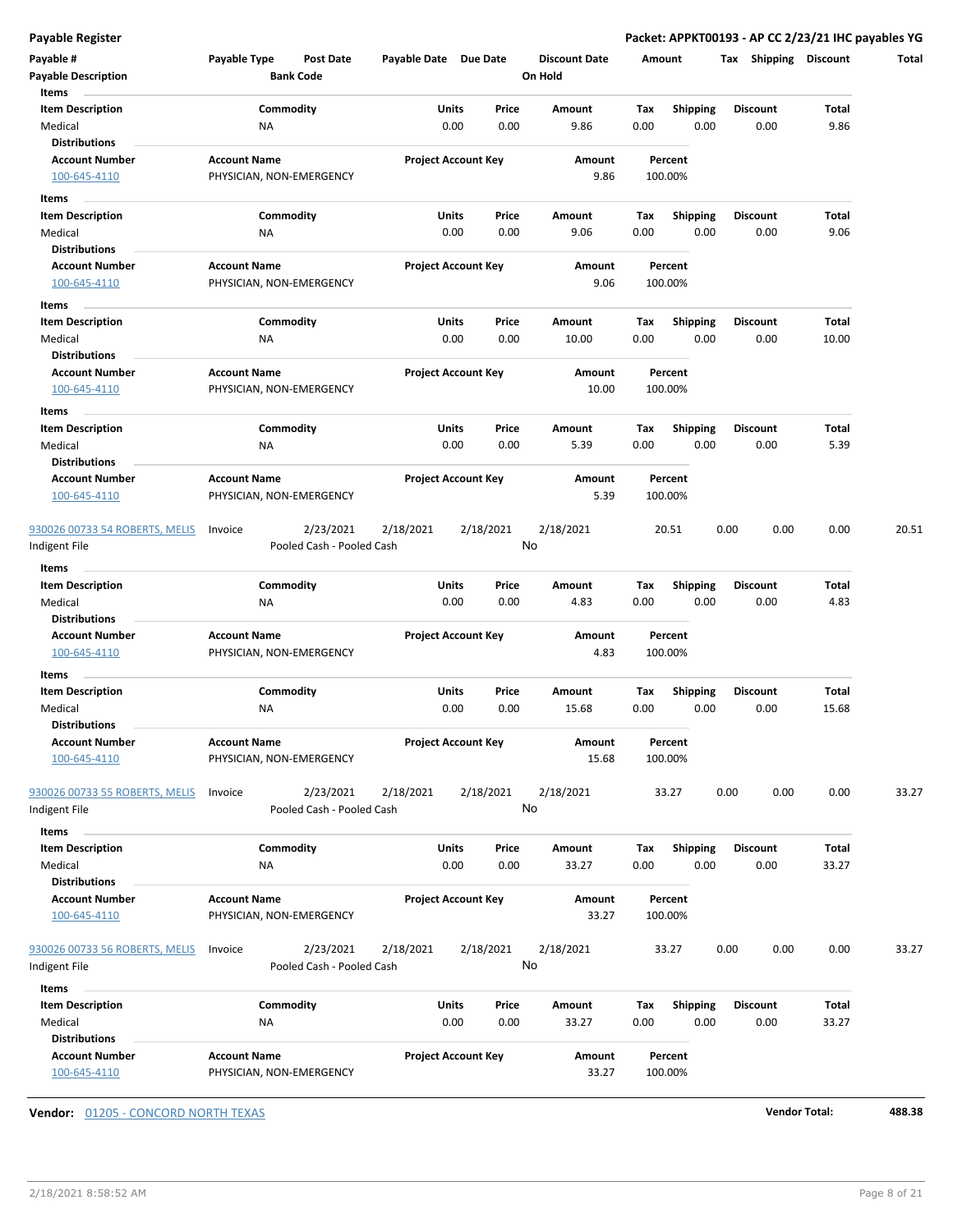| Payable Register                                              |                                         |                                        |              |                                |                                 |                    |                         |      |                         |                | Packet: APPKT00193 - AP CC 2/23/21 IHC payables YG |
|---------------------------------------------------------------|-----------------------------------------|----------------------------------------|--------------|--------------------------------|---------------------------------|--------------------|-------------------------|------|-------------------------|----------------|----------------------------------------------------|
| Payable #<br><b>Payable Description</b>                       | Payable Type                            | <b>Post Date</b><br><b>Bank Code</b>   | Payable Date | <b>Due Date</b>                | <b>Discount Date</b><br>On Hold | Amount             |                         |      | Tax Shipping Discount   |                | Total                                              |
| SO18455 01205 2 PROSSER, CRISP<br>Indigent File               | Invoice                                 | 2/23/2021<br>Pooled Cash - Pooled Cash | 2/18/2021    | 2/18/2021                      | 2/18/2021<br>No                 | 112.35             |                         | 0.00 | 0.00                    | 0.00           | 112.35                                             |
| Items<br><b>Item Description</b><br>Medical                   |                                         | Commodity<br>ΝA                        |              | Units<br>Price<br>0.00<br>0.00 | Amount<br>98.98                 | Tax<br>0.00        | <b>Shipping</b><br>0.00 |      | <b>Discount</b><br>0.00 | Total<br>98.98 |                                                    |
| <b>Distributions</b>                                          |                                         |                                        |              |                                |                                 |                    |                         |      |                         |                |                                                    |
| <b>Account Number</b><br>100-565-4050                         | <b>Account Name</b><br>PRISONER MEDICAL |                                        |              | <b>Project Account Key</b>     | Amount<br>98.98                 | Percent<br>100.00% |                         |      |                         |                |                                                    |
| Items                                                         |                                         |                                        |              |                                |                                 |                    |                         |      |                         |                |                                                    |
| <b>Item Description</b><br>Medical                            |                                         | Commodity<br>ΝA                        |              | Units<br>Price<br>0.00<br>0.00 | Amount<br>6.42                  | Tax<br>0.00        | <b>Shipping</b><br>0.00 |      | <b>Discount</b><br>0.00 | Total<br>6.42  |                                                    |
| <b>Distributions</b><br><b>Account Number</b><br>100-565-4050 | <b>Account Name</b><br>PRISONER MEDICAL |                                        |              | <b>Project Account Key</b>     | Amount<br>6.42                  | Percent<br>100.00% |                         |      |                         |                |                                                    |
| Items                                                         |                                         |                                        |              |                                |                                 |                    |                         |      |                         |                |                                                    |
| <b>Item Description</b><br>Medical<br>Distributions           |                                         | Commodity<br>ΝA                        |              | Units<br>Price<br>0.00<br>0.00 | Amount<br>6.95                  | Tax<br>0.00        | Shipping<br>0.00        |      | <b>Discount</b><br>0.00 | Total<br>6.95  |                                                    |
| <b>Account Number</b><br>100-565-4050                         | <b>Account Name</b><br>PRISONER MEDICAL |                                        |              | <b>Project Account Key</b>     | Amount<br>6.95                  | Percent<br>100.00% |                         |      |                         |                |                                                    |
| SO40292 01205 1 REYNOLDS, AUST Invoice<br>Indigent File       |                                         | 2/23/2021<br>Pooled Cash - Pooled Cash | 2/18/2021    | 2/18/2021                      | 2/18/2021<br>No                 | 40.27              |                         | 0.00 | 0.00                    | 0.00           | 40.27                                              |
| Items                                                         |                                         |                                        |              |                                |                                 |                    |                         |      |                         |                |                                                    |
| <b>Item Description</b><br>Medical                            |                                         | Commodity<br>ΝA                        |              | Units<br>Price<br>0.00<br>0.00 | Amount<br>40.27                 | Tax<br>0.00        | <b>Shipping</b><br>0.00 |      | <b>Discount</b><br>0.00 | Total<br>40.27 |                                                    |
| <b>Distributions</b><br><b>Account Number</b><br>100-565-4050 | <b>Account Name</b><br>PRISONER MEDICAL |                                        |              | <b>Project Account Key</b>     | Amount<br>40.27                 | Percent<br>100.00% |                         |      |                         |                |                                                    |
| SO40963 01205 1 WRIGHT, CHANCE Invoice<br>Indigent File       |                                         | 2/23/2021<br>Pooled Cash - Pooled Cash | 2/18/2021    | 2/18/2021                      | 2/18/2021<br>No                 | 54.41              |                         | 0.00 | 0.00                    | 0.00           | 54.41                                              |
| Items                                                         |                                         |                                        |              |                                |                                 |                    |                         |      |                         |                |                                                    |
| <b>Item Description</b><br>Medical<br><b>Distributions</b>    |                                         | Commodity<br>ΝA                        |              | Units<br>Price<br>0.00<br>0.00 | Amount<br>54.41                 | Tax<br>0.00        | <b>Shipping</b><br>0.00 |      | <b>Discount</b><br>0.00 | Total<br>54.41 |                                                    |
| <b>Account Number</b><br>100-565-4050                         | <b>Account Name</b><br>PRISONER MEDICAL |                                        |              | <b>Project Account Key</b>     | Amount<br>54.41                 | Percent<br>100.00% |                         |      |                         |                |                                                    |
| SO40993 01205 1 WILLIAMS, REX<br>Indigent File                | Invoice                                 | 2/23/2021<br>Pooled Cash - Pooled Cash | 2/18/2021    | 2/18/2021                      | 2/18/2021<br>No                 | 79.62              |                         | 0.00 | 0.00                    | 0.00           | 79.62                                              |
| Items<br><b>Item Description</b><br>Medical                   |                                         | Commodity<br>NA                        |              | Units<br>Price<br>0.00<br>0.00 | Amount<br>79.62                 | Tax<br>0.00        | <b>Shipping</b><br>0.00 |      | <b>Discount</b><br>0.00 | Total<br>79.62 |                                                    |
| <b>Distributions</b><br><b>Account Number</b><br>100-565-4050 | <b>Account Name</b><br>PRISONER MEDICAL |                                        |              | <b>Project Account Key</b>     | Amount<br>79.62                 | Percent<br>100.00% |                         |      |                         |                |                                                    |
| <u>SO40993 01205 2 WILLIAMS, REX</u><br>Indigent File         | Invoice                                 | 2/23/2021<br>Pooled Cash - Pooled Cash | 2/18/2021    | 2/18/2021                      | 2/18/2021<br>No                 | 79.62              |                         | 0.00 | 0.00                    | 0.00           | 79.62                                              |
| Items<br><b>Item Description</b><br>Medical                   |                                         | Commodity<br>ΝA                        |              | Units<br>Price<br>0.00<br>0.00 | Amount<br>79.62                 | Tax<br>0.00        | <b>Shipping</b><br>0.00 |      | <b>Discount</b><br>0.00 | Total<br>79.62 |                                                    |
| <b>Distributions</b>                                          |                                         |                                        |              |                                |                                 |                    |                         |      |                         |                |                                                    |
| <b>Account Number</b><br>100-565-4050                         | <b>Account Name</b><br>PRISONER MEDICAL |                                        |              | <b>Project Account Key</b>     | Amount<br>79.62                 | Percent<br>100.00% |                         |      |                         |                |                                                    |
| SO41103 01205 1 TAPIA, CHRISTO<br>Indigent File               | Invoice                                 | 2/23/2021<br>Pooled Cash - Pooled Cash | 2/18/2021    | 2/18/2021                      | 2/18/2021<br>No                 | 98.98              |                         | 0.00 | 0.00                    | 0.00           | 98.98                                              |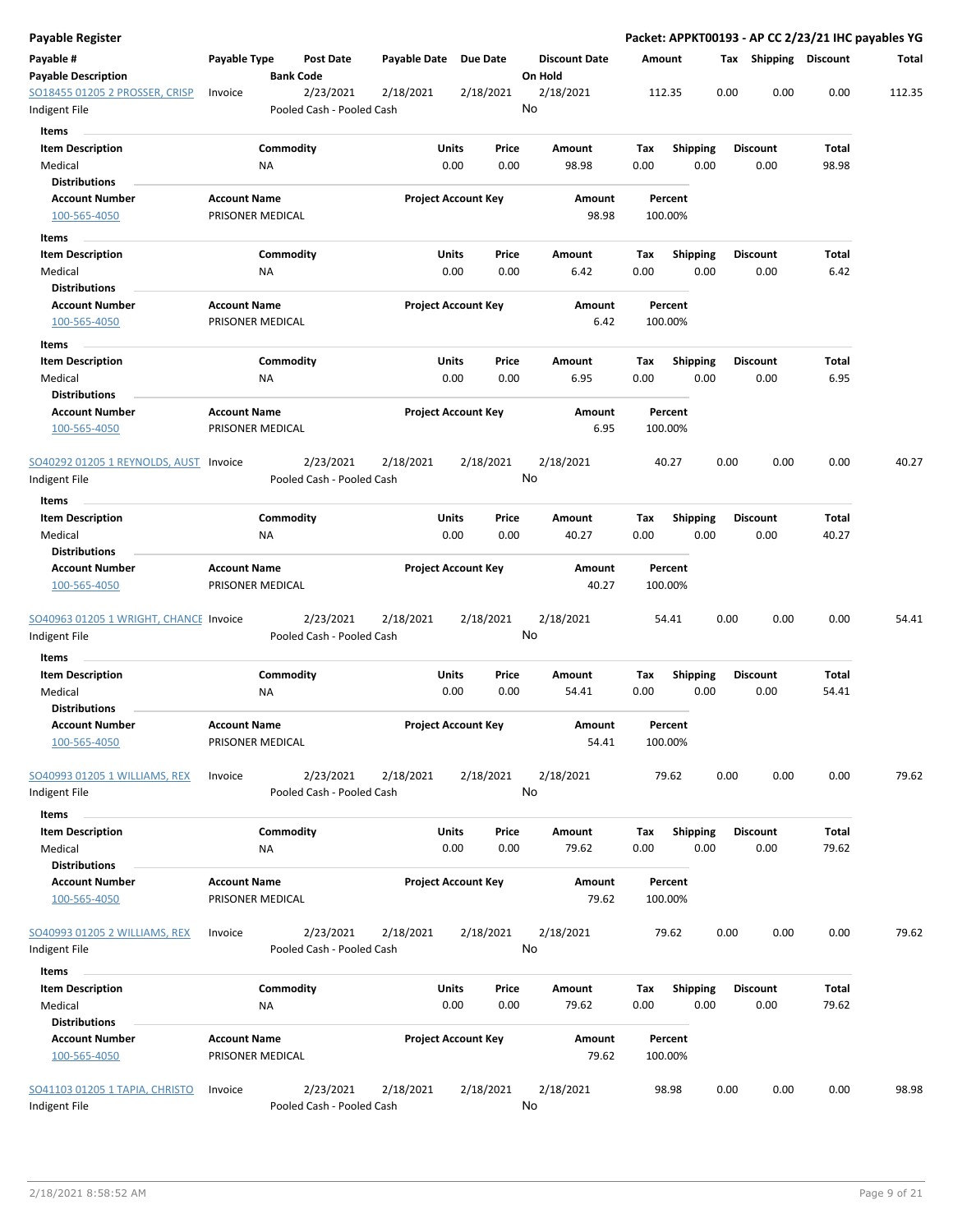| Payable Register                                              |                                         |                                        |                       |                                |                                 | Packet: APPKT00193 - AP CC 2/23/21 IHC payables YG |      |                         |                       |        |
|---------------------------------------------------------------|-----------------------------------------|----------------------------------------|-----------------------|--------------------------------|---------------------------------|----------------------------------------------------|------|-------------------------|-----------------------|--------|
| Payable #<br><b>Payable Description</b>                       | Payable Type                            | Post Date<br><b>Bank Code</b>          | Payable Date Due Date |                                | <b>Discount Date</b><br>On Hold | Amount                                             |      | Tax Shipping Discount   |                       | Total  |
| Items<br><b>Item Description</b><br>Medical                   | ΝA                                      | Commodity                              |                       | Price<br>Units<br>0.00<br>0.00 | Amount<br>98.98                 | Shipping<br>Tax<br>0.00<br>0.00                    |      | <b>Discount</b><br>0.00 | <b>Total</b><br>98.98 |        |
| <b>Distributions</b><br><b>Account Number</b>                 | <b>Account Name</b>                     |                                        |                       | <b>Project Account Key</b>     | Amount                          | Percent                                            |      |                         |                       |        |
| 100-565-4050                                                  | PRISONER MEDICAL                        |                                        |                       |                                | 98.98                           | 100.00%                                            |      |                         |                       |        |
| SO41154 01205 1 MCCAIN, GARY<br>Indigent File                 | Invoice                                 | 2/23/2021<br>Pooled Cash - Pooled Cash | 2/18/2021             | 2/18/2021                      | 2/18/2021<br>No                 | 23.13                                              | 0.00 | 0.00                    | 0.00                  | 23.13  |
| Items                                                         |                                         |                                        |                       |                                |                                 |                                                    |      |                         |                       |        |
| <b>Item Description</b><br>Medical<br>Distributions           | NA                                      | Commodity                              |                       | Units<br>Price<br>0.00<br>0.00 | Amount<br>23.13                 | Tax<br><b>Shipping</b><br>0.00<br>0.00             |      | <b>Discount</b><br>0.00 | Total<br>23.13        |        |
| <b>Account Number</b><br>100-565-4050                         | <b>Account Name</b><br>PRISONER MEDICAL |                                        |                       | <b>Project Account Key</b>     | Amount<br>23.13                 | Percent<br>100.00%                                 |      |                         |                       |        |
| Vendor: 01223 - CONCORD RADIOLOGY                             |                                         |                                        |                       |                                |                                 |                                                    |      |                         | <b>Vendor Total:</b>  | 103.98 |
| 130819 01223 3 PLESS, HELEN ED<br>Indigent File               | Invoice                                 | 2/23/2021<br>Pooled Cash - Pooled Cash | 2/18/2021             | 2/18/2021                      | 2/18/2021<br>No                 | 6.95                                               | 0.00 | 0.00                    | 0.00                  | 6.95   |
| Items                                                         |                                         |                                        |                       |                                |                                 |                                                    |      |                         |                       |        |
| <b>Item Description</b><br>Medical                            | ΝA                                      | Commodity                              |                       | Units<br>Price<br>0.00<br>0.00 | Amount<br>6.95                  | Tax<br><b>Shipping</b><br>0.00<br>0.00             |      | <b>Discount</b><br>0.00 | Total<br>6.95         |        |
| <b>Distributions</b><br><b>Account Number</b>                 | <b>Account Name</b>                     |                                        |                       | <b>Project Account Key</b>     | Amount                          | Percent                                            |      |                         |                       |        |
| 100-645-4110                                                  |                                         | PHYSICIAN, NON-EMERGENCY               |                       |                                | 6.95                            | 100.00%                                            |      |                         |                       |        |
| 130819 01223 4 PLESS, HELEN ED<br>Indigent File               | Invoice                                 | 2/23/2021<br>Pooled Cash - Pooled Cash | 2/18/2021             | 2/18/2021                      | 2/18/2021<br>No                 | 6.95                                               | 0.00 | 0.00                    | 0.00                  | 6.95   |
| Items                                                         |                                         |                                        |                       |                                |                                 |                                                    |      |                         |                       |        |
| <b>Item Description</b><br>Medical                            | ΝA                                      | Commodity                              |                       | Units<br>Price<br>0.00<br>0.00 | Amount<br>6.95                  | Tax<br><b>Shipping</b><br>0.00<br>0.00             |      | <b>Discount</b><br>0.00 | Total<br>6.95         |        |
| Distributions<br><b>Account Number</b><br>100-645-4110        | <b>Account Name</b>                     | PHYSICIAN, NON-EMERGENCY               |                       | <b>Project Account Key</b>     | Amount<br>6.95                  | Percent<br>100.00%                                 |      |                         |                       |        |
| 191204 01223 2 SPURLOCK, STEPH<br>Indigent File               | Invoice                                 | 2/23/2021<br>Pooled Cash - Pooled Cash | 2/18/2021             | 2/18/2021                      | 2/18/2021<br>No                 | 6.68                                               | 0.00 | 0.00                    | 0.00                  | 6.68   |
| Items                                                         |                                         |                                        |                       |                                |                                 |                                                    |      |                         |                       |        |
| <b>Item Description</b><br>Medical                            | ΝA                                      | Commodity                              |                       | Units<br>Price<br>0.00<br>0.00 | Amount<br>6.68                  | Shipping<br>Tax<br>0.00<br>0.00                    |      | <b>Discount</b><br>0.00 | Total<br>6.68         |        |
| <b>Distributions</b><br><b>Account Number</b>                 | <b>Account Name</b>                     |                                        |                       | <b>Project Account Key</b>     | Amount                          | Percent                                            |      |                         |                       |        |
| 100-645-4110                                                  |                                         | PHYSICIAN, NON-EMERGENCY               |                       |                                | 6.68                            | 100.00%                                            |      |                         |                       |        |
| 211217 01223 1 BOWEN, RONALD L Invoice<br>Indigent File       |                                         | 2/23/2021<br>Pooled Cash - Pooled Cash | 2/18/2021             | 2/18/2021                      | 2/18/2021<br>No                 | 6.95                                               | 0.00 | 0.00                    | 0.00                  | 6.95   |
| Items                                                         |                                         |                                        |                       |                                |                                 |                                                    |      |                         |                       |        |
| <b>Item Description</b><br>Medical                            | ΝA                                      | Commodity                              |                       | Units<br>Price<br>0.00<br>0.00 | Amount<br>6.95                  | Shipping<br>Tax<br>0.00<br>0.00                    |      | <b>Discount</b><br>0.00 | Total<br>6.95         |        |
| <b>Distributions</b><br><b>Account Number</b><br>100-645-4110 | <b>Account Name</b>                     | PHYSICIAN, NON-EMERGENCY               |                       | <b>Project Account Key</b>     | Amount<br>6.95                  | Percent<br>100.00%                                 |      |                         |                       |        |
| 211217 01223 2 BOWEN, RONALD L Invoice<br>Indigent File       |                                         | 2/23/2021<br>Pooled Cash - Pooled Cash | 2/18/2021             | 2/18/2021                      | 2/18/2021<br>No                 | 6.95                                               | 0.00 | 0.00                    | 0.00                  | 6.95   |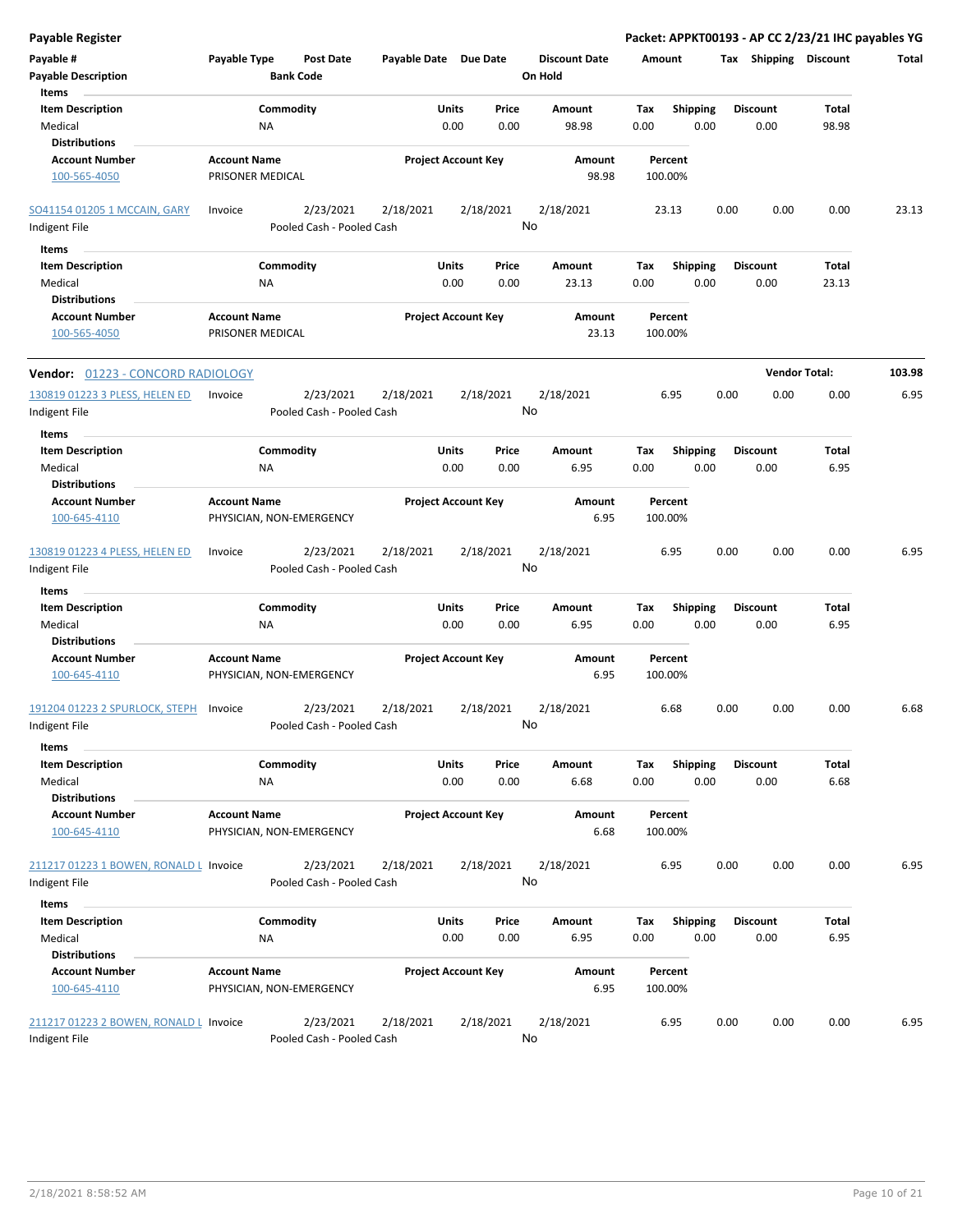| <b>Payable Register</b>                                 |                                                   |                       |                            |                      |         |                 | Packet: APPKT00193 - AP CC 2/23/21 IHC payables YG |                      |        |
|---------------------------------------------------------|---------------------------------------------------|-----------------------|----------------------------|----------------------|---------|-----------------|----------------------------------------------------|----------------------|--------|
| Payable #                                               | Payable Type<br><b>Post Date</b>                  | Payable Date Due Date |                            | <b>Discount Date</b> | Amount  |                 | Tax Shipping Discount                              |                      | Total  |
| <b>Payable Description</b>                              | <b>Bank Code</b>                                  |                       |                            | On Hold              |         |                 |                                                    |                      |        |
| Items                                                   |                                                   |                       |                            |                      |         |                 |                                                    |                      |        |
| <b>Item Description</b>                                 | Commodity                                         |                       | Units<br>Price             | Amount               | Tax     | <b>Shipping</b> | <b>Discount</b>                                    | Total                |        |
| Medical                                                 | <b>NA</b>                                         |                       | 0.00<br>0.00               | 6.95                 | 0.00    | 0.00            | 0.00                                               | 6.95                 |        |
| <b>Distributions</b>                                    |                                                   |                       |                            |                      |         |                 |                                                    |                      |        |
| <b>Account Number</b>                                   | <b>Account Name</b>                               |                       | <b>Project Account Key</b> | Amount               | Percent |                 |                                                    |                      |        |
| 100-645-4110                                            | PHYSICIAN, NON-EMERGENCY                          |                       |                            | 6.95                 | 100.00% |                 |                                                    |                      |        |
| <b>SO41103 01223 1 TAPIA, CHRISTO</b>                   | 2/23/2021<br>Invoice                              | 2/18/2021             | 2/18/2021                  | 2/18/2021<br>No      | 69.50   |                 | 0.00<br>0.00                                       | 0.00                 | 69.50  |
| Indigent File                                           | Pooled Cash - Pooled Cash                         |                       |                            |                      |         |                 |                                                    |                      |        |
| Items                                                   |                                                   |                       |                            |                      |         |                 |                                                    |                      |        |
| <b>Item Description</b>                                 | Commodity                                         |                       | Units<br>Price             | Amount               | Tax     | <b>Shipping</b> | <b>Discount</b>                                    | Total                |        |
| Medical                                                 | <b>NA</b>                                         |                       | 0.00<br>0.00               | 69.50                | 0.00    | 0.00            | 0.00                                               | 69.50                |        |
| <b>Distributions</b>                                    |                                                   |                       |                            |                      |         |                 |                                                    |                      |        |
| <b>Account Number</b>                                   | <b>Account Name</b>                               |                       | <b>Project Account Key</b> | Amount               | Percent |                 |                                                    |                      |        |
| 100-565-4050                                            | PRISONER MEDICAL                                  |                       |                            | 69.50                | 100.00% |                 |                                                    |                      |        |
| Vendor: 00965 - DATA RX MANAGEMENT                      |                                                   |                       |                            |                      |         |                 |                                                    | <b>Vendor Total:</b> | 504.59 |
| 130819 00965 23 PLESS, HELEN E                          | 2/23/2021<br>Invoice                              | 2/18/2021             | 2/18/2021                  | 2/18/2021            | 167.00  |                 | 0.00<br>0.00                                       | 0.00                 | 167.00 |
| Indigent File                                           | Pooled Cash - Pooled Cash                         |                       |                            | No                   |         |                 |                                                    |                      |        |
| Items                                                   |                                                   |                       |                            |                      |         |                 |                                                    |                      |        |
| <b>Item Description</b>                                 | Commodity                                         |                       | Units<br>Price             | Amount               | Tax     | <b>Shipping</b> | <b>Discount</b>                                    | <b>Total</b>         |        |
| Medical                                                 | ΝA                                                |                       | 0.00<br>0.00               | 162.09               | 0.00    | 0.00            | 0.00                                               | 162.09               |        |
| <b>Distributions</b>                                    |                                                   |                       |                            |                      |         |                 |                                                    |                      |        |
| <b>Account Number</b>                                   | <b>Account Name</b>                               |                       | <b>Project Account Key</b> | Amount               | Percent |                 |                                                    |                      |        |
| 100-645-4120                                            | PRESCRIPTIONS, DRUGS                              |                       |                            | 162.09               | 100.00% |                 |                                                    |                      |        |
| Items                                                   |                                                   |                       |                            |                      |         |                 |                                                    |                      |        |
| <b>Item Description</b>                                 | Commodity                                         |                       | Units<br>Price             | Amount               | Tax     | <b>Shipping</b> | <b>Discount</b>                                    | Total                |        |
| Medical                                                 | <b>NA</b>                                         |                       | 0.00<br>0.00               | 4.91                 | 0.00    | 0.00            | 0.00                                               | 4.91                 |        |
| <b>Distributions</b>                                    |                                                   |                       |                            |                      |         |                 |                                                    |                      |        |
| <b>Account Number</b>                                   | <b>Account Name</b>                               |                       | <b>Project Account Key</b> | Amount               | Percent |                 |                                                    |                      |        |
| 100-645-4120                                            | PRESCRIPTIONS, DRUGS                              |                       |                            | 4.91                 | 100.00% |                 |                                                    |                      |        |
| 180512 00965 13 NORTON, CAROL<br>Indigent File          | 2/23/2021<br>Invoice<br>Pooled Cash - Pooled Cash | 2/18/2021             | 2/18/2021                  | 2/18/2021<br>No      | 157.02  |                 | 0.00<br>0.00                                       | 0.00                 | 157.02 |
|                                                         |                                                   |                       |                            |                      |         |                 |                                                    |                      |        |
| <b>Items</b>                                            |                                                   |                       |                            |                      |         |                 |                                                    |                      |        |
| <b>Item Description</b>                                 | Commodity                                         |                       | Units<br>Price             | Amount               | Тах     | <b>Shipping</b> | <b>Discount</b>                                    | <b>Total</b>         |        |
| Medical<br><b>Distributions</b>                         | <b>NA</b>                                         |                       | 0.00<br>0.00               | 157.02               | 0.00    | 0.00            | 0.00                                               | 157.02               |        |
| <b>Account Number</b>                                   | <b>Account Name</b>                               |                       | <b>Project Account Key</b> | Amount               | Percent |                 |                                                    |                      |        |
| 100-645-4120                                            | PRESCRIPTIONS, DRUGS                              |                       |                            | 157.02               | 100.00% |                 |                                                    |                      |        |
| 191204 00965 18 SPURLOCK, STEP                          | 2/23/2021<br>Invoice                              | 2/18/2021             | 2/18/2021                  | 2/18/2021            | 30.36   |                 | 0.00<br>0.00                                       | 0.00                 | 30.36  |
| Indigent File                                           | Pooled Cash - Pooled Cash                         |                       |                            | No                   |         |                 |                                                    |                      |        |
| Items                                                   |                                                   |                       |                            |                      |         |                 |                                                    |                      |        |
| <b>Item Description</b>                                 | Commodity                                         |                       | Units<br>Price             | Amount               | Tax     | <b>Shipping</b> | <b>Discount</b>                                    | Total                |        |
| Medical                                                 | NA                                                |                       | 0.00<br>0.00               | 30.36                | 0.00    | 0.00            | 0.00                                               | 30.36                |        |
| <b>Distributions</b>                                    |                                                   |                       |                            |                      |         |                 |                                                    |                      |        |
| <b>Account Number</b>                                   | <b>Account Name</b>                               |                       | <b>Project Account Key</b> | Amount               | Percent |                 |                                                    |                      |        |
| 100-645-4120                                            | PRESCRIPTIONS, DRUGS                              |                       |                            | 30.36                | 100.00% |                 |                                                    |                      |        |
| 200709 00965 9 WALLACE, MARSHA Invoice<br>Indigent File | 2/23/2021<br>Pooled Cash - Pooled Cash            | 2/18/2021             | 2/18/2021                  | 2/18/2021<br>No      | 150.21  |                 | 0.00<br>0.00                                       | 0.00                 | 150.21 |
| Items                                                   |                                                   |                       |                            |                      |         |                 |                                                    |                      |        |
| <b>Item Description</b>                                 | Commodity                                         |                       | Units<br>Price             | Amount               | Tax     | <b>Shipping</b> | <b>Discount</b>                                    | Total                |        |
| Medical                                                 | NA                                                |                       | 0.00<br>0.00               | 9.01                 | 0.00    | 0.00            | 0.00                                               | 9.01                 |        |
| <b>Distributions</b>                                    |                                                   |                       |                            |                      |         |                 |                                                    |                      |        |
| <b>Account Number</b>                                   | <b>Account Name</b>                               |                       | <b>Project Account Key</b> | Amount               | Percent |                 |                                                    |                      |        |
| 100-645-4120                                            | PRESCRIPTIONS, DRUGS                              |                       |                            | 9.01                 | 100.00% |                 |                                                    |                      |        |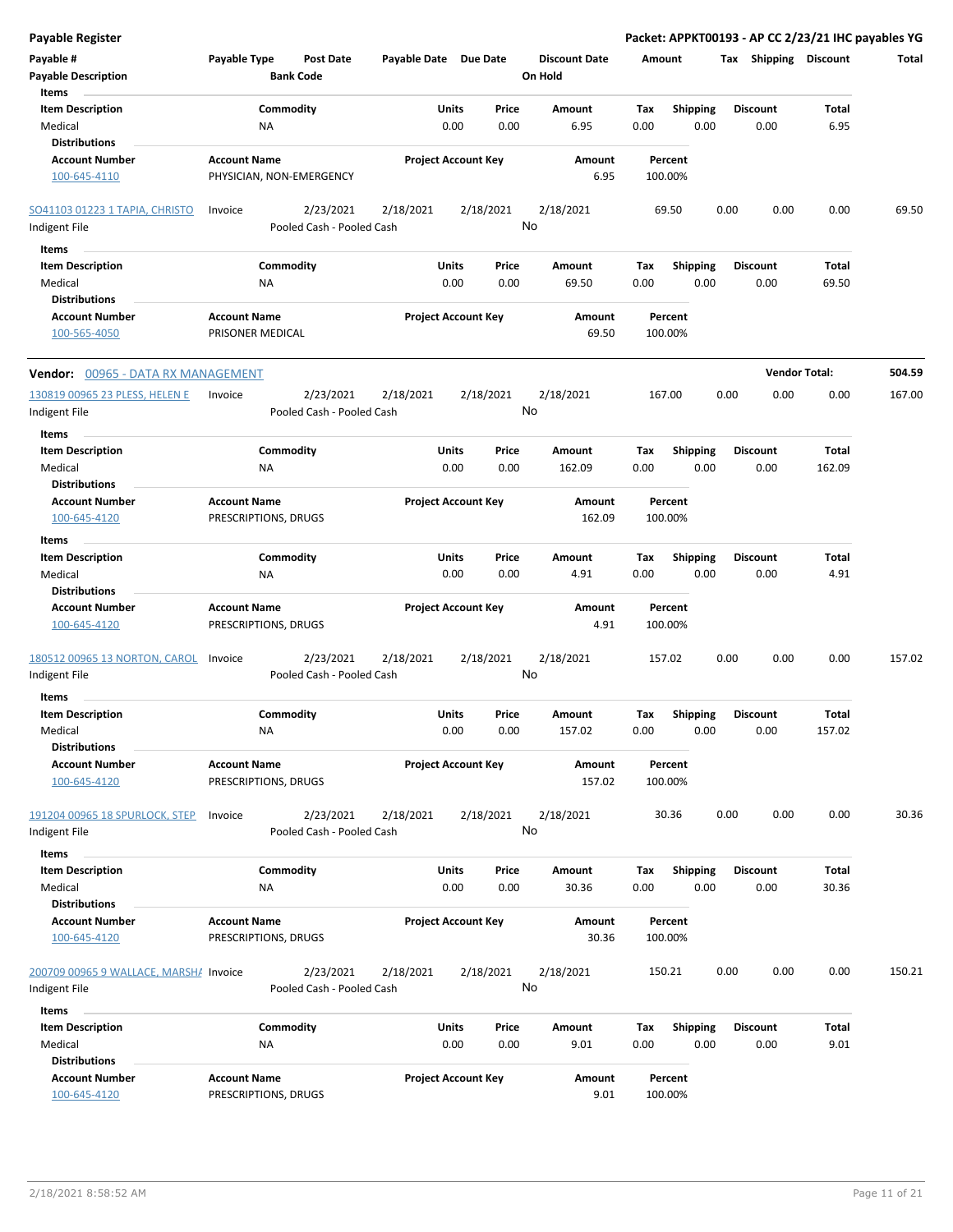| Payable #                                             | Payable Type             | <b>Post Date</b>                       | Payable Date Due Date |                            |       | <b>Discount Date</b> | Amount |                 | Tax  | <b>Shipping</b>      | <b>Discount</b> | Total  |
|-------------------------------------------------------|--------------------------|----------------------------------------|-----------------------|----------------------------|-------|----------------------|--------|-----------------|------|----------------------|-----------------|--------|
| <b>Payable Description</b>                            |                          | <b>Bank Code</b>                       |                       |                            |       | On Hold              |        |                 |      |                      |                 |        |
| Items<br><b>Item Description</b>                      |                          | Commodity                              |                       | Units                      | Price | Amount               | Tax    | <b>Shipping</b> |      | <b>Discount</b>      | Total           |        |
| Medical                                               | ΝA                       |                                        |                       | 0.00                       | 0.00  | 110.67               | 0.00   | 0.00            |      | 0.00                 | 110.67          |        |
| <b>Distributions</b>                                  |                          |                                        |                       |                            |       |                      |        |                 |      |                      |                 |        |
| <b>Account Number</b>                                 | <b>Account Name</b>      |                                        |                       | <b>Project Account Key</b> |       | Amount               |        | Percent         |      |                      |                 |        |
| 100-645-4120                                          | PRESCRIPTIONS, DRUGS     |                                        |                       |                            |       | 110.67               |        | 100.00%         |      |                      |                 |        |
| Items                                                 |                          |                                        |                       |                            |       |                      |        |                 |      |                      |                 |        |
| <b>Item Description</b>                               |                          | Commodity                              |                       | Units                      | Price | Amount               | Тах    | <b>Shipping</b> |      | <b>Discount</b>      | Total           |        |
| Medical                                               | ΝA                       |                                        |                       | 0.00                       | 0.00  | 30.53                | 0.00   | 0.00            |      | 0.00                 | 30.53           |        |
| <b>Distributions</b>                                  |                          |                                        |                       |                            |       |                      |        |                 |      |                      |                 |        |
| <b>Account Number</b>                                 | <b>Account Name</b>      |                                        |                       | <b>Project Account Key</b> |       | Amount               |        | Percent         |      |                      |                 |        |
| 100-645-4120                                          | PRESCRIPTIONS, DRUGS     |                                        |                       |                            |       | 30.53                |        | 100.00%         |      |                      |                 |        |
|                                                       |                          |                                        |                       |                            |       |                      |        |                 |      |                      |                 |        |
| <b>Vendor:</b> 01237 - Grayson Digestive Health, PLLC |                          |                                        |                       |                            |       |                      |        |                 |      | <b>Vendor Total:</b> |                 | 224.89 |
| 211007 01237 3 STAILEY, POLLY                         | Invoice                  | 2/23/2021                              | 2/18/2021             | 2/18/2021                  |       | 2/18/2021            |        | 46.73           | 0.00 | 0.00                 | 0.00            | 46.73  |
| Indigent File                                         |                          | Pooled Cash - Pooled Cash              |                       |                            |       | No                   |        |                 |      |                      |                 |        |
| Items                                                 |                          |                                        |                       |                            |       |                      |        |                 |      |                      |                 |        |
| <b>Item Description</b>                               |                          | Commodity                              |                       | Units                      | Price | <b>Amount</b>        | Tax    | <b>Shipping</b> |      | <b>Discount</b>      | Total           |        |
| Medical                                               | ΝA                       |                                        |                       | 0.00                       | 0.00  | 46.73                | 0.00   | 0.00            |      | 0.00                 | 46.73           |        |
| Distributions                                         |                          |                                        |                       |                            |       |                      |        |                 |      |                      |                 |        |
| <b>Account Number</b>                                 | <b>Account Name</b>      |                                        |                       | <b>Project Account Key</b> |       | Amount               |        | Percent         |      |                      |                 |        |
| 100-645-4110                                          | PHYSICIAN, NON-EMERGENCY |                                        |                       |                            |       | 46.73                |        | 100.00%         |      |                      |                 |        |
|                                                       |                          |                                        |                       |                            |       |                      |        |                 |      |                      |                 |        |
| 211007 01237 4 STAILEY, POLLY                         | Invoice                  | 2/23/2021                              | 2/18/2021             | 2/18/2021                  |       | 2/18/2021<br>No      | 178.16 |                 | 0.00 | 0.00                 | 0.00            | 178.16 |
| Indigent File                                         |                          | Pooled Cash - Pooled Cash              |                       |                            |       |                      |        |                 |      |                      |                 |        |
| Items                                                 |                          |                                        |                       |                            |       |                      |        |                 |      |                      |                 |        |
| <b>Item Description</b>                               |                          | Commodity                              |                       | <b>Units</b>               | Price | Amount               | Tax    | <b>Shipping</b> |      | <b>Discount</b>      | Total           |        |
| Medical                                               | ΝA                       |                                        |                       | 0.00                       | 0.00  | 106.65               | 0.00   | 0.00            |      | 0.00                 | 106.65          |        |
| <b>Distributions</b>                                  |                          |                                        |                       |                            |       |                      |        |                 |      |                      |                 |        |
| <b>Account Number</b>                                 | <b>Account Name</b>      |                                        |                       | <b>Project Account Key</b> |       | Amount               |        | Percent         |      |                      |                 |        |
| 100-645-4110                                          | PHYSICIAN, NON-EMERGENCY |                                        |                       |                            |       | 106.65               |        | 100.00%         |      |                      |                 |        |
| Items                                                 |                          |                                        |                       |                            |       |                      |        |                 |      |                      |                 |        |
| <b>Item Description</b>                               |                          | Commodity                              |                       | Units                      | Price | Amount               | Тах    | Shipping        |      | <b>Discount</b>      | Total           |        |
| Medical                                               | <b>NA</b>                |                                        |                       | 0.00                       | 0.00  | 71.51                | 0.00   | 0.00            |      | 0.00                 | 71.51           |        |
| Distributions                                         |                          |                                        |                       |                            |       |                      |        |                 |      |                      |                 |        |
| <b>Account Number</b>                                 | <b>Account Name</b>      |                                        |                       | <b>Project Account Key</b> |       | Amount               |        | Percent         |      |                      |                 |        |
| 100-645-4110                                          | PHYSICIAN, NON-EMERGENCY |                                        |                       |                            |       | 71.51                |        | 100.00%         |      |                      |                 |        |
| <b>Vendor:</b> 01107 - HUNT REGIONAL MEDICAL CENTER   |                          |                                        |                       |                            |       |                      |        |                 |      | <b>Vendor Total:</b> |                 | 739.42 |
|                                                       |                          |                                        |                       |                            |       |                      |        |                 |      |                      | 0.00            | 739.42 |
| 211115 01107 1 JOHNSON, TIFFAN Invoice                |                          | 2/23/2021<br>Pooled Cash - Pooled Cash | 2/18/2021             | 2/18/2021                  |       | 2/18/2021<br>No      | 739.42 |                 | 0.00 | 0.00                 |                 |        |
| Indigent File                                         |                          |                                        |                       |                            |       |                      |        |                 |      |                      |                 |        |
| Items                                                 |                          |                                        |                       |                            |       |                      |        |                 |      |                      |                 |        |
| <b>Item Description</b>                               |                          | Commodity                              |                       | <b>Units</b>               | Price | Amount               | Tax    | Shipping        |      | <b>Discount</b>      | Total           |        |
| Medical                                               | ΝA                       |                                        |                       | 0.00                       | 0.00  | 739.42               | 0.00   | 0.00            |      | 0.00                 | 739.42          |        |
| <b>Distributions</b>                                  |                          |                                        |                       |                            |       |                      |        |                 |      |                      |                 |        |
| <b>Account Number</b>                                 | <b>Account Name</b>      |                                        |                       | <b>Project Account Key</b> |       | Amount               |        | Percent         |      |                      |                 |        |
| 100-645-4140                                          | HOSPITAL, OUTPATIENT     |                                        |                       |                            |       | 739.42               |        | 100.00%         |      |                      |                 |        |
| <b>Vendor:</b> 01185 - HUNT REGIONAL MEDICAL PARTNERS |                          |                                        |                       |                            |       |                      |        |                 |      | <b>Vendor Total:</b> |                 | 141.68 |
| 211114 01185 1 SCOTT, MARK BRI                        | Invoice                  | 2/23/2021                              | 2/18/2021             | 2/18/2021                  |       | 2/18/2021            |        | 57.33           | 0.00 | 0.00                 | 0.00            | 57.33  |
| Indigent File                                         |                          | Pooled Cash - Pooled Cash              |                       |                            |       | No                   |        |                 |      |                      |                 |        |
|                                                       |                          |                                        |                       |                            |       |                      |        |                 |      |                      |                 |        |
| Items                                                 |                          |                                        |                       |                            |       |                      |        |                 |      |                      |                 |        |
| <b>Item Description</b>                               |                          | Commodity                              |                       | Units                      | Price | Amount               | Tax    | <b>Shipping</b> |      | <b>Discount</b>      | Total           |        |
| Medical                                               | ΝA                       |                                        |                       | 0.00                       | 0.00  | 54.41                | 0.00   | 0.00            |      | 0.00                 | 54.41           |        |
| <b>Distributions</b>                                  |                          |                                        |                       |                            |       |                      |        |                 |      |                      |                 |        |
| <b>Account Number</b>                                 | <b>Account Name</b>      |                                        |                       | <b>Project Account Key</b> |       | Amount               |        | Percent         |      |                      |                 |        |
| 100-645-4110                                          | PHYSICIAN, NON-EMERGENCY |                                        |                       |                            |       | 54.41                |        | 100.00%         |      |                      |                 |        |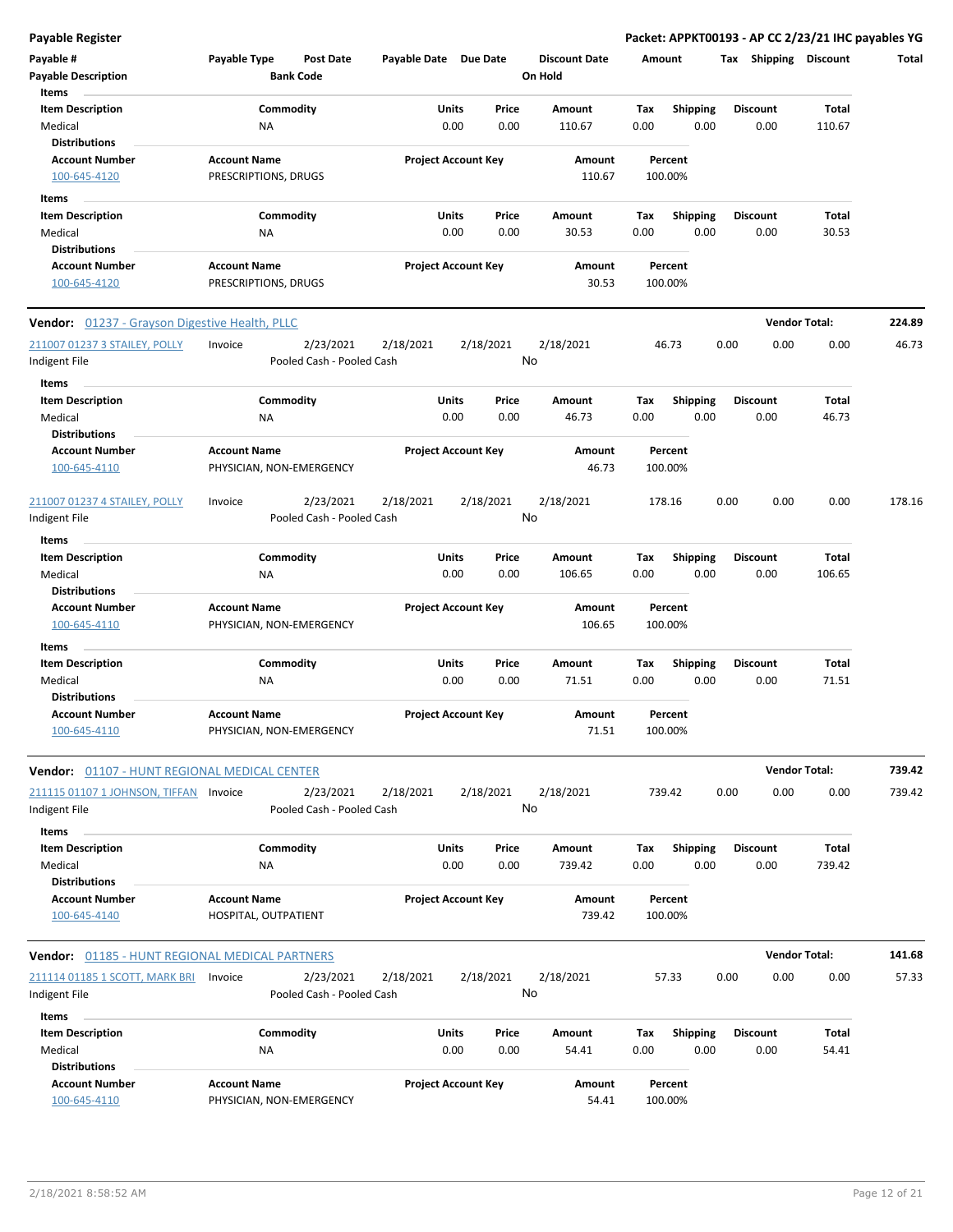| <b>Payable Register</b>                     |                                         |                                      |           |                       |                            |           |                                 |        |                    |      |                       | Packet: APPKT00193 - AP CC 2/23/21 IHC payables YG |        |
|---------------------------------------------|-----------------------------------------|--------------------------------------|-----------|-----------------------|----------------------------|-----------|---------------------------------|--------|--------------------|------|-----------------------|----------------------------------------------------|--------|
| Payable #<br><b>Payable Description</b>     | Payable Type                            | <b>Post Date</b><br><b>Bank Code</b> |           | Payable Date Due Date |                            |           | <b>Discount Date</b><br>On Hold | Amount |                    |      | Tax Shipping Discount |                                                    | Total  |
| Items                                       |                                         |                                      |           |                       |                            |           |                                 |        |                    |      |                       |                                                    |        |
| <b>Item Description</b>                     |                                         | Commodity                            |           |                       | Units                      | Price     | Amount                          | Tax    | <b>Shipping</b>    |      | <b>Discount</b>       | Total                                              |        |
| Medical                                     |                                         | NA                                   |           |                       | 0.00                       | 0.00      | 2.92                            | 0.00   | 0.00               |      | 0.00                  | 2.92                                               |        |
| <b>Distributions</b>                        |                                         |                                      |           |                       |                            |           |                                 |        |                    |      |                       |                                                    |        |
| <b>Account Number</b>                       | <b>Account Name</b>                     |                                      |           |                       | <b>Project Account Key</b> |           | Amount                          |        | Percent            |      |                       |                                                    |        |
| 100-645-4110                                |                                         | PHYSICIAN, NON-EMERGENCY             |           |                       |                            |           | 2.92                            |        | 100.00%            |      |                       |                                                    |        |
| 211115 01185 1 JOHNSON, TIFFAN              | Invoice                                 |                                      | 2/23/2021 | 2/18/2021             |                            | 2/18/2021 | 2/18/2021                       |        | 84.35              | 0.00 | 0.00                  | 0.00                                               | 84.35  |
| Indigent File                               |                                         | Pooled Cash - Pooled Cash            |           |                       |                            | No        |                                 |        |                    |      |                       |                                                    |        |
| Items                                       |                                         |                                      |           |                       |                            |           |                                 |        |                    |      |                       |                                                    |        |
| <b>Item Description</b>                     |                                         | Commodity                            |           |                       | Units                      | Price     | Amount                          | Tax    | <b>Shipping</b>    |      | <b>Discount</b>       | Total                                              |        |
| Medical                                     |                                         | ΝA                                   |           |                       | 0.00                       | 0.00      | 54.41                           | 0.00   | 0.00               |      | 0.00                  | 54.41                                              |        |
| <b>Distributions</b>                        |                                         |                                      |           |                       |                            |           |                                 |        |                    |      |                       |                                                    |        |
| <b>Account Number</b>                       | <b>Account Name</b>                     |                                      |           |                       | <b>Project Account Key</b> |           | Amount                          |        | Percent            |      |                       |                                                    |        |
| 100-645-4110                                |                                         | PHYSICIAN, NON-EMERGENCY             |           |                       |                            |           | 54.41                           |        | 100.00%            |      |                       |                                                    |        |
| Items                                       |                                         |                                      |           |                       |                            |           |                                 |        |                    |      |                       |                                                    |        |
| <b>Item Description</b>                     |                                         | Commodity                            |           |                       | Units                      | Price     | Amount                          | Tax    | <b>Shipping</b>    |      | <b>Discount</b>       | Total                                              |        |
| Medical                                     |                                         | NA                                   |           |                       | 0.00                       | 0.00      | 29.94                           | 0.00   | 0.00               |      | 0.00                  | 29.94                                              |        |
| <b>Distributions</b>                        |                                         |                                      |           |                       |                            |           |                                 |        |                    |      |                       |                                                    |        |
| <b>Account Number</b>                       | <b>Account Name</b>                     |                                      |           |                       | <b>Project Account Key</b> |           | Amount                          |        | Percent            |      |                       |                                                    |        |
| 100-645-4110                                |                                         | PHYSICIAN, NON-EMERGENCY             |           |                       |                            |           | 29.94                           |        | 100.00%            |      |                       |                                                    |        |
|                                             |                                         |                                      |           |                       |                            |           |                                 |        |                    |      |                       |                                                    |        |
| <b>Vendor:</b> 01235 - Invitae Corporation  |                                         |                                      |           |                       |                            |           |                                 |        |                    |      | <b>Vendor Total:</b>  |                                                    | 637.60 |
| SO19234 01235 2 BROWN, ASHLEY Invoice       |                                         |                                      | 2/23/2021 | 2/18/2021             |                            | 2/18/2021 | 2/18/2021                       | 637.60 |                    | 0.00 | 0.00                  | 0.00                                               | 637.60 |
| Indigent File                               |                                         | Pooled Cash - Pooled Cash            |           |                       |                            | No        |                                 |        |                    |      |                       |                                                    |        |
|                                             |                                         |                                      |           |                       |                            |           |                                 |        |                    |      |                       |                                                    |        |
| Items                                       |                                         |                                      |           |                       |                            |           |                                 |        |                    |      |                       |                                                    |        |
| <b>Item Description</b>                     |                                         | Commodity                            |           |                       | Units                      | Price     | Amount                          | Tax    | <b>Shipping</b>    |      | <b>Discount</b>       | Total                                              |        |
| Medical                                     |                                         | NA                                   |           |                       | 0.00                       | 0.00      | 637.60                          | 0.00   | 0.00               |      | 0.00                  | 637.60                                             |        |
| <b>Distributions</b>                        |                                         |                                      |           |                       |                            |           |                                 |        |                    |      |                       |                                                    |        |
| <b>Account Number</b><br>100-565-4050       | <b>Account Name</b><br>PRISONER MEDICAL |                                      |           |                       | <b>Project Account Key</b> |           | Amount<br>637.60                |        | Percent<br>100.00% |      |                       |                                                    |        |
| Vendor: 00510 - LABORATORY CORP. OF AMERICA |                                         |                                      |           |                       |                            |           |                                 |        |                    |      | <b>Vendor Total:</b>  |                                                    | 376.29 |
| 130819 00510 1 PLESS, HELEN ED              | Invoice                                 |                                      | 2/23/2021 | 2/18/2021             |                            | 2/18/2021 | 2/18/2021                       |        | 9.06               | 0.00 | 0.00                  | 0.00                                               | 9.06   |
| Indigent File                               |                                         | Pooled Cash - Pooled Cash            |           |                       |                            | No        |                                 |        |                    |      |                       |                                                    |        |
|                                             |                                         |                                      |           |                       |                            |           |                                 |        |                    |      |                       |                                                    |        |
| items                                       |                                         |                                      |           |                       |                            |           |                                 |        |                    |      |                       |                                                    |        |
| <b>Item Description</b>                     |                                         | Commodity                            |           |                       | Units                      | Price     | Amount                          | Тах    | Shipping           |      | Discount              | Total                                              |        |
| Medical                                     |                                         | NA                                   |           |                       | 0.00                       | 0.00      | 9.06                            | 0.00   | 0.00               |      | 0.00                  | 9.06                                               |        |
| <b>Distributions</b>                        |                                         |                                      |           |                       |                            |           |                                 |        |                    |      |                       |                                                    |        |
| <b>Account Number</b>                       | <b>Account Name</b>                     |                                      |           |                       | <b>Project Account Key</b> |           | Amount                          |        | Percent            |      |                       |                                                    |        |
| 100-645-4150                                | LABORATORY/X-RAY                        |                                      |           |                       |                            |           | 9.06                            |        | 100.00%            |      |                       |                                                    |        |
|                                             |                                         |                                      |           |                       |                            |           |                                 |        |                    |      |                       |                                                    |        |
| 130819 00510 2 PLESS, HELEN ED              | Invoice                                 |                                      | 2/23/2021 | 2/18/2021             |                            | 2/18/2021 | 2/18/2021                       |        | 43.61              | 0.00 | 0.00                  | 0.00                                               | 43.61  |
| Indigent File                               |                                         | Pooled Cash - Pooled Cash            |           |                       |                            | No        |                                 |        |                    |      |                       |                                                    |        |
| Items                                       |                                         |                                      |           |                       |                            |           |                                 |        |                    |      |                       |                                                    |        |
| <b>Item Description</b>                     |                                         | Commodity                            |           |                       | Units                      | Price     | Amount                          | Tax    | <b>Shipping</b>    |      | Discount              | Total                                              |        |
| Medical                                     |                                         | ΝA                                   |           |                       | 0.00                       | 0.00      | 31.13                           | 0.00   | 0.00               |      | 0.00                  | 31.13                                              |        |
| <b>Distributions</b>                        |                                         |                                      |           |                       |                            |           |                                 |        |                    |      |                       |                                                    |        |
| <b>Account Number</b>                       | <b>Account Name</b>                     |                                      |           |                       | <b>Project Account Key</b> |           | Amount                          |        | Percent            |      |                       |                                                    |        |
| 100-645-4150                                | LABORATORY/X-RAY                        |                                      |           |                       |                            |           | 31.13                           |        | 100.00%            |      |                       |                                                    |        |
| Items                                       |                                         |                                      |           |                       |                            |           |                                 |        |                    |      |                       |                                                    |        |
| <b>Item Description</b>                     |                                         | Commodity                            |           |                       | Units                      | Price     | Amount                          | Tax    | <b>Shipping</b>    |      | <b>Discount</b>       | Total                                              |        |
| Medical                                     |                                         | NA                                   |           |                       | 0.00                       | 0.00      | 6.05                            | 0.00   | 0.00               |      | 0.00                  | 6.05                                               |        |
| <b>Distributions</b>                        |                                         |                                      |           |                       |                            |           |                                 |        |                    |      |                       |                                                    |        |
| <b>Account Number</b>                       | <b>Account Name</b>                     |                                      |           |                       | <b>Project Account Key</b> |           | Amount                          |        | Percent            |      |                       |                                                    |        |
| 100-645-4150                                | LABORATORY/X-RAY                        |                                      |           |                       |                            |           | 6.05                            |        | 100.00%            |      |                       |                                                    |        |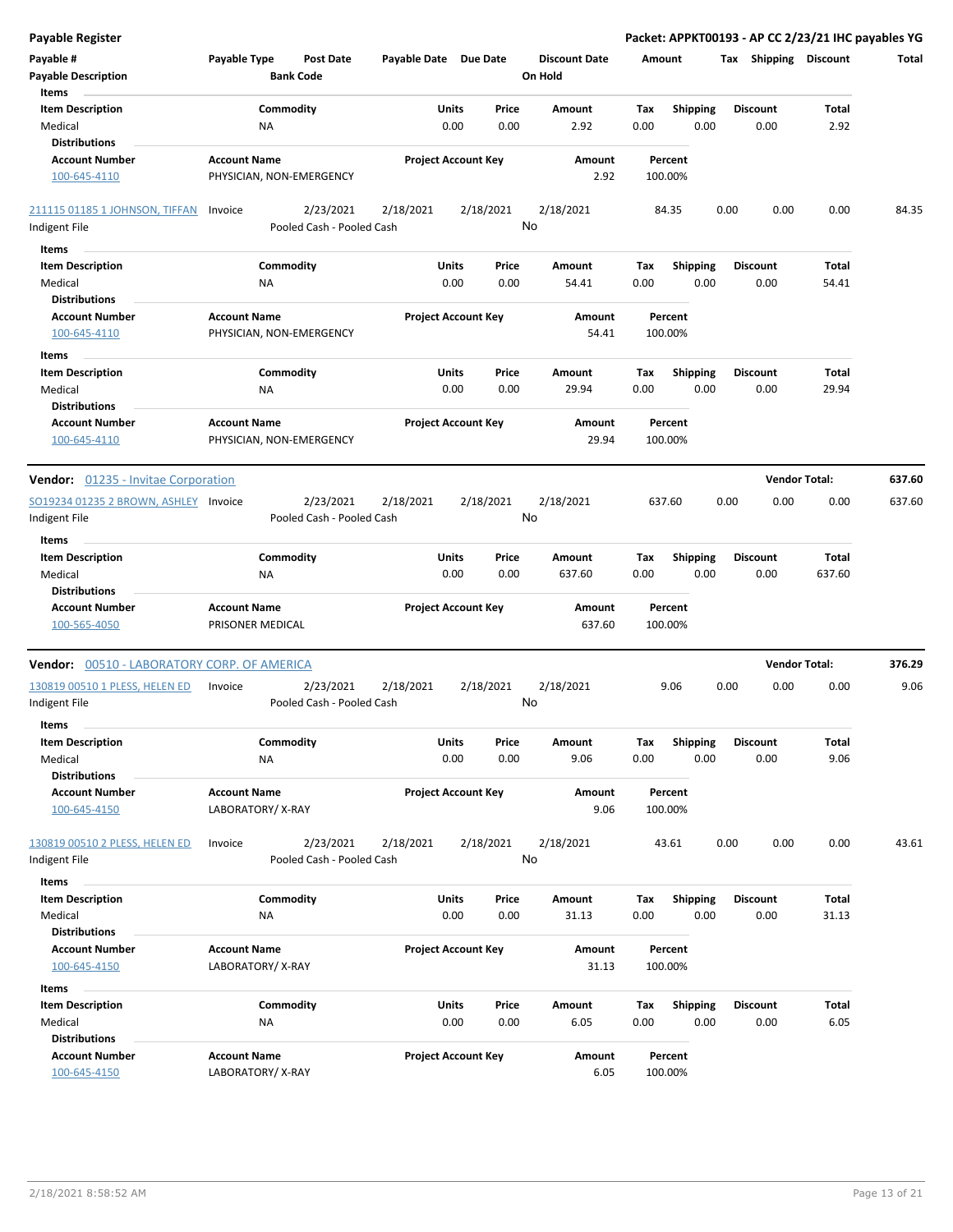| <b>Payable Register</b>                |                     |                           |                            |                            |                      |             |                         | Packet: APPKT00193 - AP CC 2/23/21 IHC payables YG |       |        |
|----------------------------------------|---------------------|---------------------------|----------------------------|----------------------------|----------------------|-------------|-------------------------|----------------------------------------------------|-------|--------|
| Payable #                              | Payable Type        | <b>Post Date</b>          | Payable Date Due Date      |                            | <b>Discount Date</b> | Amount      |                         | Tax Shipping Discount                              |       | Total  |
| <b>Payable Description</b>             | <b>Bank Code</b>    |                           |                            |                            | On Hold              |             |                         |                                                    |       |        |
| Items                                  |                     |                           |                            |                            |                      |             |                         |                                                    |       |        |
| <b>Item Description</b>                | Commodity           |                           | Units                      | Price                      | Amount               | Tax         | <b>Shipping</b>         | <b>Discount</b>                                    | Total |        |
| Medical                                | <b>NA</b>           |                           | 0.00                       | 0.00                       | 6.43                 | 0.00        | 0.00                    | 0.00                                               | 6.43  |        |
| <b>Distributions</b>                   |                     |                           |                            |                            |                      |             |                         |                                                    |       |        |
| <b>Account Number</b>                  | <b>Account Name</b> |                           | <b>Project Account Key</b> |                            | Amount               |             | Percent                 |                                                    |       |        |
| 100-645-4150                           | LABORATORY/X-RAY    |                           |                            |                            | 6.43                 |             | 100.00%                 |                                                    |       |        |
|                                        |                     |                           |                            |                            |                      |             |                         |                                                    |       |        |
| 200608 00510 1 JONES, LYNNETTE         | Invoice             | 2/23/2021                 | 2/18/2021                  | 2/18/2021                  | 2/18/2021            |             | 12.37                   | 0.00<br>0.00                                       | 0.00  | 12.37  |
| Indigent File                          |                     | Pooled Cash - Pooled Cash |                            |                            | No                   |             |                         |                                                    |       |        |
| Items                                  |                     |                           |                            |                            |                      |             |                         |                                                    |       |        |
| <b>Item Description</b>                | Commodity           |                           | Units                      | Price                      | Amount               | Tax         | <b>Shipping</b>         | <b>Discount</b>                                    | Total |        |
| Medical                                | NA                  |                           | 0.00                       | 0.00                       | 12.37                | 0.00        | 0.00                    | 0.00                                               | 12.37 |        |
| <b>Distributions</b>                   |                     |                           |                            |                            |                      |             |                         |                                                    |       |        |
| <b>Account Number</b>                  | <b>Account Name</b> |                           | <b>Project Account Key</b> |                            | Amount               |             | Percent                 |                                                    |       |        |
| 100-645-4150                           | LABORATORY/X-RAY    |                           |                            |                            | 12.37                |             | 100.00%                 |                                                    |       |        |
|                                        |                     |                           |                            |                            |                      |             |                         |                                                    |       |        |
| 200608 00510 2 JONES, LYNNETTE         | Invoice             | 2/23/2021                 | 2/18/2021                  | 2/18/2021                  | 2/18/2021            |             | 55.52                   | 0.00<br>0.00                                       | 0.00  | 55.52  |
| Indigent File                          |                     | Pooled Cash - Pooled Cash |                            |                            | No                   |             |                         |                                                    |       |        |
|                                        |                     |                           |                            |                            |                      |             |                         |                                                    |       |        |
| Items                                  |                     |                           |                            |                            |                      |             |                         |                                                    |       |        |
| <b>Item Description</b>                | Commodity           |                           | Units                      | Price                      | Amount               | Tax         | <b>Shipping</b>         | <b>Discount</b>                                    | Total |        |
| Medical                                | <b>NA</b>           |                           | 0.00                       | 0.00                       | 8.42                 | 0.00        | 0.00                    | 0.00                                               | 8.42  |        |
| <b>Distributions</b>                   |                     |                           |                            |                            |                      |             |                         |                                                    |       |        |
| <b>Account Number</b>                  | <b>Account Name</b> |                           | <b>Project Account Key</b> |                            | <b>Amount</b>        |             | Percent                 |                                                    |       |        |
| 100-645-4150                           | LABORATORY/X-RAY    |                           |                            |                            | 8.42                 |             | 100.00%                 |                                                    |       |        |
| Items                                  |                     |                           |                            |                            |                      |             |                         |                                                    |       |        |
| <b>Item Description</b>                | Commodity           |                           | Units                      | Price                      | Amount               | Tax         | <b>Shipping</b>         | <b>Discount</b>                                    | Total |        |
| Medical                                | NA                  |                           | 0.00                       | 0.00                       | 15.68                | 0.00        | 0.00                    | 0.00                                               | 15.68 |        |
| <b>Distributions</b>                   |                     |                           |                            |                            |                      |             |                         |                                                    |       |        |
| <b>Account Number</b>                  | <b>Account Name</b> |                           | <b>Project Account Key</b> |                            | Amount               |             | Percent                 |                                                    |       |        |
| 100-645-4150                           | LABORATORY/X-RAY    |                           |                            |                            | 15.68                |             | 100.00%                 |                                                    |       |        |
| Items                                  |                     |                           |                            |                            |                      |             |                         |                                                    |       |        |
| <b>Item Description</b>                | Commodity           |                           | Units                      | Price                      | Amount               | Tax         | <b>Shipping</b>         | <b>Discount</b>                                    | Total |        |
| Medical                                | NA                  |                           | 0.00                       | 0.00                       | 9.86                 | 0.00        | 0.00                    | 0.00                                               | 9.86  |        |
| <b>Distributions</b>                   |                     |                           |                            |                            |                      |             |                         |                                                    |       |        |
| <b>Account Number</b>                  | <b>Account Name</b> |                           |                            | <b>Project Account Key</b> | Amount               |             | Percent                 |                                                    |       |        |
| 100-645-4150                           | LABORATORY/X-RAY    |                           |                            |                            | 9.86                 |             | 100.00%                 |                                                    |       |        |
| ltems                                  |                     |                           |                            |                            |                      |             |                         |                                                    |       |        |
| <b>Item Description</b>                | Commodity           |                           | Units                      | Price                      | Amount               | Tax         | Shipping                | <b>Discount</b>                                    | Total |        |
| Medical                                | NA                  |                           | 0.00                       | 0.00                       | 12.50                | 0.00        | 0.00                    | 0.00                                               | 12.50 |        |
| <b>Distributions</b>                   |                     |                           |                            |                            |                      |             |                         |                                                    |       |        |
| <b>Account Number</b>                  | <b>Account Name</b> |                           | <b>Project Account Key</b> |                            | Amount               |             | Percent                 |                                                    |       |        |
| 100-645-4150                           | LABORATORY/ X-RAY   |                           |                            |                            | 12.50                |             | 100.00%                 |                                                    |       |        |
|                                        |                     |                           |                            |                            |                      |             |                         |                                                    |       |        |
| Items<br><b>Item Description</b>       | Commodity           |                           | Units                      | Price                      |                      |             |                         | <b>Discount</b>                                    | Total |        |
| Medical                                | NA                  |                           | 0.00                       | 0.00                       | Amount<br>9.06       | Tax<br>0.00 | <b>Shipping</b><br>0.00 | 0.00                                               | 9.06  |        |
| <b>Distributions</b>                   |                     |                           |                            |                            |                      |             |                         |                                                    |       |        |
| <b>Account Number</b>                  | <b>Account Name</b> |                           |                            | <b>Project Account Key</b> | Amount               |             |                         |                                                    |       |        |
| 100-645-4150                           | LABORATORY/X-RAY    |                           |                            |                            | 9.06                 |             | Percent<br>100.00%      |                                                    |       |        |
|                                        |                     |                           |                            |                            |                      |             |                         |                                                    |       |        |
| 201205 00510 2 LOYA, SHANNON D Invoice |                     | 2/23/2021                 | 2/18/2021                  | 2/18/2021                  | 2/18/2021            |             | 100.00                  | 0.00<br>0.00                                       | 0.00  | 100.00 |
| Indigent File                          |                     | Pooled Cash - Pooled Cash |                            |                            | No                   |             |                         |                                                    |       |        |
|                                        |                     |                           |                            |                            |                      |             |                         |                                                    |       |        |
| Items                                  |                     |                           |                            |                            |                      |             |                         |                                                    |       |        |
| <b>Item Description</b>                | Commodity           |                           | Units                      | Price                      | Amount               | Tax         | <b>Shipping</b>         | <b>Discount</b>                                    | Total |        |
| Medical                                | NA                  |                           | 0.00                       | 0.00                       | 75.00                | 0.00        | 0.00                    | 0.00                                               | 75.00 |        |
| <b>Distributions</b>                   |                     |                           |                            |                            |                      |             |                         |                                                    |       |        |
| <b>Account Number</b>                  | <b>Account Name</b> |                           | <b>Project Account Key</b> |                            | Amount               |             | Percent                 |                                                    |       |        |
| 100-645-4150                           | LABORATORY/ X-RAY   |                           |                            |                            | 75.00                |             | 100.00%                 |                                                    |       |        |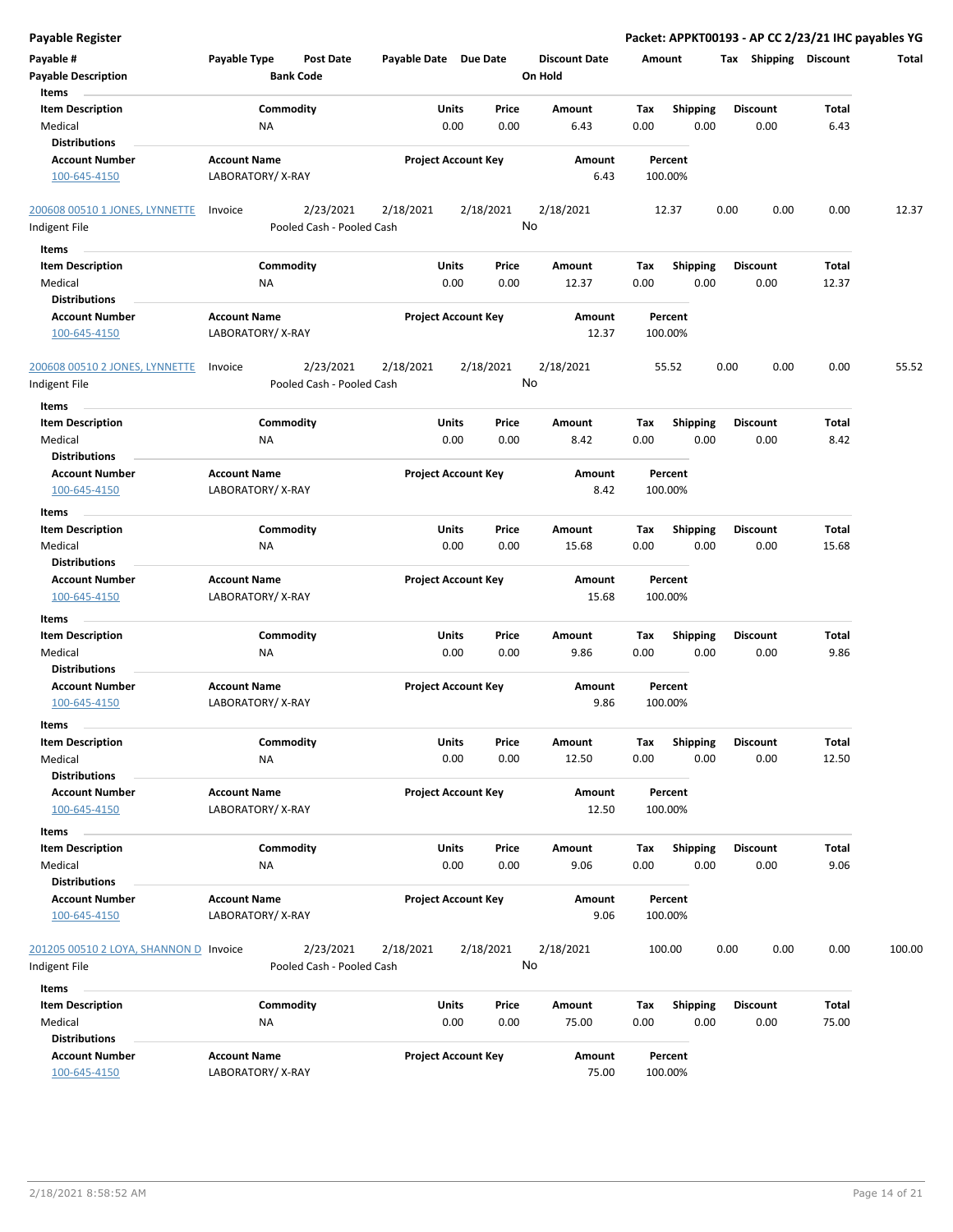| Payable #<br>Payable Type<br><b>Post Date</b><br>Payable Date Due Date<br><b>Discount Date</b><br>Tax Shipping Discount<br>Amount<br><b>Payable Description</b><br><b>Bank Code</b><br>On Hold<br>Items<br><b>Item Description</b><br>Commodity<br>Units<br>Price<br><b>Amount</b><br><b>Shipping</b><br><b>Discount</b><br>Total<br>Tax<br>Medical<br><b>NA</b><br>0.00<br>0.00<br>25.00<br>0.00<br>0.00<br>25.00<br>0.00<br><b>Distributions</b><br><b>Account Number</b><br><b>Account Name</b><br><b>Project Account Key</b><br>Amount<br>Percent<br>LABORATORY/X-RAY<br>25.00<br>100.00%<br>100-645-4150<br>2/23/2021<br>2/18/2021<br>2/18/2021<br>2/18/2021<br>0.00<br>930026 00510 3 ROBERTS, MELISS<br>Invoice<br>155.73<br>0.00<br>0.00<br>No<br>Pooled Cash - Pooled Cash<br>Indigent File<br>Items<br><b>Item Description</b><br>Commodity<br>Units<br><b>Shipping</b><br>Price<br>Amount<br>Tax<br><b>Discount</b><br>Total<br>Medical<br>0.00<br>0.00<br>32.75<br>0.00<br>0.00<br>0.00<br>32.75<br>ΝA | Total<br>155.73 |
|--------------------------------------------------------------------------------------------------------------------------------------------------------------------------------------------------------------------------------------------------------------------------------------------------------------------------------------------------------------------------------------------------------------------------------------------------------------------------------------------------------------------------------------------------------------------------------------------------------------------------------------------------------------------------------------------------------------------------------------------------------------------------------------------------------------------------------------------------------------------------------------------------------------------------------------------------------------------------------------------------------------------|-----------------|
|                                                                                                                                                                                                                                                                                                                                                                                                                                                                                                                                                                                                                                                                                                                                                                                                                                                                                                                                                                                                                    |                 |
|                                                                                                                                                                                                                                                                                                                                                                                                                                                                                                                                                                                                                                                                                                                                                                                                                                                                                                                                                                                                                    |                 |
|                                                                                                                                                                                                                                                                                                                                                                                                                                                                                                                                                                                                                                                                                                                                                                                                                                                                                                                                                                                                                    |                 |
|                                                                                                                                                                                                                                                                                                                                                                                                                                                                                                                                                                                                                                                                                                                                                                                                                                                                                                                                                                                                                    |                 |
|                                                                                                                                                                                                                                                                                                                                                                                                                                                                                                                                                                                                                                                                                                                                                                                                                                                                                                                                                                                                                    |                 |
|                                                                                                                                                                                                                                                                                                                                                                                                                                                                                                                                                                                                                                                                                                                                                                                                                                                                                                                                                                                                                    |                 |
|                                                                                                                                                                                                                                                                                                                                                                                                                                                                                                                                                                                                                                                                                                                                                                                                                                                                                                                                                                                                                    |                 |
| <b>Distributions</b>                                                                                                                                                                                                                                                                                                                                                                                                                                                                                                                                                                                                                                                                                                                                                                                                                                                                                                                                                                                               |                 |
| <b>Account Name</b><br><b>Project Account Key</b><br>Percent<br><b>Account Number</b><br>Amount<br>LABORATORY/X-RAY<br>32.75<br>100.00%<br>100-645-4150                                                                                                                                                                                                                                                                                                                                                                                                                                                                                                                                                                                                                                                                                                                                                                                                                                                            |                 |
| Items                                                                                                                                                                                                                                                                                                                                                                                                                                                                                                                                                                                                                                                                                                                                                                                                                                                                                                                                                                                                              |                 |
| <b>Item Description</b><br>Commodity<br>Units<br>Price<br>Total<br>Amount<br>Tax<br><b>Shipping</b><br><b>Discount</b>                                                                                                                                                                                                                                                                                                                                                                                                                                                                                                                                                                                                                                                                                                                                                                                                                                                                                             |                 |
| 0.00<br>Medical<br><b>NA</b><br>0.00<br>0.00<br>32.75<br>0.00<br>0.00<br>32.75                                                                                                                                                                                                                                                                                                                                                                                                                                                                                                                                                                                                                                                                                                                                                                                                                                                                                                                                     |                 |
| <b>Distributions</b><br><b>Account Name</b><br><b>Project Account Key</b><br><b>Account Number</b><br>Amount<br>Percent<br>100-645-4150<br>LABORATORY/X-RAY<br>32.75<br>100.00%                                                                                                                                                                                                                                                                                                                                                                                                                                                                                                                                                                                                                                                                                                                                                                                                                                    |                 |
| Items                                                                                                                                                                                                                                                                                                                                                                                                                                                                                                                                                                                                                                                                                                                                                                                                                                                                                                                                                                                                              |                 |
| Commodity<br><b>Item Description</b><br>Units<br>Price<br>Amount<br>Tax<br><b>Shipping</b><br><b>Discount</b><br>Total                                                                                                                                                                                                                                                                                                                                                                                                                                                                                                                                                                                                                                                                                                                                                                                                                                                                                             |                 |
| 0.00<br>Medical<br><b>NA</b><br>0.00<br>0.00<br>32.75<br>0.00<br>0.00<br>32.75                                                                                                                                                                                                                                                                                                                                                                                                                                                                                                                                                                                                                                                                                                                                                                                                                                                                                                                                     |                 |
| <b>Distributions</b>                                                                                                                                                                                                                                                                                                                                                                                                                                                                                                                                                                                                                                                                                                                                                                                                                                                                                                                                                                                               |                 |
| <b>Project Account Key</b><br><b>Account Number</b><br><b>Account Name</b><br>Amount<br>Percent<br>LABORATORY/X-RAY<br>32.75<br>100.00%<br>100-645-4150                                                                                                                                                                                                                                                                                                                                                                                                                                                                                                                                                                                                                                                                                                                                                                                                                                                            |                 |
| Items                                                                                                                                                                                                                                                                                                                                                                                                                                                                                                                                                                                                                                                                                                                                                                                                                                                                                                                                                                                                              |                 |
| <b>Item Description</b><br>Commodity<br>Units<br>Price<br>Amount<br><b>Shipping</b><br><b>Discount</b><br>Total<br>Tax                                                                                                                                                                                                                                                                                                                                                                                                                                                                                                                                                                                                                                                                                                                                                                                                                                                                                             |                 |
| Medical<br>NA<br>0.00<br>32.75<br>0.00<br>0.00<br>32.75<br>0.00<br>0.00<br><b>Distributions</b>                                                                                                                                                                                                                                                                                                                                                                                                                                                                                                                                                                                                                                                                                                                                                                                                                                                                                                                    |                 |
| <b>Account Name</b><br><b>Project Account Key</b><br><b>Account Number</b><br>Amount<br>Percent<br>100-645-4150<br>LABORATORY/X-RAY<br>32.75<br>100.00%                                                                                                                                                                                                                                                                                                                                                                                                                                                                                                                                                                                                                                                                                                                                                                                                                                                            |                 |
| Items                                                                                                                                                                                                                                                                                                                                                                                                                                                                                                                                                                                                                                                                                                                                                                                                                                                                                                                                                                                                              |                 |
| <b>Item Description</b><br>Commodity<br>Total<br>Units<br>Price<br>Amount<br><b>Shipping</b><br><b>Discount</b><br>Tax                                                                                                                                                                                                                                                                                                                                                                                                                                                                                                                                                                                                                                                                                                                                                                                                                                                                                             |                 |
| 0.00<br>0.00<br>24.73<br>0.00<br>0.00<br>0.00<br>24.73<br>Medical<br><b>NA</b><br><b>Distributions</b>                                                                                                                                                                                                                                                                                                                                                                                                                                                                                                                                                                                                                                                                                                                                                                                                                                                                                                             |                 |
| <b>Project Account Key</b><br><b>Account Number</b><br><b>Account Name</b><br>Amount<br>Percent<br>100-645-4150<br>LABORATORY/X-RAY<br>24.73<br>100.00%                                                                                                                                                                                                                                                                                                                                                                                                                                                                                                                                                                                                                                                                                                                                                                                                                                                            |                 |
|                                                                                                                                                                                                                                                                                                                                                                                                                                                                                                                                                                                                                                                                                                                                                                                                                                                                                                                                                                                                                    |                 |
| <b>Vendor Total:</b><br>Vendor: 01234 - Mark Viktor Silver PLLC                                                                                                                                                                                                                                                                                                                                                                                                                                                                                                                                                                                                                                                                                                                                                                                                                                                                                                                                                    | 46.73           |
| 2/23/2021<br>46.73<br>0.00<br>0.00<br>0.00<br>130819 01234 3 PLESS, HELEN ED<br>2/18/2021<br>2/18/2021<br>2/18/2021<br>Invoice                                                                                                                                                                                                                                                                                                                                                                                                                                                                                                                                                                                                                                                                                                                                                                                                                                                                                     | 46.73           |
| No<br>Pooled Cash - Pooled Cash<br>Indigent File<br>Items                                                                                                                                                                                                                                                                                                                                                                                                                                                                                                                                                                                                                                                                                                                                                                                                                                                                                                                                                          |                 |
| <b>Item Description</b><br>Commodity<br>Units<br><b>Shipping</b><br><b>Discount</b><br>Total<br>Price<br>Amount<br>Tax                                                                                                                                                                                                                                                                                                                                                                                                                                                                                                                                                                                                                                                                                                                                                                                                                                                                                             |                 |
| Medical<br>0.00<br>0.00<br>0.00<br>46.73<br>0.00<br>0.00<br>46.73<br>ΝA<br><b>Distributions</b>                                                                                                                                                                                                                                                                                                                                                                                                                                                                                                                                                                                                                                                                                                                                                                                                                                                                                                                    |                 |
| <b>Account Name</b><br><b>Project Account Key</b><br><b>Account Number</b><br>Amount<br>Percent                                                                                                                                                                                                                                                                                                                                                                                                                                                                                                                                                                                                                                                                                                                                                                                                                                                                                                                    |                 |
| 46.73<br>100-645-4110<br>PHYSICIAN, NON-EMERGENCY<br>100.00%                                                                                                                                                                                                                                                                                                                                                                                                                                                                                                                                                                                                                                                                                                                                                                                                                                                                                                                                                       |                 |
| <b>Vendor Total:</b><br>Vendor: 01231 - North Texas Comprehensive Cardiology                                                                                                                                                                                                                                                                                                                                                                                                                                                                                                                                                                                                                                                                                                                                                                                                                                                                                                                                       | 840.94          |
| 2/18/2021<br>0.00<br>0.00<br>130819 01231 3 PLESS, HELEN ED<br>2/23/2021<br>2/18/2021<br>2/18/2021<br>92.45<br>0.00<br>Invoice                                                                                                                                                                                                                                                                                                                                                                                                                                                                                                                                                                                                                                                                                                                                                                                                                                                                                     | 92.45           |
| No<br>Pooled Cash - Pooled Cash<br>Indigent File                                                                                                                                                                                                                                                                                                                                                                                                                                                                                                                                                                                                                                                                                                                                                                                                                                                                                                                                                                   |                 |
| Items                                                                                                                                                                                                                                                                                                                                                                                                                                                                                                                                                                                                                                                                                                                                                                                                                                                                                                                                                                                                              |                 |
| Commodity<br><b>Item Description</b><br>Units<br>Shipping<br><b>Discount</b><br>Price<br>Amount<br>Total<br>Tax                                                                                                                                                                                                                                                                                                                                                                                                                                                                                                                                                                                                                                                                                                                                                                                                                                                                                                    |                 |
| 0.00<br>79.62<br>Medical<br>NA<br>0.00<br>79.62<br>0.00<br>0.00<br>0.00<br><b>Distributions</b>                                                                                                                                                                                                                                                                                                                                                                                                                                                                                                                                                                                                                                                                                                                                                                                                                                                                                                                    |                 |
| <b>Account Number</b><br><b>Account Name</b><br><b>Project Account Key</b><br>Amount<br>Percent<br>100-645-4110<br>PHYSICIAN, NON-EMERGENCY<br>79.62<br>100.00%                                                                                                                                                                                                                                                                                                                                                                                                                                                                                                                                                                                                                                                                                                                                                                                                                                                    |                 |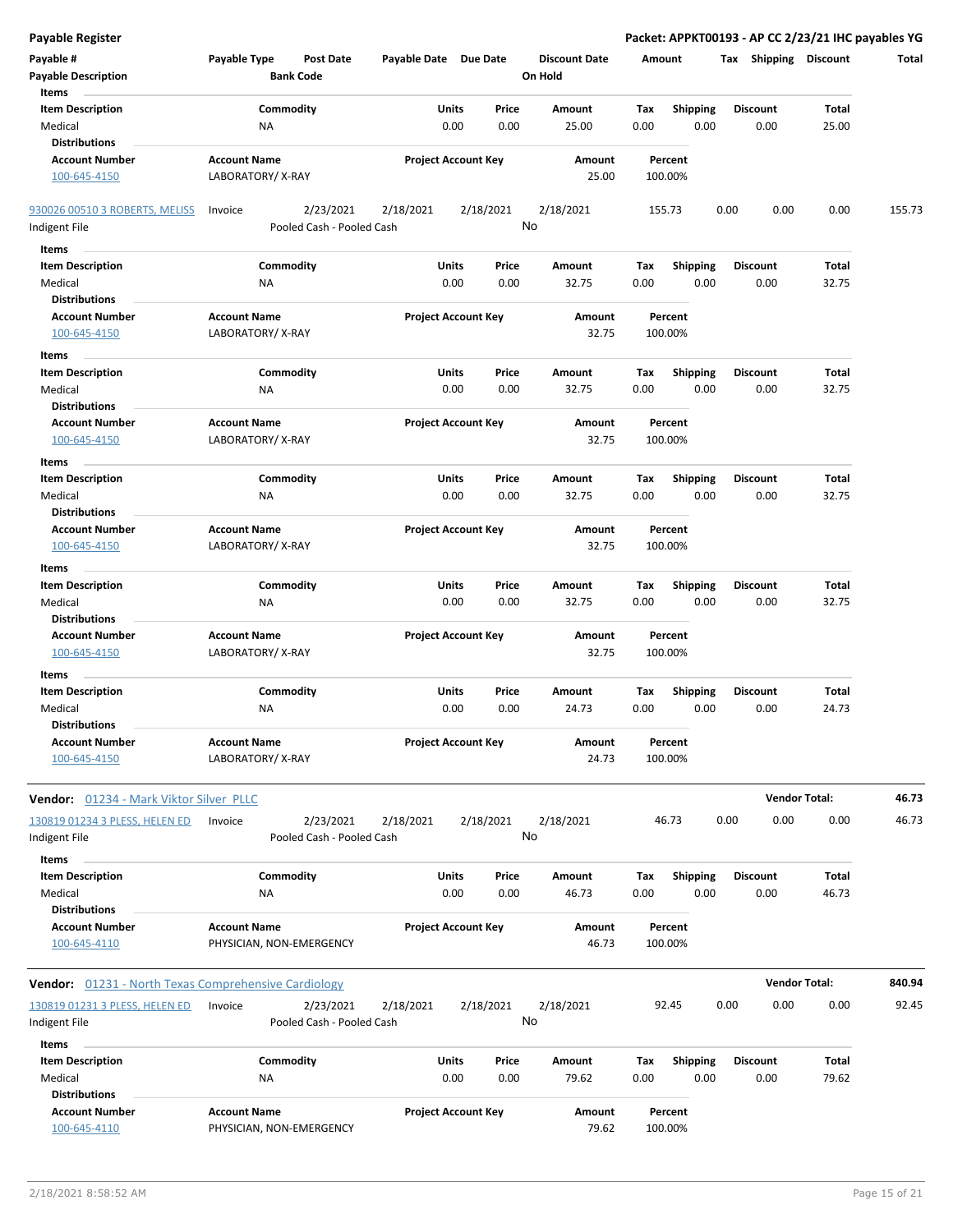| <b>Payable Register</b>                                 |                                                 |                                        |                       |                            |                                 |         |                 |      |                       | Packet: APPKT00193 - AP CC 2/23/21 IHC payables YG |        |
|---------------------------------------------------------|-------------------------------------------------|----------------------------------------|-----------------------|----------------------------|---------------------------------|---------|-----------------|------|-----------------------|----------------------------------------------------|--------|
| Payable #<br><b>Payable Description</b>                 | Payable Type<br><b>Bank Code</b>                | Post Date                              | Payable Date Due Date |                            | <b>Discount Date</b><br>On Hold | Amount  |                 |      | Tax Shipping Discount |                                                    | Total  |
| Items<br><b>Item Description</b>                        | Commodity                                       |                                        | Units                 | Price                      | Amount                          | Tax     | <b>Shipping</b> |      | <b>Discount</b>       | Total                                              |        |
| Medical                                                 | <b>NA</b>                                       |                                        |                       | 0.00<br>0.00               | 12.83                           | 0.00    | 0.00            |      | 0.00                  | 12.83                                              |        |
| <b>Distributions</b>                                    |                                                 |                                        |                       |                            |                                 |         |                 |      |                       |                                                    |        |
| <b>Account Number</b>                                   | <b>Account Name</b>                             |                                        |                       | <b>Project Account Key</b> | Amount                          |         | Percent         |      |                       |                                                    |        |
| 100-645-4110                                            | PHYSICIAN, NON-EMERGENCY                        |                                        |                       |                            | 12.83                           | 100.00% |                 |      |                       |                                                    |        |
| 211217 01231 6 BOWEN, RONALD L Invoice                  |                                                 | 2/23/2021                              | 2/18/2021             | 2/18/2021                  | 2/18/2021                       | 135.22  |                 | 0.00 | 0.00                  | 0.00                                               | 135.22 |
| Indigent File                                           |                                                 | Pooled Cash - Pooled Cash              |                       |                            | No                              |         |                 |      |                       |                                                    |        |
| Items                                                   |                                                 |                                        |                       |                            |                                 |         |                 |      |                       |                                                    |        |
| <b>Item Description</b>                                 | Commodity                                       |                                        | Units                 | Price                      | Amount                          | Tax     | <b>Shipping</b> |      | <b>Discount</b>       | Total                                              |        |
| Medical                                                 | ΝA                                              |                                        |                       | 0.00<br>0.00               | 79.62                           | 0.00    | 0.00            |      | 0.00                  | 79.62                                              |        |
| <b>Distributions</b>                                    |                                                 |                                        |                       |                            |                                 |         |                 |      |                       |                                                    |        |
| <b>Account Number</b>                                   | <b>Account Name</b>                             |                                        |                       | <b>Project Account Key</b> | Amount                          |         | Percent         |      |                       |                                                    |        |
| 100-645-4110                                            | PHYSICIAN, NON-EMERGENCY                        |                                        |                       |                            | 79.62                           | 100.00% |                 |      |                       |                                                    |        |
| Items                                                   |                                                 |                                        |                       |                            |                                 |         |                 |      |                       |                                                    |        |
| <b>Item Description</b>                                 | Commodity                                       |                                        | Units                 | Price                      | Amount                          | Tax     | <b>Shipping</b> |      | <b>Discount</b>       | <b>Total</b>                                       |        |
| Medical                                                 | <b>NA</b>                                       |                                        |                       | 0.00<br>0.00               | 55.60                           | 0.00    | 0.00            |      | 0.00                  | 55.60                                              |        |
| <b>Distributions</b>                                    |                                                 |                                        |                       |                            |                                 |         |                 |      |                       |                                                    |        |
| <b>Account Number</b>                                   | <b>Account Name</b>                             |                                        |                       | <b>Project Account Key</b> | Amount                          |         | Percent         |      |                       |                                                    |        |
| 100-645-4110                                            | PHYSICIAN, NON-EMERGENCY                        |                                        |                       |                            | 55.60                           | 100.00% |                 |      |                       |                                                    |        |
| 211217 01231 7 BOWEN, RONALD L Invoice                  |                                                 | 2/23/2021                              | 2/18/2021             | 2/18/2021                  | 2/18/2021                       |         | 33.27           | 0.00 | 0.00                  | 0.00                                               | 33.27  |
| Indigent File                                           |                                                 | Pooled Cash - Pooled Cash              |                       |                            | No                              |         |                 |      |                       |                                                    |        |
| Items                                                   |                                                 |                                        |                       |                            |                                 |         |                 |      |                       |                                                    |        |
| <b>Item Description</b>                                 | Commodity                                       |                                        | Units                 | Price                      | Amount                          | Tax     | <b>Shipping</b> |      | <b>Discount</b>       | Total                                              |        |
| Medical                                                 | <b>NA</b>                                       |                                        |                       | 0.00<br>0.00               | 33.27                           | 0.00    | 0.00            |      | 0.00                  | 33.27                                              |        |
| <b>Distributions</b>                                    |                                                 |                                        |                       |                            |                                 |         |                 |      |                       |                                                    |        |
| <b>Account Number</b>                                   | <b>Account Name</b>                             |                                        |                       | <b>Project Account Key</b> | Amount                          |         | Percent         |      |                       |                                                    |        |
| 100-645-4110                                            | PHYSICIAN, NON-EMERGENCY                        |                                        |                       |                            | 33.27                           | 100.00% |                 |      |                       |                                                    |        |
| 211217 01231 8 BOWEN, RONALD L Invoice                  |                                                 | 2/23/2021                              | 2/18/2021             | 2/18/2021                  | 2/18/2021                       |         | 46.73           | 0.00 | 0.00                  | 0.00                                               | 46.73  |
| Indigent File                                           |                                                 | Pooled Cash - Pooled Cash              |                       |                            | No                              |         |                 |      |                       |                                                    |        |
| Items                                                   |                                                 |                                        |                       |                            |                                 |         |                 |      |                       |                                                    |        |
| <b>Item Description</b>                                 | Commodity                                       |                                        | Units                 | Price                      | Amount                          | Tax     | <b>Shipping</b> |      | <b>Discount</b>       | Total                                              |        |
| Medical                                                 | <b>NA</b>                                       |                                        |                       | 0.00<br>0.00               | 46.73                           | 0.00    | 0.00            |      | 0.00                  | 46.73                                              |        |
| <b>Distributions</b>                                    |                                                 |                                        |                       |                            |                                 |         |                 |      |                       |                                                    |        |
| <b>Account Number</b><br>100-645-4110                   | <b>Account Name</b><br>PHYSICIAN, NON-EMERGENCY |                                        |                       | <b>Project Account Key</b> | Amount<br>46.73                 | 100.00% | Percent         |      |                       |                                                    |        |
| 211217 01231 9 BOWEN, RONALD L Invoice<br>Indigent File |                                                 | 2/23/2021<br>Pooled Cash - Pooled Cash | 2/18/2021             | 2/18/2021                  | 2/18/2021<br>No                 | 533.27  |                 | 0.00 | 0.00                  | 0.00                                               | 533.27 |
| Items                                                   |                                                 |                                        |                       |                            |                                 |         |                 |      |                       |                                                    |        |
| <b>Item Description</b>                                 | Commodity                                       |                                        | Units                 | Price                      | Amount                          | Tax     | Shipping        |      | <b>Discount</b>       | Total                                              |        |
| Medical                                                 | <b>NA</b>                                       |                                        |                       | 0.00<br>0.00               | 533.27                          | 0.00    | 0.00            |      | 0.00                  | 533.27                                             |        |
| <b>Distributions</b>                                    |                                                 |                                        |                       |                            |                                 |         |                 |      |                       |                                                    |        |
| <b>Account Number</b>                                   | <b>Account Name</b>                             |                                        |                       | <b>Project Account Key</b> | Amount                          |         | Percent         |      |                       |                                                    |        |
| 100-645-4110                                            | PHYSICIAN, NON-EMERGENCY                        |                                        |                       |                            | 533.27                          | 100.00% |                 |      |                       |                                                    |        |
| Vendor: 01189 - PROPATH SERVICES, LLP                   |                                                 |                                        |                       |                            |                                 |         |                 |      |                       | <b>Vendor Total:</b>                               | 32.75  |
| SO39307 01189 1 KYLE, KAYLA                             | Invoice                                         | 2/23/2021                              | 2/18/2021             | 2/18/2021                  | 2/18/2021                       |         | 32.75           | 0.00 | 0.00                  | 0.00                                               | 32.75  |
| Indigent File                                           |                                                 | Pooled Cash - Pooled Cash              |                       |                            | No                              |         |                 |      |                       |                                                    |        |
| Items                                                   |                                                 |                                        |                       |                            |                                 |         |                 |      |                       |                                                    |        |
| <b>Item Description</b>                                 | Commodity                                       |                                        | Units                 | Price                      | Amount                          | Tax     | <b>Shipping</b> |      | <b>Discount</b>       | Total                                              |        |
| Medical                                                 | <b>NA</b>                                       |                                        |                       | 0.00<br>0.00               | 32.75                           | 0.00    | 0.00            |      | 0.00                  | 32.75                                              |        |
| <b>Distributions</b>                                    |                                                 |                                        |                       |                            |                                 |         |                 |      |                       |                                                    |        |
| <b>Account Number</b><br>100-565-4050                   | <b>Account Name</b><br>PRISONER MEDICAL         |                                        |                       | <b>Project Account Key</b> | Amount<br>32.75                 | 100.00% | Percent         |      |                       |                                                    |        |
|                                                         |                                                 |                                        |                       |                            |                                 |         |                 |      |                       |                                                    |        |

**Vendor:** 01088 - PULMONARY DIAGNOSTICS AND **Vendor Total: 72.39**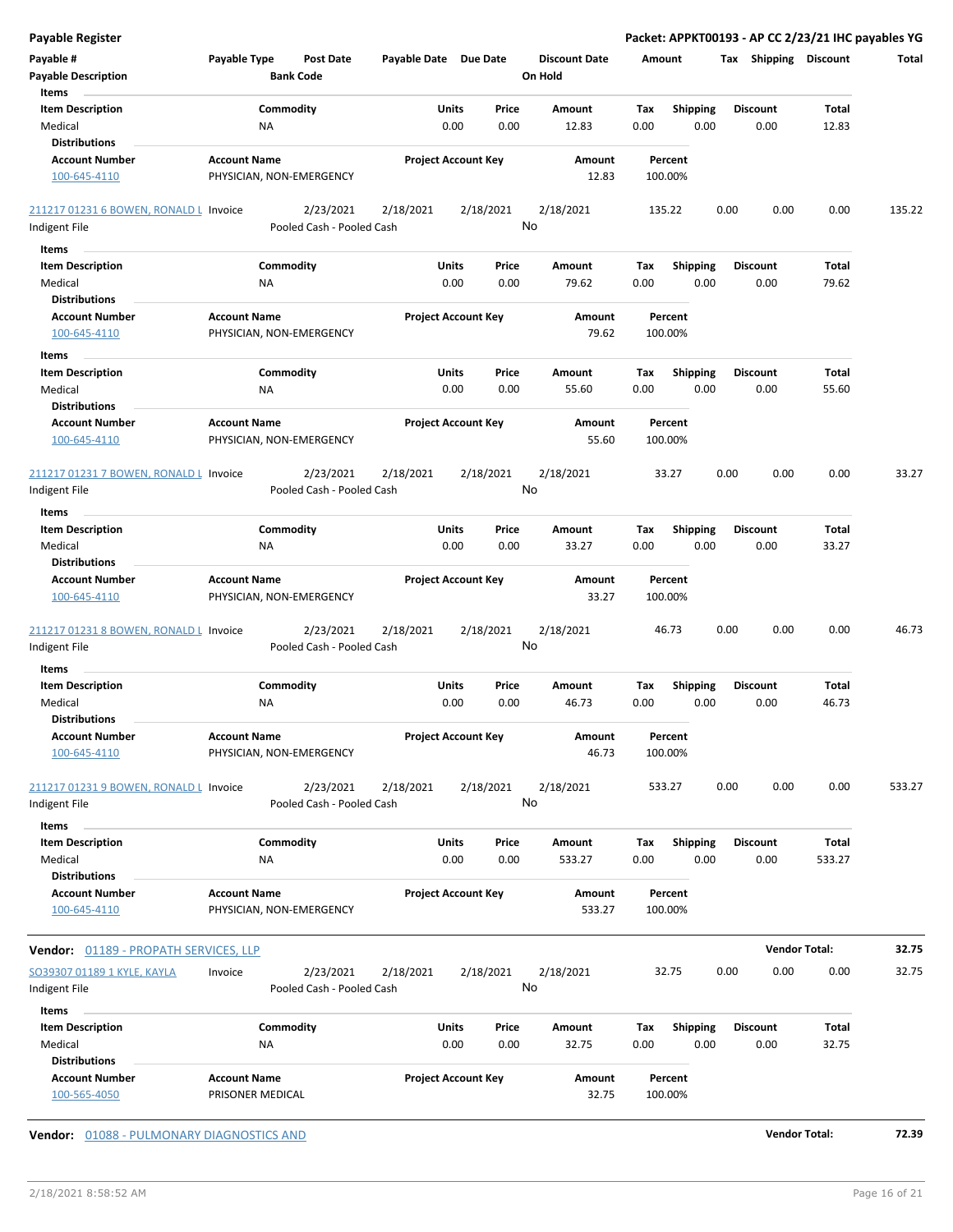| Payable Register                                      |                                         |                                        |              |                                |                      |                    |                 |      |                       | Packet: APPKT00193 - AP CC 2/23/21 IHC payables YG |        |
|-------------------------------------------------------|-----------------------------------------|----------------------------------------|--------------|--------------------------------|----------------------|--------------------|-----------------|------|-----------------------|----------------------------------------------------|--------|
| Payable #                                             | Payable Type                            | <b>Post Date</b>                       | Payable Date | Due Date                       | <b>Discount Date</b> | Amount             |                 |      | Tax Shipping Discount |                                                    | Total  |
| <b>Payable Description</b>                            |                                         | <b>Bank Code</b>                       |              |                                | On Hold              |                    |                 |      |                       |                                                    |        |
| 211009 01088 2 EICHMAN JR, WIL<br>Indigent File       | Invoice                                 | 2/23/2021<br>Pooled Cash - Pooled Cash | 2/18/2021    | 2/18/2021                      | 2/18/2021<br>No      | 72.39              |                 | 0.00 | 0.00                  | 0.00                                               | 72.39  |
| Items                                                 |                                         |                                        |              |                                |                      |                    |                 |      |                       |                                                    |        |
| <b>Item Description</b>                               |                                         | Commodity                              |              | Units<br>Price                 | Amount               | Tax                | <b>Shipping</b> |      | <b>Discount</b>       | Total                                              |        |
| Medical                                               |                                         | ΝA                                     |              | 0.00<br>0.00                   | 46.73                | 0.00               | 0.00            |      | 0.00                  | 46.73                                              |        |
| <b>Distributions</b>                                  |                                         |                                        |              |                                |                      |                    |                 |      |                       |                                                    |        |
| <b>Account Number</b>                                 | <b>Account Name</b>                     |                                        |              | <b>Project Account Key</b>     | Amount               | Percent            |                 |      |                       |                                                    |        |
| 100-645-4110                                          |                                         | PHYSICIAN, NON-EMERGENCY               |              |                                | 46.73                | 100.00%            |                 |      |                       |                                                    |        |
| Items                                                 |                                         |                                        |              |                                |                      |                    |                 |      |                       |                                                    |        |
| <b>Item Description</b>                               |                                         | Commodity                              |              | Units<br>Price                 | Amount               | Тах                | <b>Shipping</b> |      | <b>Discount</b>       | Total                                              |        |
| Medical                                               |                                         | ΝA                                     |              | 0.00<br>0.00                   | 25.66                | 0.00               | 0.00            |      | 0.00                  | 25.66                                              |        |
| <b>Distributions</b>                                  |                                         |                                        |              |                                |                      |                    |                 |      |                       |                                                    |        |
| <b>Account Number</b>                                 | <b>Account Name</b>                     |                                        |              | <b>Project Account Key</b>     | Amount               | Percent            |                 |      |                       |                                                    |        |
| 100-645-4110                                          |                                         | PHYSICIAN, NON-EMERGENCY               |              |                                | 25.66                | 100.00%            |                 |      |                       |                                                    |        |
| <b>Vendor:</b> 00220 - RED RIVER VALLEY RADIOLOGY AND |                                         |                                        |              |                                |                      |                    |                 |      |                       | <b>Vendor Total:</b>                               | 51.86  |
| 211115 00220 1 JOHNSON, TIFFAN Invoice                |                                         | 2/23/2021                              | 2/18/2021    | 2/18/2021                      | 2/18/2021            | 51.86              |                 | 0.00 | 0.00                  | 0.00                                               | 51.86  |
| Indigent File                                         |                                         | Pooled Cash - Pooled Cash              |              |                                | No                   |                    |                 |      |                       |                                                    |        |
| <b>Items</b>                                          |                                         |                                        |              |                                |                      |                    |                 |      |                       |                                                    |        |
| <b>Item Description</b>                               |                                         | Commodity                              |              | Units<br>Price                 | Amount               | Tax                | <b>Shipping</b> |      | <b>Discount</b>       | Total                                              |        |
| Medical                                               |                                         | NA                                     |              | 0.00<br>0.00                   | 51.86                | 0.00               | 0.00            |      | 0.00                  | 51.86                                              |        |
| <b>Distributions</b>                                  |                                         |                                        |              |                                |                      |                    |                 |      |                       |                                                    |        |
| <b>Account Number</b><br>100-645-4110                 | <b>Account Name</b>                     | PHYSICIAN, NON-EMERGENCY               |              | <b>Project Account Key</b>     | Amount<br>51.86      | Percent<br>100.00% |                 |      |                       |                                                    |        |
| Vendor: 00053 - SOUTHWEST MOBILE IMAGING, INC.        |                                         |                                        |              |                                |                      |                    |                 |      |                       | <b>Vendor Total:</b>                               | 700.00 |
| SO07298 00053 1 BUSH, RICKY                           | Invoice                                 | 2/23/2021                              | 2/18/2021    | 2/18/2021                      | 2/18/2021            | 175.00             |                 | 0.00 | 0.00                  | 0.00                                               | 175.00 |
| Indigent File                                         |                                         | Pooled Cash - Pooled Cash              |              |                                | No                   |                    |                 |      |                       |                                                    |        |
| <b>Items</b>                                          |                                         |                                        |              |                                |                      |                    |                 |      |                       |                                                    |        |
| <b>Item Description</b>                               |                                         | Commodity                              |              | Units<br>Price<br>0.00<br>0.00 | Amount               | Tax<br>0.00        | <b>Shipping</b> |      | <b>Discount</b>       | Total                                              |        |
| Medical<br><b>Distributions</b>                       |                                         | ΝA                                     |              |                                | 175.00               |                    | 0.00            |      | 0.00                  | 175.00                                             |        |
| <b>Account Number</b>                                 | <b>Account Name</b>                     |                                        |              | <b>Project Account Key</b>     | Amount               | Percent            |                 |      |                       |                                                    |        |
| 100-565-4050                                          | PRISONER MEDICAL                        |                                        |              |                                | 175.00               | 100.00%            |                 |      |                       |                                                    |        |
| SO11951 00053 1 CHERRY, MONICA Invoice                |                                         | 2/23/2021                              | 2/18/2021    | 2/18/2021                      | 2/18/2021            | 175.00             |                 | 0.00 | 0.00                  | 0.00                                               | 175.00 |
| Indigent File                                         |                                         | Pooled Cash - Pooled Cash              |              |                                | No                   |                    |                 |      |                       |                                                    |        |
| Items<br><b>Item Description</b>                      |                                         | Commodity                              |              | Units<br>Price                 | Amount               | Tax                | Shipping        |      | <b>Discount</b>       | Total                                              |        |
| Medical                                               |                                         | NA                                     |              | 0.00<br>0.00                   | 175.00               | 0.00               | 0.00            |      | 0.00                  | 175.00                                             |        |
| <b>Distributions</b>                                  |                                         |                                        |              |                                |                      |                    |                 |      |                       |                                                    |        |
| <b>Account Number</b><br>100-565-4050                 | <b>Account Name</b><br>PRISONER MEDICAL |                                        |              | <b>Project Account Key</b>     | Amount<br>175.00     | Percent<br>100.00% |                 |      |                       |                                                    |        |
| SO39204 00053 3 WILLIAMS, CRAI                        | Invoice                                 | 2/23/2021                              | 2/18/2021    | 2/18/2021                      | 2/18/2021            | 175.00             |                 | 0.00 | 0.00                  | 0.00                                               | 175.00 |
| Indigent File                                         |                                         | Pooled Cash - Pooled Cash              |              |                                | No                   |                    |                 |      |                       |                                                    |        |
| Items                                                 |                                         |                                        |              |                                |                      |                    |                 |      |                       |                                                    |        |
| <b>Item Description</b>                               |                                         | Commodity                              |              | Units<br>Price                 | Amount               | Tax                | <b>Shipping</b> |      | <b>Discount</b>       | Total                                              |        |
| Medical                                               |                                         | ΝA                                     |              | 0.00<br>0.00                   | 175.00               | 0.00               | 0.00            |      | 0.00                  | 175.00                                             |        |
| <b>Distributions</b>                                  |                                         |                                        |              |                                |                      |                    |                 |      |                       |                                                    |        |
| <b>Account Number</b>                                 | <b>Account Name</b>                     |                                        |              | <b>Project Account Key</b>     | Amount               | Percent            |                 |      |                       |                                                    |        |
| 100-565-4050                                          | PRISONER MEDICAL                        |                                        |              |                                | 175.00               | 100.00%            |                 |      |                       |                                                    |        |
| SO40295 00053 1 ESSARY, SHANE<br>Indigent File        | Invoice                                 | 2/23/2021<br>Pooled Cash - Pooled Cash | 2/18/2021    | 2/18/2021                      | 2/18/2021<br>No      | 175.00             |                 | 0.00 | 0.00                  | 0.00                                               | 175.00 |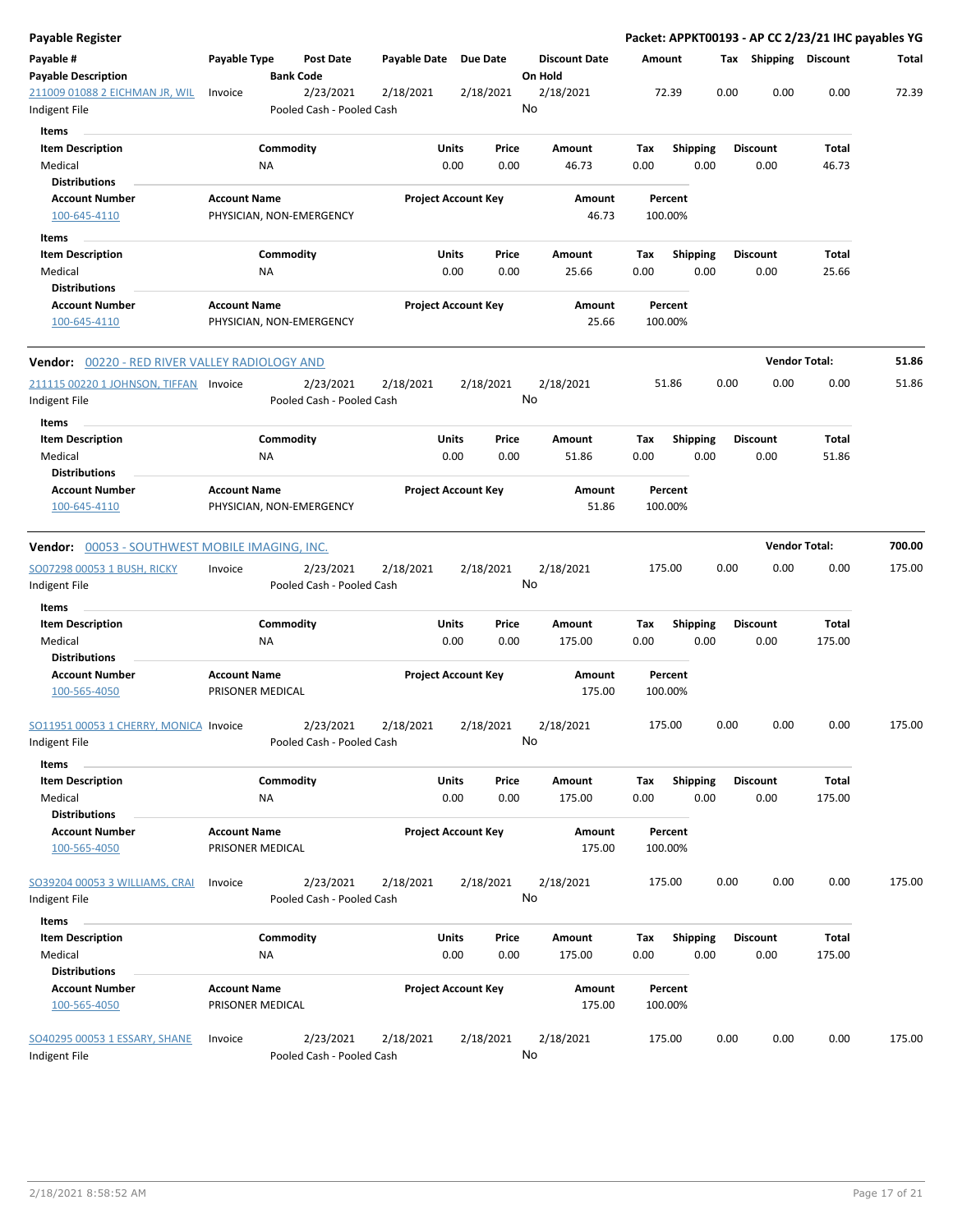| <b>Payable Register</b>                                 |                                             |                                        |                                                |                                               |               |                                 |                    |                         |      |                         | Packet: APPKT00193 - AP CC 2/23/21 IHC payables YG |          |
|---------------------------------------------------------|---------------------------------------------|----------------------------------------|------------------------------------------------|-----------------------------------------------|---------------|---------------------------------|--------------------|-------------------------|------|-------------------------|----------------------------------------------------|----------|
| Payable #<br><b>Payable Description</b>                 | Payable Type                                | <b>Post Date</b><br><b>Bank Code</b>   | Payable Date Due Date                          |                                               |               | <b>Discount Date</b><br>On Hold | Amount             |                         |      | Tax Shipping Discount   |                                                    | Total    |
| Items<br><b>Item Description</b>                        | Commodity                                   |                                        |                                                | Units                                         | Price         | Amount                          | Tax                | <b>Shipping</b>         |      | <b>Discount</b>         | <b>Total</b>                                       |          |
| Medical                                                 | NA                                          |                                        |                                                | 0.00                                          | 0.00          | 175.00                          | 0.00               | 0.00                    |      | 0.00                    | 175.00                                             |          |
| <b>Distributions</b>                                    |                                             |                                        |                                                |                                               |               |                                 |                    |                         |      |                         |                                                    |          |
| <b>Account Number</b>                                   | <b>Account Name</b>                         |                                        |                                                | <b>Project Account Key</b>                    |               | Amount                          |                    | Percent                 |      |                         |                                                    |          |
| 100-565-4050                                            | PRISONER MEDICAL                            |                                        |                                                |                                               |               | 175.00                          |                    | 100.00%                 |      |                         |                                                    |          |
| <b>Vendor: 01061 - TEXOMA MEDICAL CENTER</b>            |                                             |                                        |                                                |                                               |               |                                 |                    |                         |      |                         | <b>Vendor Total:</b>                               | 9,019.22 |
| 211007 01061 1 STAILEY, POLLY                           | Invoice                                     | 2/23/2021                              | 2/18/2021                                      | 2/18/2021                                     |               | 2/18/2021                       |                    | 23.87                   | 0.00 | 0.00                    | 0.00                                               | 23.87    |
| Indigent File                                           |                                             | Pooled Cash - Pooled Cash              |                                                |                                               |               | No                              |                    |                         |      |                         |                                                    |          |
| Items                                                   |                                             |                                        |                                                |                                               |               |                                 |                    |                         |      |                         |                                                    |          |
| <b>Item Description</b>                                 | Commodity                                   |                                        |                                                | Units                                         | Price         | Amount                          | Tax                | <b>Shipping</b>         |      | <b>Discount</b>         | Total                                              |          |
| Medical                                                 | ΝA                                          |                                        |                                                | 0.00                                          | 0.00          | 23.87                           | 0.00               | 0.00                    |      | 0.00                    | 23.87                                              |          |
| <b>Distributions</b>                                    |                                             |                                        |                                                |                                               |               |                                 |                    |                         |      |                         |                                                    |          |
| <b>Account Number</b><br>100-645-4140                   | <b>Account Name</b><br>HOSPITAL, OUTPATIENT |                                        |                                                | <b>Project Account Key</b><br>Amount<br>23.87 |               |                                 | Percent<br>100.00% |                         |      |                         |                                                    |          |
|                                                         |                                             |                                        |                                                |                                               |               |                                 |                    |                         |      |                         |                                                    |          |
| SO40222 01061 1 DURHAM, JACKY                           | Invoice                                     | 2/23/2021                              | 2/18/2021                                      | 2/18/2021                                     |               | 2/18/2021                       | 8,995.35           |                         | 0.00 | 0.00                    | 0.00                                               | 8,995.35 |
| Indigent File                                           |                                             | Pooled Cash - Pooled Cash              |                                                |                                               |               | No                              |                    |                         |      |                         |                                                    |          |
| Items                                                   |                                             |                                        |                                                |                                               |               |                                 |                    |                         |      |                         |                                                    |          |
| <b>Item Description</b>                                 | Commodity                                   |                                        |                                                | Units                                         | Price         | Amount                          | Tax                | Shipping                |      | <b>Discount</b>         | <b>Total</b>                                       |          |
| Medical                                                 | ΝA                                          |                                        |                                                | 0.00                                          | 0.00          | 8,995.35                        | 0.00               | 0.00                    |      | 0.00                    | 8,995.35                                           |          |
| <b>Distributions</b>                                    |                                             |                                        |                                                |                                               |               |                                 |                    |                         |      |                         |                                                    |          |
| <b>Account Number</b><br>100-565-4050                   | <b>Account Name</b><br>PRISONER MEDICAL     |                                        |                                                | <b>Project Account Key</b>                    |               | Amount<br>8,995.35              |                    | Percent<br>100.00%      |      |                         |                                                    |          |
| <b>Vendor: 01168 - TEXOMACARE SPECIALTY PHYSICIANS</b>  |                                             |                                        |                                                |                                               |               |                                 |                    |                         |      |                         | <b>Vendor Total:</b>                               | 6.42     |
| 200709 01168 1 WALLACE, MARSHA Invoice                  |                                             | 2/23/2021                              | 2/18/2021                                      | 2/18/2021                                     |               | 2/18/2021                       |                    | 6.42                    | 0.00 | 0.00                    | 0.00                                               | 6.42     |
| Indigent File                                           |                                             | Pooled Cash - Pooled Cash              |                                                |                                               |               | No                              |                    |                         |      |                         |                                                    |          |
| Items                                                   |                                             |                                        |                                                |                                               |               |                                 |                    |                         |      |                         |                                                    |          |
| <b>Item Description</b><br>Medical                      | Commodity<br>NA                             |                                        |                                                | Units<br>0.00                                 | Price<br>0.00 | Amount<br>6.42                  | Tax<br>0.00        | <b>Shipping</b><br>0.00 |      | <b>Discount</b><br>0.00 | Total<br>6.42                                      |          |
| <b>Distributions</b><br><b>Account Number</b>           | <b>Account Name</b>                         |                                        |                                                | <b>Project Account Key</b>                    |               | Amount                          |                    | Percent                 |      |                         |                                                    |          |
| 100-645-4110                                            | PHYSICIAN, NON-EMERGENCY                    |                                        |                                                |                                               |               | 6.42                            |                    | 100.00%                 |      |                         |                                                    |          |
| <b>Vendor: 01177 - TMC BONHAM HOSPITAL</b>              |                                             |                                        |                                                |                                               |               |                                 |                    |                         |      |                         | <b>Vendor Total:</b>                               | 2,057.70 |
| 191204 01177 30 SPURLOCK, STEP Invoice<br>Indigent File |                                             | 2/23/2021<br>Pooled Cash - Pooled Cash | 2/18/2021                                      | 2/18/2021                                     |               | 2/18/2021<br>No                 |                    | 420.75                  | 0.00 | 0.00                    | 0.00                                               | 420.75   |
| Items                                                   |                                             |                                        |                                                |                                               |               |                                 |                    |                         |      |                         |                                                    |          |
| <b>Item Description</b>                                 | Commodity                                   |                                        |                                                | Units                                         | Price         | Amount                          | Tax                | <b>Shipping</b>         |      | <b>Discount</b>         | <b>Total</b>                                       |          |
| Medical                                                 | ΝA                                          |                                        |                                                | 0.00                                          | 0.00          | 420.75                          | 0.00               | 0.00                    |      | 0.00                    | 420.75                                             |          |
| <b>Distributions</b>                                    |                                             |                                        |                                                |                                               |               |                                 |                    |                         |      |                         |                                                    |          |
| <b>Account Number</b><br>100-645-4140                   | <b>Account Name</b><br>HOSPITAL, OUTPATIENT |                                        |                                                | <b>Project Account Key</b>                    |               | Amount<br>420.75                |                    | Percent<br>100.00%      |      |                         |                                                    |          |
|                                                         |                                             |                                        |                                                |                                               |               |                                 |                    |                         |      |                         |                                                    |          |
| SO15808 01177 1 SHUGART, CHAZ<br>Indigent File          | Invoice                                     | 2/23/2021<br>Pooled Cash - Pooled Cash | 2/18/2021                                      | 2/18/2021                                     |               | 2/18/2021<br>No                 |                    | 385.05                  | 0.00 | 0.00                    | 0.00                                               | 385.05   |
| Items                                                   |                                             |                                        |                                                |                                               |               |                                 |                    |                         |      |                         |                                                    |          |
| <b>Item Description</b>                                 | Commodity                                   |                                        |                                                | <b>Units</b>                                  | Price         | Amount                          | Tax                | <b>Shipping</b>         |      | <b>Discount</b>         | <b>Total</b>                                       |          |
| Medical                                                 | NA                                          |                                        |                                                | 0.00                                          | 0.00          | 385.05                          | 0.00               | 0.00                    |      | 0.00                    | 385.05                                             |          |
| <b>Distributions</b>                                    |                                             |                                        |                                                |                                               |               |                                 |                    |                         |      |                         |                                                    |          |
| <b>Account Number</b><br>100-565-4050                   | <b>Account Name</b><br>PRISONER MEDICAL     |                                        | <b>Project Account Key</b><br>Amount<br>385.05 |                                               |               |                                 | Percent<br>100.00% |                         |      |                         |                                                    |          |
|                                                         |                                             |                                        |                                                |                                               |               |                                 |                    |                         |      |                         |                                                    |          |
| SO39391 01177 2 ROPER, TRISTAN<br>Indigent File         | Invoice                                     | 2/23/2021<br>Pooled Cash - Pooled Cash | 2/18/2021                                      | 2/18/2021                                     |               | 2/18/2021<br>No                 |                    | 81.45                   | 0.00 | 0.00                    | 0.00                                               | 81.45    |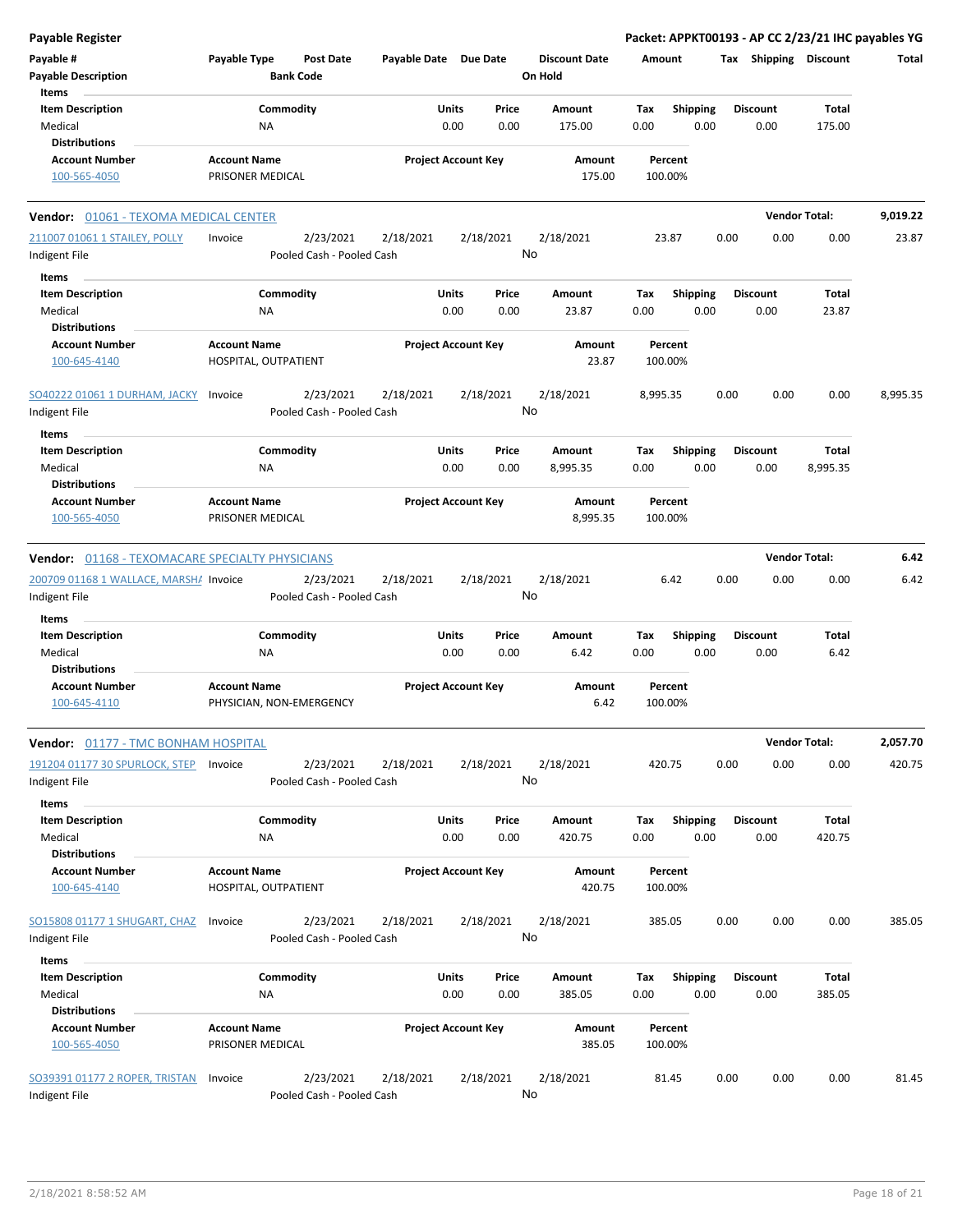| Payable Register                                                    |                                                 |                                        |                       |                            |                                 |             |                         |                         |                      |                   | Packet: APPKT00193 - AP CC 2/23/21 IHC payables YG |
|---------------------------------------------------------------------|-------------------------------------------------|----------------------------------------|-----------------------|----------------------------|---------------------------------|-------------|-------------------------|-------------------------|----------------------|-------------------|----------------------------------------------------|
| Payable #<br><b>Payable Description</b>                             | Payable Type                                    | <b>Post Date</b><br><b>Bank Code</b>   | Payable Date Due Date |                            | <b>Discount Date</b><br>On Hold | Amount      |                         | Tax Shipping Discount   |                      |                   | Total                                              |
| Items<br><b>Item Description</b><br>Medical<br><b>Distributions</b> | Commodity<br>ΝA                                 |                                        | Units                 | Price<br>0.00<br>0.00      | Amount<br>81.45                 | Tax<br>0.00 | Shipping<br>0.00        | <b>Discount</b><br>0.00 |                      | Total<br>81.45    |                                                    |
| <b>Account Number</b><br>100-565-4050                               | <b>Account Name</b><br>PRISONER MEDICAL         |                                        |                       | <b>Project Account Key</b> | Amount<br>81.45                 |             | Percent<br>100.00%      |                         |                      |                   |                                                    |
| SO39734 01177 2 PHILLIPS, KELL<br>Indigent File                     | Invoice                                         | 2/23/2021<br>Pooled Cash - Pooled Cash | 2/18/2021             | 2/18/2021                  | 2/18/2021<br>No                 | 1,092.15    |                         | 0.00                    | 0.00                 | 0.00              | 1,092.15                                           |
| Items                                                               |                                                 |                                        |                       |                            |                                 |             |                         |                         |                      |                   |                                                    |
| <b>Item Description</b><br>Medical                                  | Commodity<br>NA                                 |                                        | Units                 | Price<br>0.00<br>0.00      | Amount<br>1,092.15              | Tax<br>0.00 | <b>Shipping</b><br>0.00 | <b>Discount</b><br>0.00 |                      | Total<br>1,092.15 |                                                    |
| <b>Distributions</b><br><b>Account Number</b><br>100-565-4050       | <b>Account Name</b><br>PRISONER MEDICAL         |                                        |                       | <b>Project Account Key</b> | Amount<br>1,092.15              |             | Percent<br>100.00%      |                         |                      |                   |                                                    |
| SO41154 01177 1 MCCAIN, GARY<br>Indigent File                       | Invoice                                         | 2/23/2021<br>Pooled Cash - Pooled Cash | 2/18/2021             | 2/18/2021                  | 2/18/2021<br>No                 |             | 78.30                   | 0.00                    | 0.00                 | 0.00              | 78.30                                              |
| Items                                                               |                                                 |                                        |                       |                            |                                 |             |                         |                         |                      |                   |                                                    |
| <b>Item Description</b><br>Medical<br><b>Distributions</b>          | Commodity<br>ΝA                                 |                                        | Units                 | Price<br>0.00<br>0.00      | Amount<br>78.30                 | Tax<br>0.00 | <b>Shipping</b><br>0.00 | <b>Discount</b><br>0.00 |                      | Total<br>78.30    |                                                    |
| <b>Account Number</b><br>100-565-4050                               | <b>Account Name</b><br>PRISONER MEDICAL         |                                        |                       | <b>Project Account Key</b> | Amount<br>78.30                 |             | Percent<br>100.00%      |                         |                      |                   |                                                    |
| Vendor: 01230 - Urbanczyk Ortho, PLLC                               |                                                 |                                        |                       |                            |                                 |             |                         |                         | <b>Vendor Total:</b> |                   | 23.79                                              |
| 211112 01230 4 SHIPP, ALLEN RA<br>Indigent File                     | Invoice                                         | 2/23/2021<br>Pooled Cash - Pooled Cash | 2/18/2021             | 2/18/2021                  | 2/18/2021<br>No                 |             | 23.79                   | 0.00                    | 0.00                 | 0.00              | 23.79                                              |
| Items                                                               |                                                 |                                        |                       |                            |                                 |             |                         |                         |                      |                   |                                                    |
| <b>Item Description</b><br>Medical<br><b>Distributions</b>          | Commodity<br>ΝA                                 |                                        | Units                 | Price<br>0.00<br>0.00      | Amount<br>23.79                 | Tax<br>0.00 | <b>Shipping</b><br>0.00 | Discount<br>0.00        |                      | Total<br>23.79    |                                                    |
| <b>Account Number</b><br>100-645-4110                               | <b>Account Name</b><br>PHYSICIAN, NON-EMERGENCY |                                        |                       | <b>Project Account Key</b> | Amount<br>23.79                 |             | Percent<br>100.00%      |                         |                      |                   |                                                    |
| <b>Vendor: 01172 - US ANESTHESIA PARTNERS</b>                       |                                                 |                                        |                       |                            |                                 |             |                         |                         | <b>Vendor Total:</b> |                   | 384.52                                             |
| 211007 01172 1 STAILEY, POLLY<br>Indigent File                      | Invoice                                         | 2/23/2021<br>Pooled Cash - Pooled Cash | 2/18/2021             | 2/18/2021                  | 2/18/2021<br>No                 | 192.26      |                         | 0.00                    | 0.00                 | 0.00              | 192.26                                             |
| Items                                                               |                                                 |                                        |                       |                            |                                 |             |                         |                         |                      |                   |                                                    |
| <b>Item Description</b><br>Medical<br><b>Distributions</b>          | Commodity<br>ΝA                                 |                                        | Units                 | Price<br>0.00<br>0.00      | Amount<br>192.26                | Tax<br>0.00 | Shipping<br>0.00        | <b>Discount</b><br>0.00 |                      | Total<br>192.26   |                                                    |
| <b>Account Number</b><br>100-645-4110                               | <b>Account Name</b><br>PHYSICIAN, NON-EMERGENCY |                                        |                       | <b>Project Account Key</b> | Amount<br>192.26                |             | Percent<br>100.00%      |                         |                      |                   |                                                    |
| 211007 01172 2 STAILEY, POLLY<br>Indigent File                      | Invoice                                         | 2/23/2021<br>Pooled Cash - Pooled Cash | 2/18/2021             | 2/18/2021                  | 2/18/2021<br>No                 | 192.26      |                         | 0.00                    | 0.00                 | 0.00              | 192.26                                             |
| Items                                                               |                                                 |                                        |                       |                            |                                 |             |                         |                         |                      |                   |                                                    |
| <b>Item Description</b><br>Medical<br><b>Distributions</b>          | Commodity<br>ΝA                                 |                                        | Units                 | Price<br>0.00<br>0.00      | Amount<br>192.26                | Tax<br>0.00 | <b>Shipping</b><br>0.00 | <b>Discount</b><br>0.00 |                      | Total<br>192.26   |                                                    |
| <b>Account Number</b><br>100-645-4110                               | <b>Account Name</b><br>PHYSICIAN, NON-EMERGENCY |                                        |                       | <b>Project Account Key</b> | Amount<br>192.26                |             | Percent<br>100.00%      |                         |                      |                   |                                                    |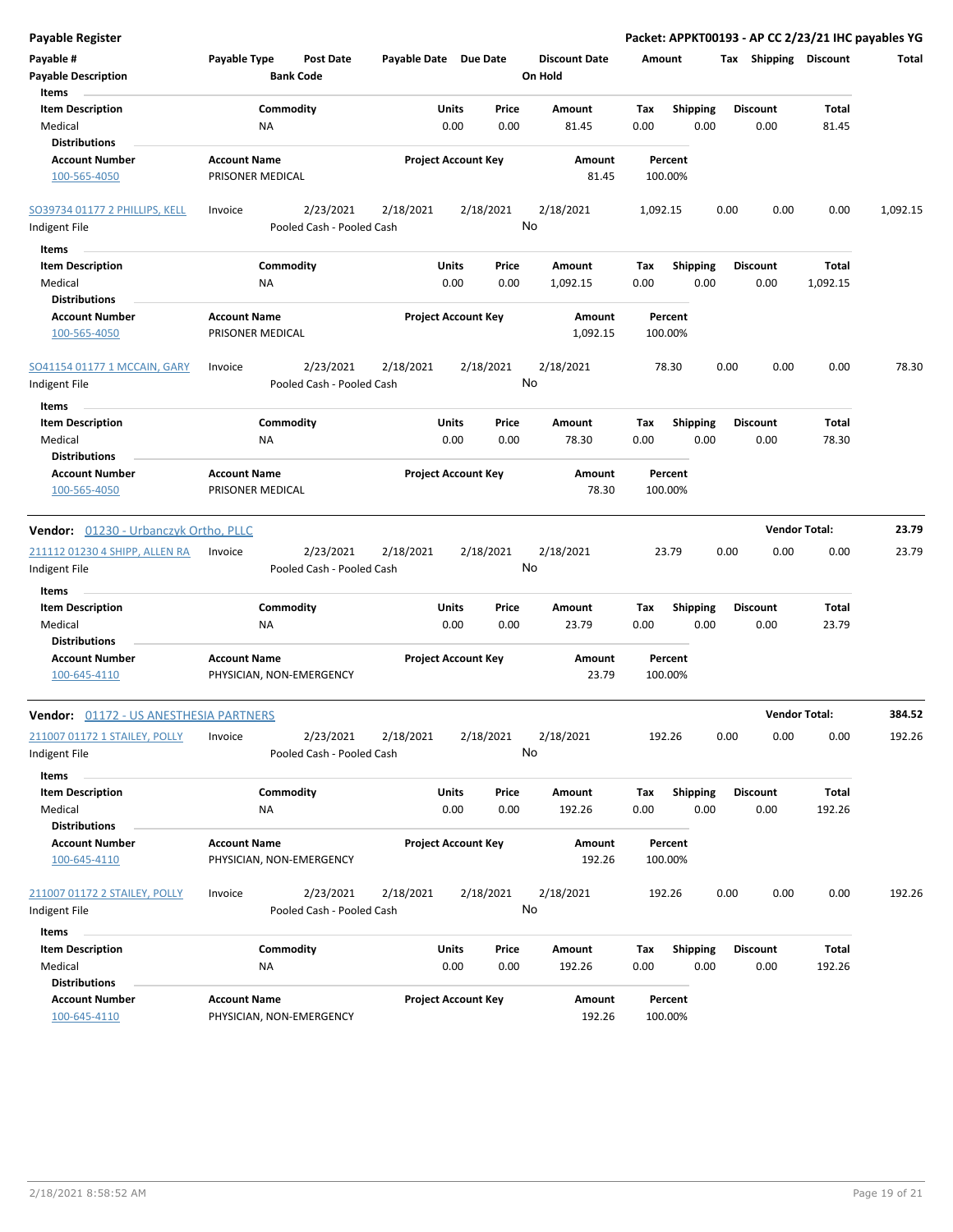# Payable Summary

| Type    | Count               | Gross     | Tax  | <b>Shipping</b> | <b>Discount</b> | Total     | <b>Manual Payment</b> | <b>Balance</b> |
|---------|---------------------|-----------|------|-----------------|-----------------|-----------|-----------------------|----------------|
| Invoice |                     | 7,793.18  | 0.00 | 0.00            | 0.00            | 17,793.18 | 0.00                  | 17,793.18      |
|         | <b>Grand Total:</b> | 17,793.18 | 0.00 | 0.00            | 0.00            | 17,793.18 | 0.00                  | 17,793.18      |